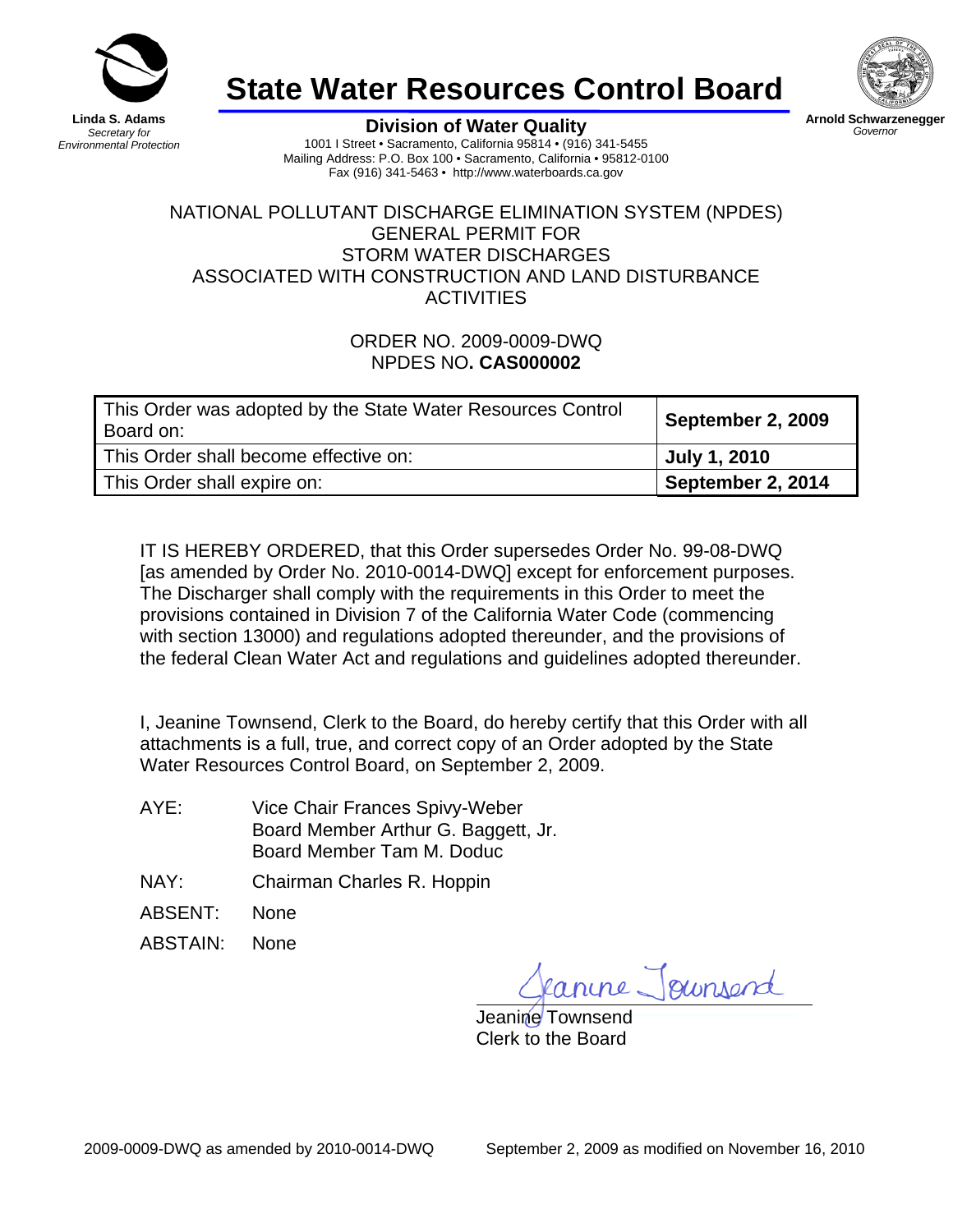

*Secretary for Environmental Protection* **State Water Resources Control Board**



**Arnold Schwarzenegger** Governor

**Division of Water Quality** 1001 I Street • Sacramento, California 95814 • (916) 341-5455 Mailing Address: P.O. Box 100 · Sacramento, California · 95812-0100 Fax (916) 341-5463 • http://www.waterboards.ca.gov

#### **NATIONAL POLLUTANT DISCHARGE ELIMINATION SYSTEM (NPDES) GENERAL PERMIT FOR STORM WATER DISCHARGES ASSOCIATED WITH CONSTRUCTION AND LAND DISTURBANCE ACTIVITIES**

### **ORDER NO. 2010-0014-DWQ NPDES NO. CAS000002**

| Order No. 2009-0009-DWQ was adopted by the State Water<br><b>Resources Control Board on:</b>                    | September 2, 2009        |
|-----------------------------------------------------------------------------------------------------------------|--------------------------|
| Order No. 2009-0009-DWQ became effective on:                                                                    | <b>July 1, 2010</b>      |
| Order No. 2009-0009-DWQ shall expire on:                                                                        | September 2, 2014        |
| This Order, which amends Order No. 2009-0009-DWQ, was<br>adopted by the State Water Resources Control Board on: | <b>November 16, 2010</b> |
| This Order shall become effective on:                                                                           | <b>February 14, 2011</b> |

IT IS HEREBY ORDERED that this Order amends Order No. 2009-0009-DWQ. Additions to Order No. 2009-0009-DWQ are reflected in blue-underline text and deletions are reflected in red-strikeout text.

IT IS FURTHER ORDERED that staff are directed to prepare and post a conformed copy of Order No. 2009-0009-DWQ incorporating the revisions made by this Order.

I, Jeanine Townsend, Clerk to the Board, do hereby certify that this Order with all attachments is a full, true, and correct copy of an Order adopted by the State Water Resources Control Board, on **November 16, 2010.**

| AYE: | Chairman Charles R. Hoppin          |
|------|-------------------------------------|
|      | Vice Chair Frances Spivy-Weber      |
|      | Board Member Arthur G. Baggett, Jr. |
|      | Board Member Tam M. Doduc           |
|      |                                     |

NAY: None

ABSENT: None

ABSTAIN: None

nine Joursend

Jeanine Townsend Clerk to the Board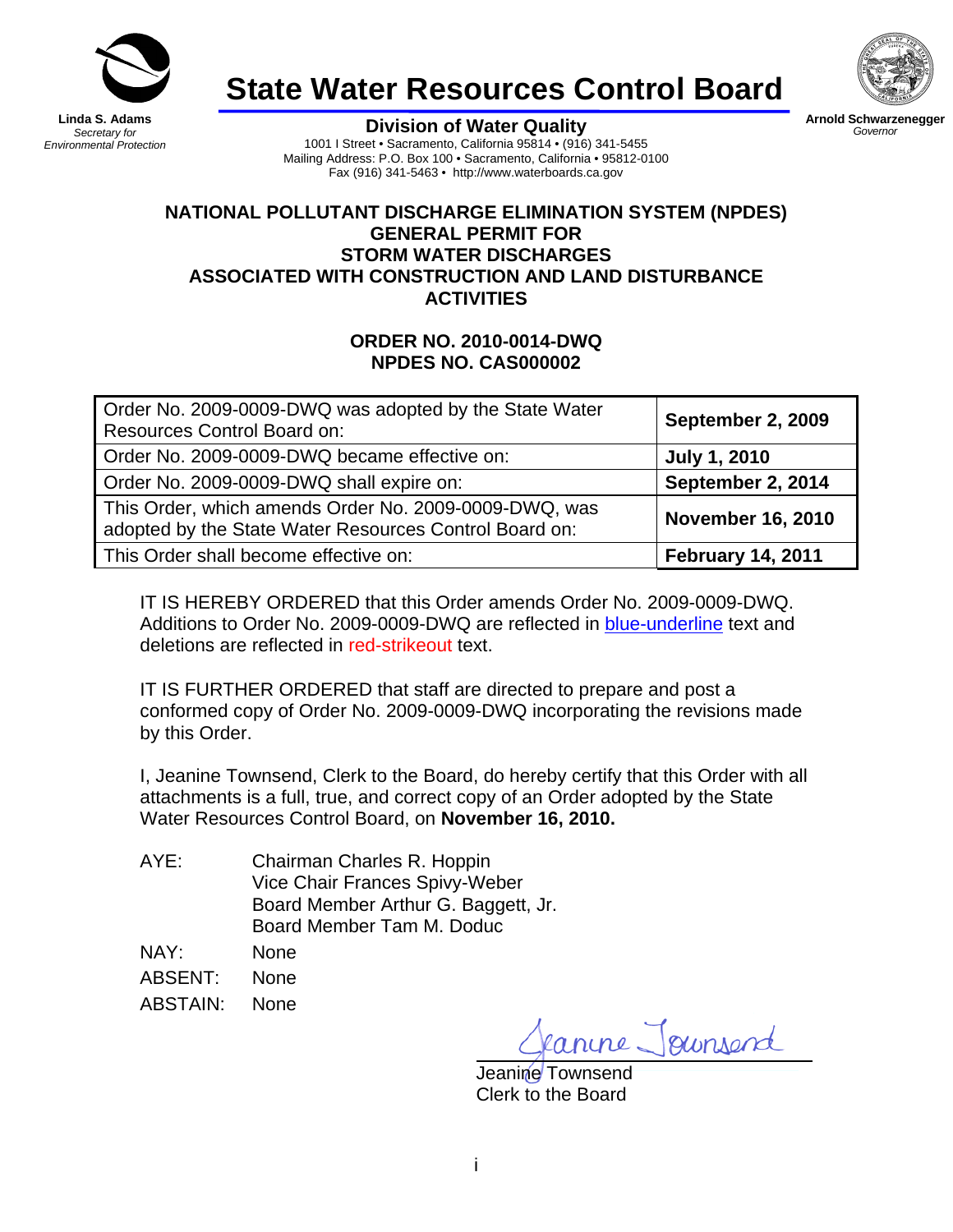### **TABLE OF CONTENTS**

| L.         |                                                           |  |
|------------|-----------------------------------------------------------|--|
| <b>II.</b> |                                                           |  |
| III.       |                                                           |  |
| IV.        |                                                           |  |
| V.         |                                                           |  |
| VI.        |                                                           |  |
| VII.       | TRAINING QUALIFICATIONS AND CERTIFICATION REQUIREMENTS 32 |  |
| VIII.      |                                                           |  |
| IX.        |                                                           |  |
| Х.         |                                                           |  |
| XI.        |                                                           |  |
| XII.       |                                                           |  |
| XIII.      |                                                           |  |
| XIV.       |                                                           |  |
| XV.        |                                                           |  |
| XVI.       |                                                           |  |

#### **LIST OF ATTACHMENTS**

- **Attachment A Linear Underground/Overhead Requirements**
- **Attachment A.1 LUP Type Determination**
- **Attachment A.2 LUP Permit Registration Documents**
- **Attachment B Permit Registration Documents**
- **Attachment C Risk Level 1 Requirements**
- **Attachment D Risk Level 2 Requirements**
- **Attachment E Risk Level 3 Requirements**
- **Attachment F Active Treatment System (ATS) Requirements**

#### **LIST OF APPENDICES**

**Appendix 1 – Risk Determination Worksheet** 

**Appendix 2 – Post-Construction Water Balance Performance Standard** 

- **Appendix 2.1 Post-Construction Water Balance Performance Standard Spreadsheet**
- **Appendix 3 Bioassessment Monitoring Guidelines**
- **Appendix 4 Adopted/Implemented Sediment TMDLs**
- **Appendix 5 Glossary**
- **Appendix 6 Acronyms**
- **Appendix 7 State and Regional Water Resources Control Board Contacts**

i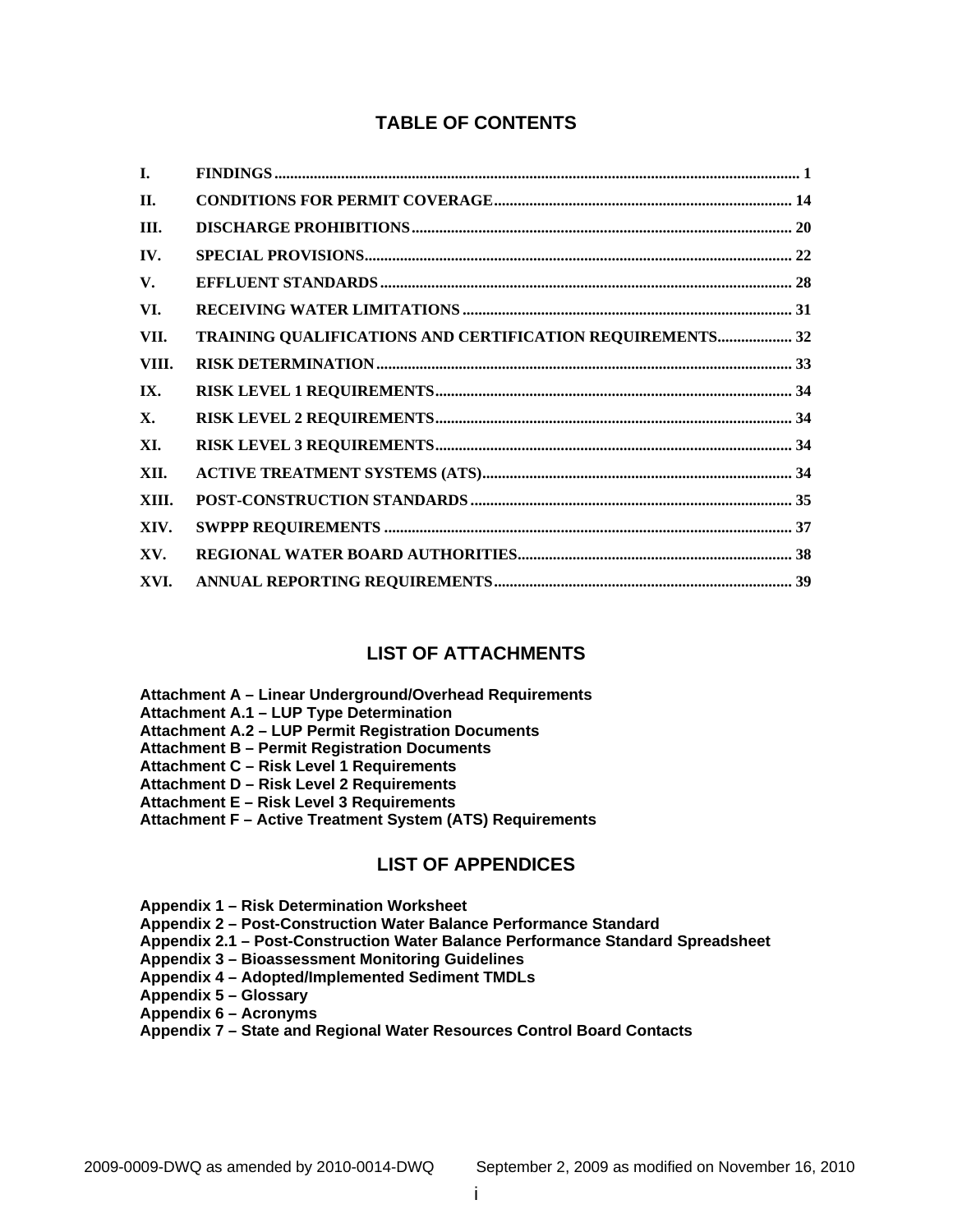#### <span id="page-3-0"></span>**STATE WATER RESOURCES CONTROL BOARD ORDER NO. 2009-0009-DWQ [AS AMENDED BY ORDER NO. 2010-0014-DWQ] NATIONAL POLLUTANT DISCHARGE ELIMINATION SYSTEM GENERAL PERMIT NO. CAS000002**

#### **WASTE DISCHARGE REQUIREMENTS FOR DISCHARGES OF STORM WATER RUNOFF ASSOCIATED WITH CONSTRUCTION AND LAND DISTURBANCE ACTIVITIES**

# **I. FINDINGS**

# **A. General Findings**

The State Water Resources Control Board (State Water Board) finds that:

- 1. The federal Clean Water Act (CWA) prohibits certain discharges of storm water containing pollutants except in compliance with a National Pollutant Discharge Elimination System (NPDES) permit (Title 33 United States Code (U.S.C.) §§ 1311 and 1342(p); also referred to as Clean Water Act (CWA) §§ 301 and 402(p)). The U.S. Environmental Protection Agency (U.S. EPA) promulgates federal regulations to implement the CWA's mandate to control pollutants in storm water runoff discharges. (Title 40 Code of Federal Regulations (C.F.R.) Parts 122, 123, and 124). The federal statutes and regulations require discharges to surface waters comprised of storm water associated with construction activity, including demolition, clearing, grading, and excavation, and other land disturbance activities (except operations that result in disturbance of less than one acre of total land area and which are not part of a larger common plan of development or sale), to obtain coverage under an NPDES permit. The NPDES permit must require implementation of Best Available Technology Economically Achievable (BAT) and Best Conventional Pollutant Control Technology (BCT) to reduce or eliminate pollutants in storm water runoff. The NPDES permit must also include additional requirements necessary to implement applicable water quality standards.
- 2. This General Permit authorizes discharges of storm water associated with construction activity so long as the dischargers comply with all requirements, provisions, limitations and prohibitions in the permit. In addition, this General Permit regulates the discharges of storm water associated with construction activities from all Linear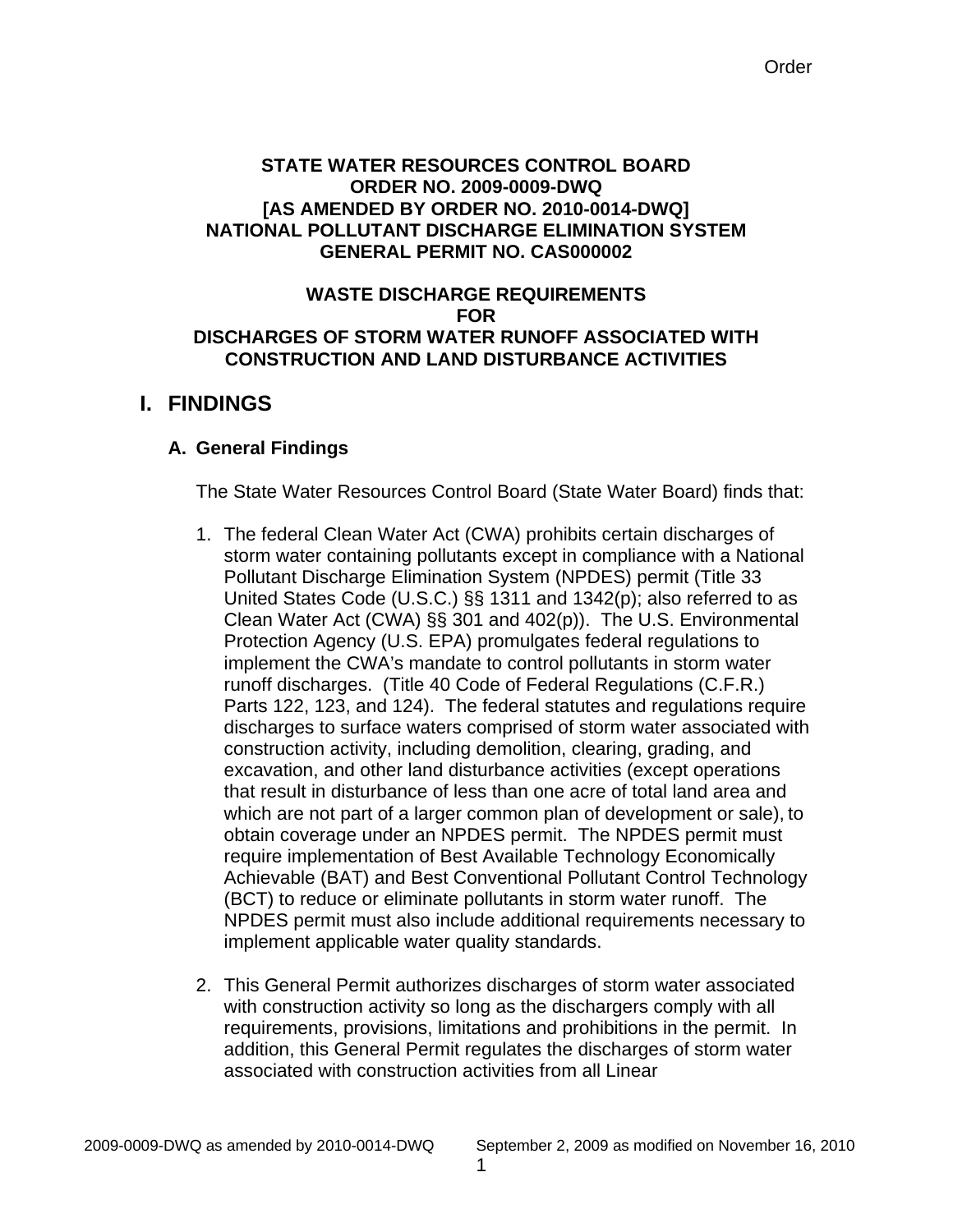Underground/Overhead Projects resulting in the disturbance of greater than or equal to one acre (Attachment A).

- 3. This General Permit regulates discharges of pollutants in storm water associated with construction activity (storm water discharges) to waters of the United States from construction sites that disturb one or more acres of land surface, or that are part of a common plan of development or sale that disturbs more than one acre of land surface.
- 4. This General Permit does not preempt or supersede the authority of local storm water management agencies to prohibit, restrict, or control storm water discharges to municipal separate storm sewer systems or other watercourses within their jurisdictions.
- 5. This action to adopt a general NPDES permit is exempt from the provisions of Chapter 3 of the California Environmental Quality Act (CEQA) (Public Resources Code Section 21100, et seq.), pursuant to Section 13389 of the California Water Code.
- 6. Pursuant to 40 C.F.R. § 131.12 and State Water Board [Resolution No.](http://www.waterboards.ca.gov/board_decisions/adopted_orders/resolutions/1968/rs68_016.pdf)   $68-16$  $68-16$  $68-16$ ,<sup>1</sup> which incorporates the requirements of § 131.12 where applicable, the State Water Board finds that discharges in compliance with this General Permit will not result in the lowering of water quality standards, and are therefore consistent with those provisions. Compliance with this General Permit will result in improvements in water quality.
- 7. This General Permit serves as an NPDES permit in compliance with CWA § 402 and will take effect on July 1, 2010 by the State Water Board provided the Regional Administrator of the U.S. EPA has no objection. If the U.S. EPA Regional Administrator objects to its issuance, the General Permit will not become effective until such objection is withdrawn.
- 8. Following adoption and upon the effective date of this General Permit, the Regional Water Quality Control Boards (Regional Water Boards) shall enforce the provisions herein.
- 9. Regional Water Boards establish water quality standards in Basin Plans. The State Water Board establishes water quality standards in various statewide plans, including the California Ocean Plan. U.S. EPA establishes water quality standards in the National Toxic Rule (NTR) and the California Toxic Rule (CTR).

1

<span id="page-4-0"></span>2009-0009-DWQ as amended by 2010-0014-DWQ September 2, 2009 as modified on November 16, 2010

<sup>1</sup> Resolution No. 68-16 generally requires that existing water quality be maintained unless degradation is justified based on specific findings.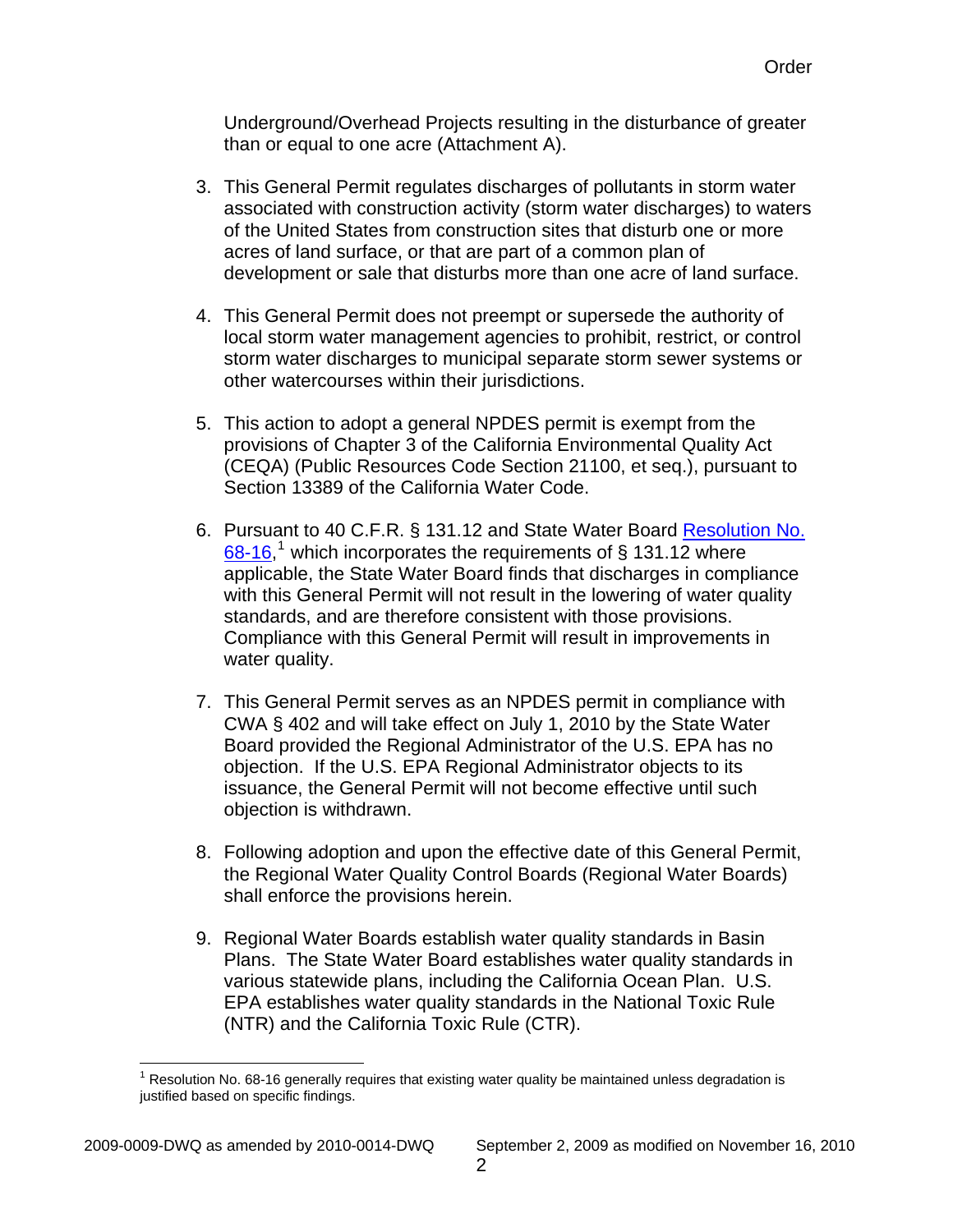- 10. This General Permit does not authorize discharges of fill or dredged material regulated by the U.S. Army Corps of Engineers under CWA § 404 and does not constitute a waiver of water quality certification under CWA § 401.
- 11.The primary storm water pollutant at construction sites is excess sediment. Excess sediment can cloud the water, which reduces the amount of sunlight reaching aquatic plants, clog fish gills, smother aquatic habitat and spawning areas, and impede navigation in our waterways. Sediment also transports other pollutants such as nutrients, metals, and oils and greases.
- 12.Construction activities can impact a construction site's runoff sediment supply and transport characteristics. These modifications, which can occur both during and after the construction phase, are a significant cause of degradation of the beneficial uses established for water bodies in California. Dischargers can avoid these effects through better construction site design and activity practices.
- 13.This General Permit recognizes four distinct phases of construction activities. The phases are Grading and Land Development Phase, Streets and Utilities Phase, Vertical Construction Phase, and Final Landscaping and Site Stabilization Phase. Each phase has activities that can result in different water quality effects from different water quality pollutants. This General Permit also recognizes inactive construction as a category of construction site type.
- 14.Compliance with any specific limits or requirements contained in this General Permit does not constitute compliance with any other applicable requirements.
- 15.Following public notice in accordance with State and Federal laws and regulations, the State Water Board heard and considered all comments and testimony in a public hearing on 06/03/2009. The State Water Board has prepared written responses to all significant comments.
- 16.Construction activities obtaining coverage under the General Permit may have multiple discharges subject to requirements that are specific to general, linear, and/or active treatment system discharge types.
- 17.The State Water Board may reopen the permit if the U.S. EPA adopts a final effluent limitation guideline for construction activities.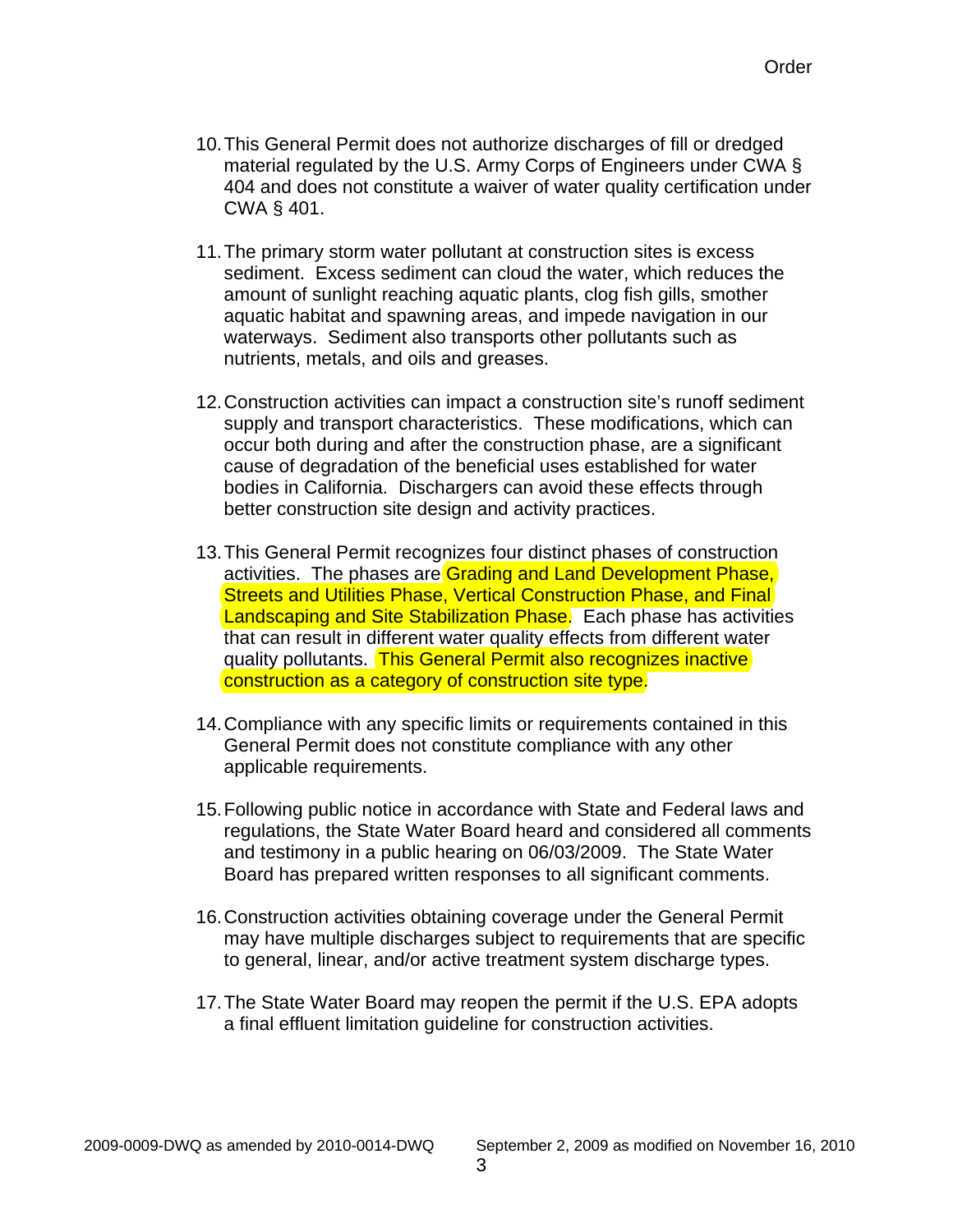### **B. Activities Covered Under the General Permit**

- 18. Any construction or demolition activity, including, but not limited to, clearing, grading, grubbing, or excavation, or any other activity that results in a land disturbance of equal to or greater than one acre.
- 19.Construction activity that results in land surface disturbances of less than one acre if the construction activity is part of a larger common plan of development or the sale of one or more acres of disturbed land surface.
- 20.Construction activity related to residential, commercial, or industrial development on lands currently used for agriculture including, but not limited to, the construction of buildings related to agriculture that are considered industrial pursuant to U.S. EPA regulations, such as dairy barns or food processing facilities.
- 21.Construction activity associated with Linear Underground/Overhead Utility Projects (LUPs) including, but not limited to, those activities necessary for the installation of underground and overhead linear facilities (e.g., conduits, substructures, pipelines, towers, poles, cables, wires, connectors, switching, regulating and transforming equipment and associated ancillary facilities) and include, but are not limited to, underground utility mark-out, potholing, concrete and asphalt cutting and removal, trenching, excavation, boring and drilling, access road and pole/tower pad and cable/wire pull station, substation construction, substructure installation, construction of tower footings and/or foundations, pole and tower installations, pipeline installations, welding, concrete and/or pavement repair or replacement, and stockpile/borrow locations.
- 22.Discharges of sediment from construction activities associated with oil and gas exploration, production, processing, or treatment operations or transmission facilities.<sup>[2](#page-6-0)</sup>
- 23.Storm water discharges from dredge spoil placement that occur outside of U.S. Army Corps of Engineers jurisdiction (upland sites) and that disturb one or more acres of land surface from construction activity are covered by this General Permit. Construction sites that intend to disturb one or more acres of land within the jurisdictional boundaries of

<span id="page-6-0"></span> 2 Pursuant to the Ninth Circuit Court of Appeals' decision in *NRDC v. EPA* (9th Cir. 2008) 526 F.3d 591, and subsequent denial of the U.S. EPA's petition for reconsideration in November 2008, oil and gas construction activities discharging storm water contaminated only with sediment are no longer exempt from the NPDES program.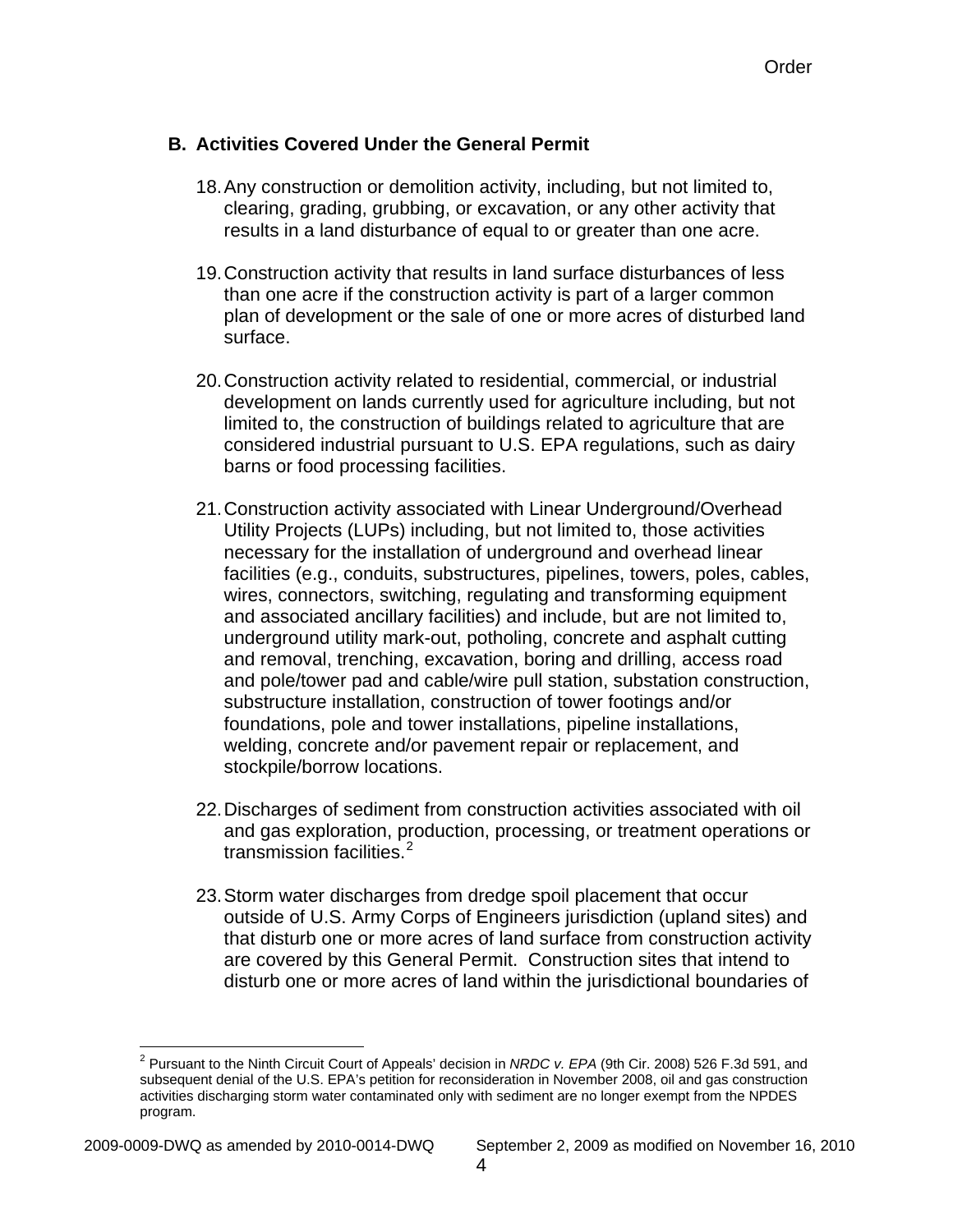a CWA § 404 permit should contact the appropriate Regional Water Board to determine whether this permit applies to the site.

#### **C. Activities Not Covered Under the General Permit**

- 24. Routine maintenance to maintain original line and grade, hydraulic capacity, or original purpose of the facility.
- 25.Disturbances to land surfaces solely related to agricultural operations such as disking, harrowing, terracing and leveling, and soil preparation.
- 26.Discharges of storm water from areas on tribal lands; construction on tribal lands is regulated by a federal permit.
- 27.Construction activity and land disturbance involving discharges of storm water within the Lake Tahoe Hydrologic Unit. The Lahontan Regional Water Board has adopted its own permit to regulate storm water discharges from construction activity in the Lake Tahoe Hydrologic Unit (Regional Water Board 6SLT). Owners of construction sites in this watershed must apply for the Lahontan Regional Water Board permit rather than the statewide Construction General Permit.
- 28.Construction activity that disturbs less than one acre of land surface, and that is not part of a larger common plan of development or the sale of one or more acres of disturbed land surface.
- 29.Construction activity covered by an individual NPDES Permit for storm water discharges.
- 30.Discharges from small (1 to 5 acre) construction activities with an approved Rainfall Erosivity Waiver authorized by U.S. EPA Phase II regulations certifying to the State Board that small construction activity will occur only when the Rainfall Erosivity Factor is less than 5 ("R" in the Revised Universal Soil Loss Equation).
- 31.Landfill construction activity that is subject to the Industrial General Permit.
- 32.Construction activity that discharges to Combined Sewer Systems.
- 33.Conveyances that discharge storm water runoff combined with municipal sewage.
- 34.Discharges of storm water identified in CWA § 402(*l*)(2), 33 U.S.C. § 1342(*l*)(2).

2009-0009-DWQ as amended by 2010-0014-DWQ September 2, 2009 as modified on November 16, 2010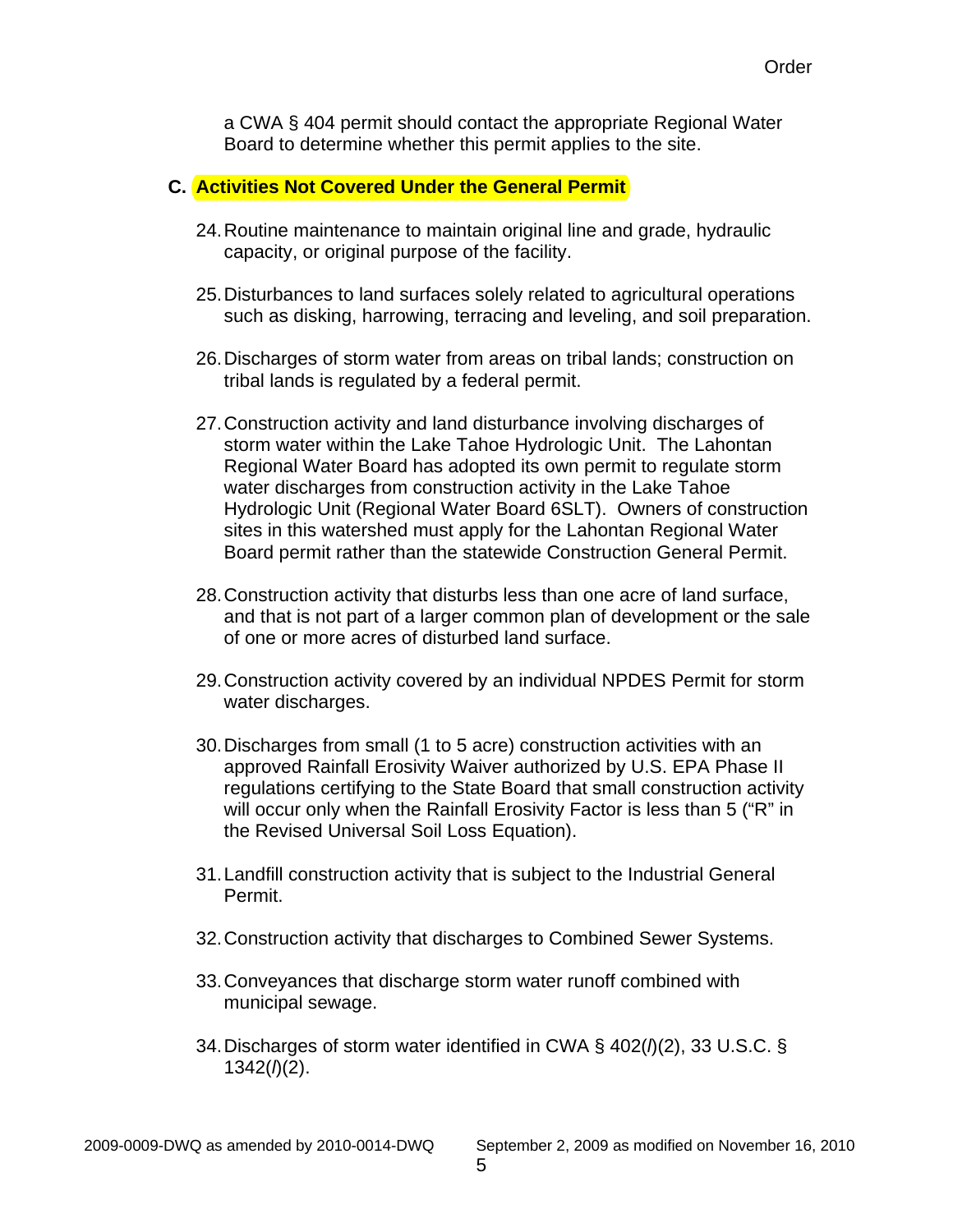35.Discharges occurring in basins that are not tributary or hydrologically connected to waters of the United States (for more information contact your Regional Water Board).

# **D. Obtaining and Modifying General Permit Coverage**

- 36. This General Permit requires all dischargers to electronically file all Permit Registration Documents (PRDs), Notices of Termination (NOT), changes of information, annual reporting, and other compliance documents required by this General Permit through the State Water Board's Storm water Multi-Application and Report Tracking System (SMARTS) website.
- 37.Any information provided to the Regional Water Board shall comply with the Homeland Security Act and any other federal law that concerns security in the United States; any information that does not comply should not be submitted.
- 38.This General Permit grants an exception from the Risk Determination requirements for existing sites covered under Water Quality Orders No. 99-08-DWQ, and [No. 2003-0007-DWQ.](http://www.waterboards.ca.gov/board_decisions/adopted_orders/water_quality/2003/wqo/wqo2003-0007dwq.pdf) For certain sites, adding additional requirements may not be cost effective. Construction sites covered under Water Quality Order No. 99-08-DWQ shall obtain permit coverage at the Risk Level 1. LUPs covered under Water Quality Order No. 2003-0007-DWQ shall obtain permit coverage as a Type 1 LUP. The Regional Water Boards have the authority to require Risk Determination to be performed on sites currently covered under Water Quality Orders No. 99-08-DWQ and No. 2003-0007-DWQ where they deem it necessary. The State Water Board finds that there are two circumstances when it may be appropriate for the Regional Water Boards to require a discharger that had filed an NOI under State Water Board Order No. 99-08-DWQ to recalculate the site's risk level. These circumstances are: (1) when the discharger has a demonstrated history of noncompliance with State Water Board Order No. 99-08- DWQ or; (2) when the discharger's site poses a significant risk of causing or contributing to an exceedance of a water quality standard without the implementation of the additional Risk Level 2 or 3 requirements.

# **E. Prohibitions**

39. All discharges are prohibited except for the storm water and non-storm water discharges specifically authorized by this General Permit or another NPDES permit. Non-storm water discharges include a wide variety of sources, including improper dumping, spills, or leakage from storage tanks or transfer areas. Non-storm water discharges may

2009-0009-DWQ as amended by 2010-0014-DWQ September 2, 2009 as modified on November 16, 2010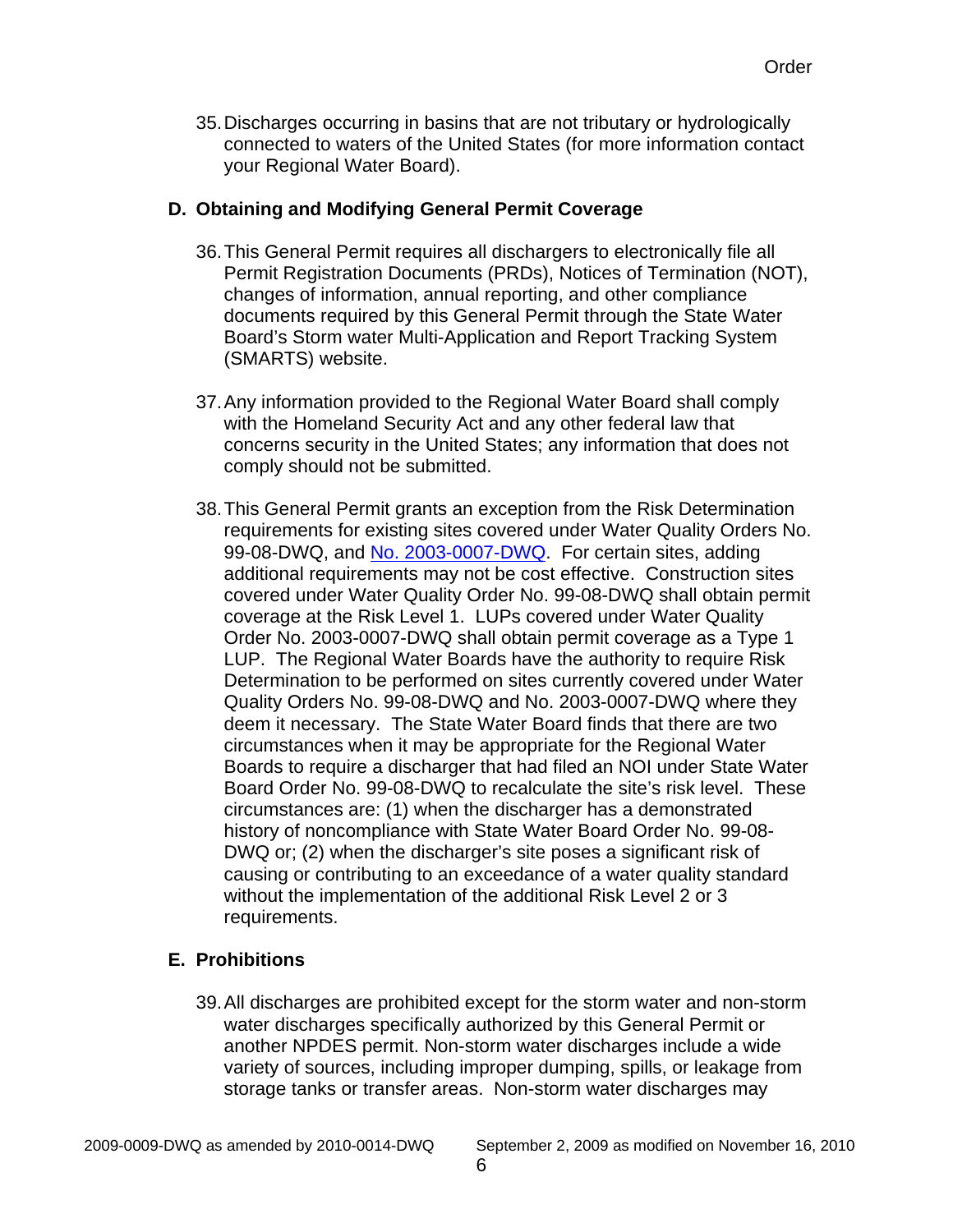contribute significant pollutant loads to receiving waters. Measures to control spills, leakage, and dumping, and to prevent illicit connections during construction must be addressed through structural as well as non-structural Best Management Practices (BMPs)<sup>3</sup>. The State Water Board recognizes, however, that certain non-storm water discharges may be necessary for the completion of construction.

- 40. This General Permit prohibits all discharges which contain a hazardous substance in excess of reportable quantities established in 40 C.F.R. §§ 117.3 and 302.4, unless a separate NPDES Permit has been issued to regulate those discharges.
- 41.This General Permit incorporates discharge prohibitions contained in water quality control plans, as implemented by the State Water Board and the nine Regional Water Boards.
- 42.Pursuant to the Ocean Plan, discharges to Areas of Special Biological Significance (ASBS) are prohibited unless covered by an exception that the State Water Board has approved.
- [4](#page-9-0)3. This General Permit prohibits the discharge of any debris<sup>4</sup> from construction sites. Plastic and other trash materials can cause negative impacts to receiving water beneficial uses. The State Water Board encourages the use of more environmentally safe, biodegradable materials on construction sites to minimize the potential risk to water quality.

# **F. Training**

 $\overline{a}$ 

- 44. In order to improve compliance with and to maintain consistent enforcement of this General Permit, all dischargers are required to appoint two positions - the Qualified SWPPP Developer (QSD) and the Qualified SWPPP Practitioner (QSP) - who must obtain appropriate training. Together with the key stakeholders, the State and Regional Water Boards are leading the development of this curriculum through a collaborative organization called The Construction General Permit (CGP) Training Team.
- 45.The Professional Engineers Act (Bus. & Prof. Code section 6700, et seq.) requires that all engineering work must be performed by a California licensed engineer.

<sup>&</sup>lt;sup>3</sup> BMPs are scheduling of activities, prohibitions of practices, maintenance procedures, and other management practices to prevent or reduce the discharge of pollutants to waters of the United States. BMPs also include treatment requirements, operating procedures, and practice to control site runoff, spillage or leaks, sludge or waste disposal, or drainage from raw material storage.

<span id="page-9-0"></span><sup>&</sup>lt;sup>4</sup> Litter, rubble, discarded refuse, and remains of destroyed inorganic anthropogenic waste.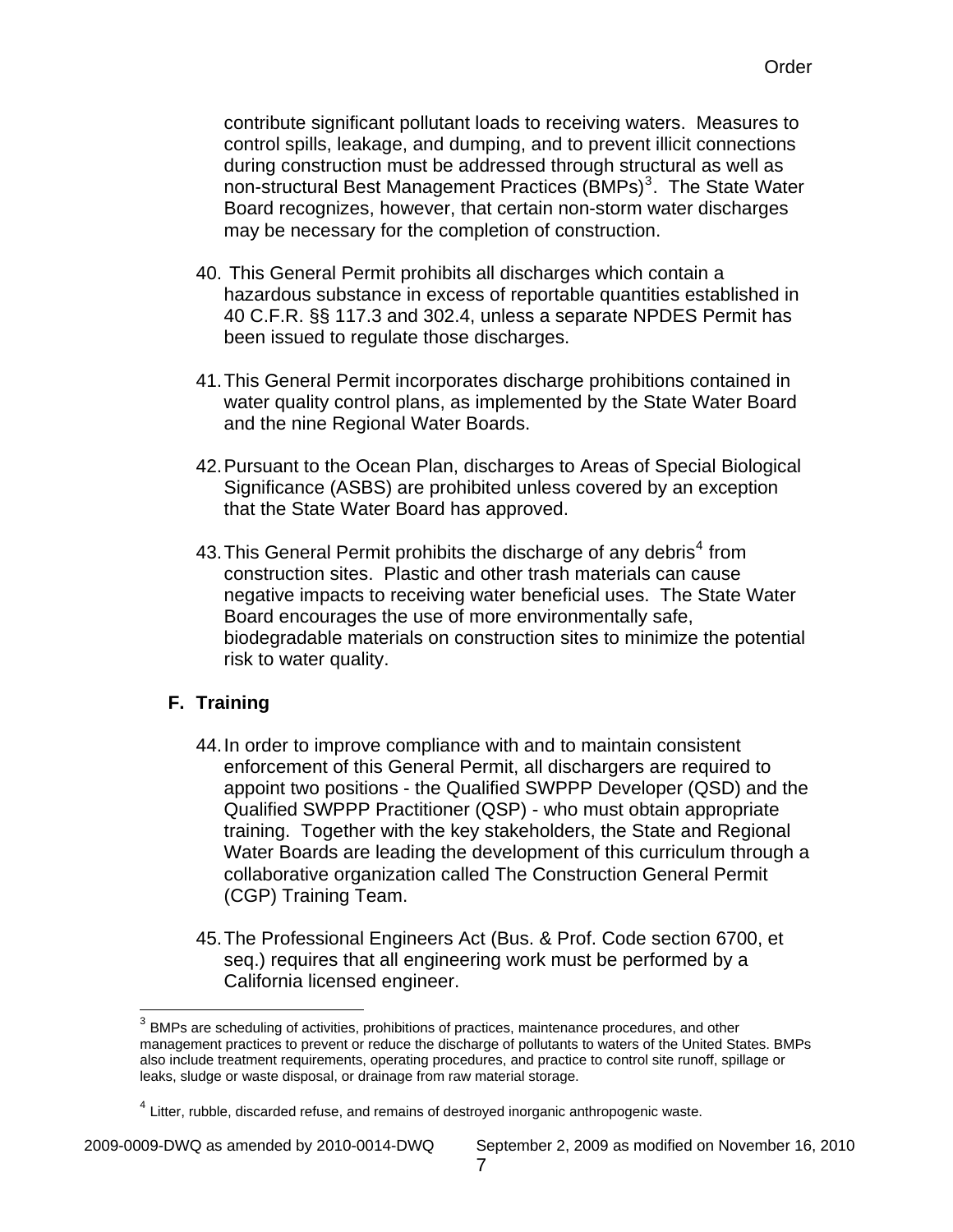### **G. Determining and Reducing Risk**

- 46. The risk of accelerated erosion and sedimentation from wind and water depends on a number of factors, including proximity to receiving water bodies, climate, topography, and soil type.
- 47.This General Permit requires dischargers to assess the risk level of a site based on both sediment transport and receiving water risk. This General Permit contains requirements for Risk Levels 1, 2 and 3, and LUP Risk Type 1, 2, and 3 (Attachment A). Risk levels are established by determining two factors: first, calculating the site's sediment risk; and second, receiving water risk during periods of soil exposure (i.e. grading and site stabilization). Both factors are used to determine the site-specific Risk Level(s). LUPs can be determined to be Type 1 based on the flowchart in Attachment A.1.
- 48.Although this General Permit does not mandate specific setback distances, dischargers are encouraged to set back their construction activities from streams and wetlands whenever feasible to reduce the risk of impacting water quality (e.g., natural stream stability and habitat function). Because there is a reduced risk to receiving waters when setbacks are used, this General Permit gives credit to setbacks in the risk determination and post-construction storm water performance standards. The risk calculation and runoff reduction mechanisms in this General Permit are expected to facilitate compliance with any Regional Water Board and local agency setback requirements, and to encourage voluntary setbacks wherever practicable.
- 49.Rain events can occur at any time of the year in California. Therefore, a Rain Event Action Plan (REAP) is necessary for Risk Level 2 and 3 traditional construction projects (LUPs exempt) to ensure that active construction sites have adequate erosion and sediment controls implemented prior to the onset of a storm event, even if construction is planned only during the dry season.
- 50.Soil particles smaller than 0.02 millimeters (mm) (i.e., finer than medium silt) do not settle easily using conventional measures for sediment control (i.e., sediment basins). Given their long settling time, dislodging these soils results in a significant risk that fine particles will be released into surface waters and cause unacceptable downstream impacts. If operated correctly, an Active Treatment System (ATS<sup>[5](#page-10-0)</sup>) can prevent or reduce the release of fine particles from construction sites.

1

<span id="page-10-0"></span><sup>&</sup>lt;sup>5</sup> An ATS is a treatment system that employs chemical coagulation, chemical flocculation, or electro coagulation in order to reduce turbidity caused by fine suspended sediment.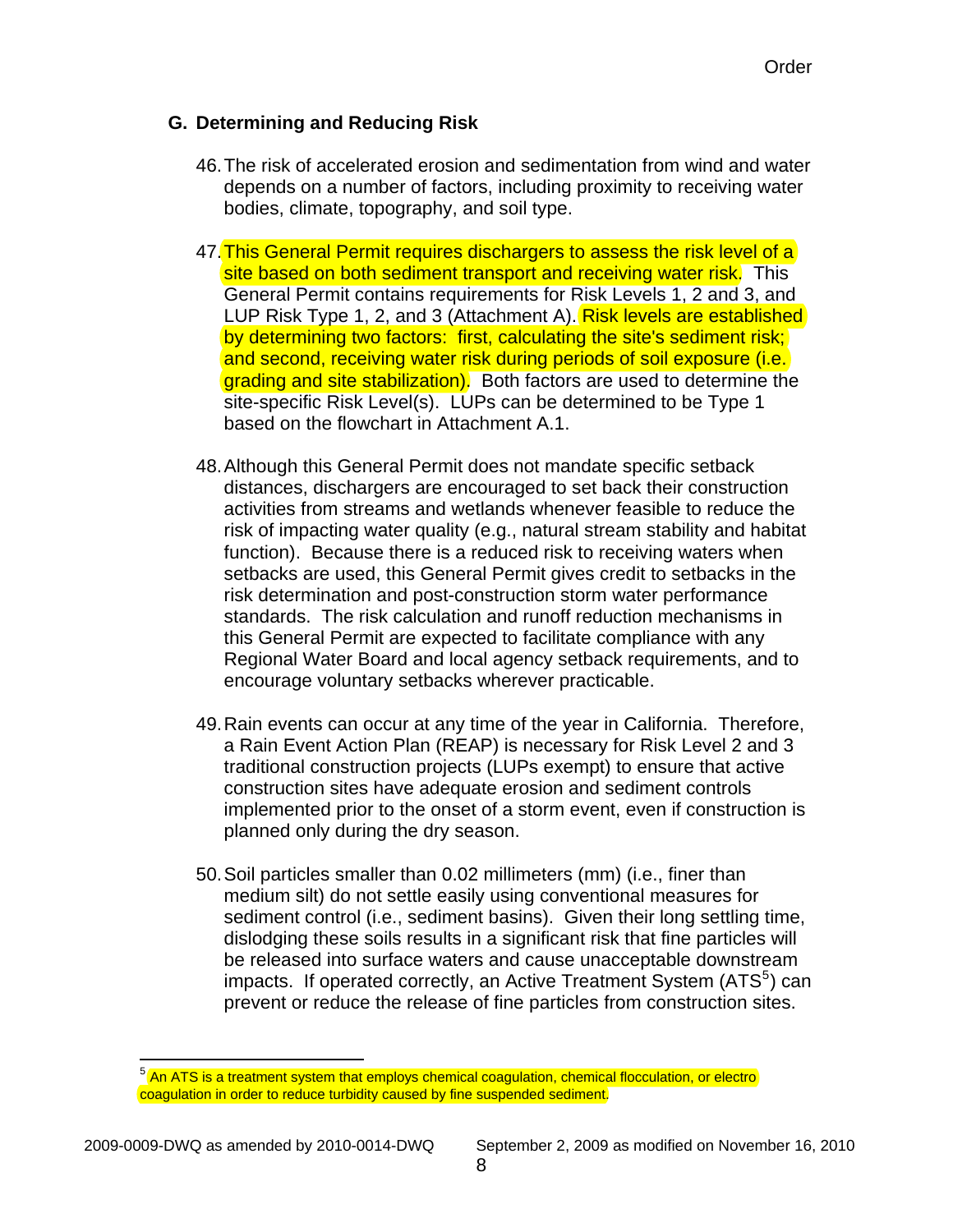Use of an ATS can effectively reduce a site's risk of impacting receiving waters.

51.Dischargers located in a watershed area where a Total Maximum Daily Load (TMDL) has been adopted or approved by the Regional Water Board or U.S. EPA may be required by a separate Regional Water Board action to implement additional BMPs, conduct additional monitoring activities, and/or comply with an applicable waste load allocation and implementation schedule. Such dischargers may also be required to obtain an individual Regional Water Board permit specific to the area.

# **H. Effluent Standards**

52. The State Water Board convened a blue ribbon panel of storm water experts that submitted a report entitled, "The Feasibility of Numeric Effluent Limits Applicable to Discharges of Storm Water Associated with Municipal, Industrial and Construction Activities," dated June 19, 2006. The panel concluded that numeric limits or action levels are technically feasible to control construction storm water discharges, provided that certain conditions are considered. The panel also concluded that numeric effluent limitations (NELs) are feasible for discharges from construction sites that utilize an ATS. The State Water Board has incorporated the expert panel's suggestions into this General Permit, which includes both numeric action levels (NALs) and NELs for pH and turbidity, and special numeric limits for ATS discharges.

# **Numeric Effluent Limitations**

- 53.Discharges of storm water from construction activities may become contaminated from alkaline construction materials resulting in high pH (greater than pH 7). Alkaline construction materials include, but are not limited to, hydrated lime, concrete, mortar, cement kiln dust (CKD), Portland cement treated base (CTB), fly ash, recycled concrete, and masonry work. This General Permit includes an NEL for pH (6.0-9.0) that applies only at sites that exhibit a "high risk of high pH discharge." A "high risk of high pH discharge" can occur during the complete utilities phase, the complete vertical build phase, and any portion of any phase where significant amounts of materials are placed directly on the land at the site in a manner that could result in significant alterations to the background pH of any discharges.
- 54.For Risk Level 3 discharges, this General Permit establishes technology-based, numeric effluent limitations (NELs) for turbidity of 500 NTU. Exceedances of the turbidity NEL constitutes a violation of this General Permit.

2009-0009-DWQ as amended by 2010-0014-DWQ September 2, 2009 as modified on November 16, 2010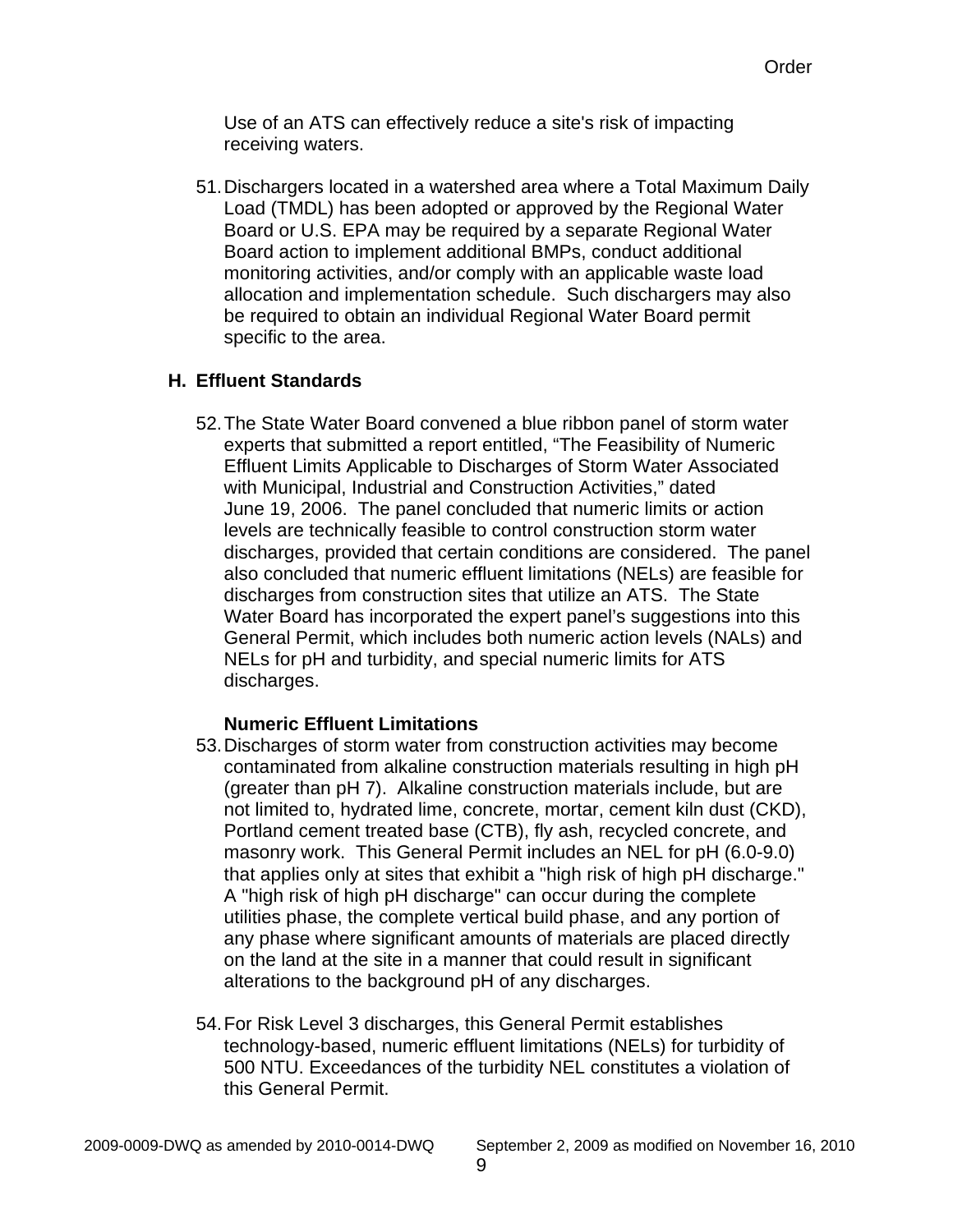55.This General Permit establishes a 5 year, 24 hour (expressed in inches of rainfall) Compliance Storm Event exemption from the technologybased NELs for Risk Level 3 dischargers.

### **Determining Compliance with Numeric Limitations**

- 56.This General Permit sets a pH NAL of 6.5 to 8.5, and a turbidity NAL of 250 NTU. The purpose of the NAL and its associated monitoring requirement is to provide operational information regarding the performance of the measures used at the site to minimize the discharge of pollutants and to protect beneficial uses and receiving waters from the adverse effects of construction-related storm water discharges. The NALs in this General Permit for pH and turbidity are not directly enforceable and do not constitute NELs.
- 57.This General Permit requires dischargers with NAL exceedances to immediately implement additional BMPs and revise their Storm Water Pollution Prevention Plans (SWPPPs) accordingly to either prevent pollutants and authorized non-storm water discharges from contaminating storm water, or to substantially reduce the pollutants to levels consistently below the NALs. NAL exceedances are reported in the State Water Boards SMARTS system, and the discharger is required to provide an NAL Exceedance Report when requested by a Regional Water Board.
- 58.If run-on is caused by a forest fire or any other natural disaster, then NELs do not apply.
- 59.Exceedances of the NELs are a violation of this Permit. This General Permit requires dischargers with NEL exceedances to implement additional monitoring, BMPs, and revise their SWPPPs accordingly. Dischargers are required to notify the State and Regional Water Boards of the violation through the State Water Boards SMARTs system, and provide an NEL Violation Report sharing additional information concerning the NEL exceedance.

# **I. Receiving Water Limitations**

- 60. This General Permit requires all enrolled dischargers to determine the receiving waters potentially affected by their discharges and to comply with all applicable water quality standards, including any more stringent standards applicable to a water body.
- **J. Sampling, Monitoring, Reporting and Record Keeping** 
	- 61. Visual monitoring of storm water and non-storm water discharges is required for all sites subject to this General Permit.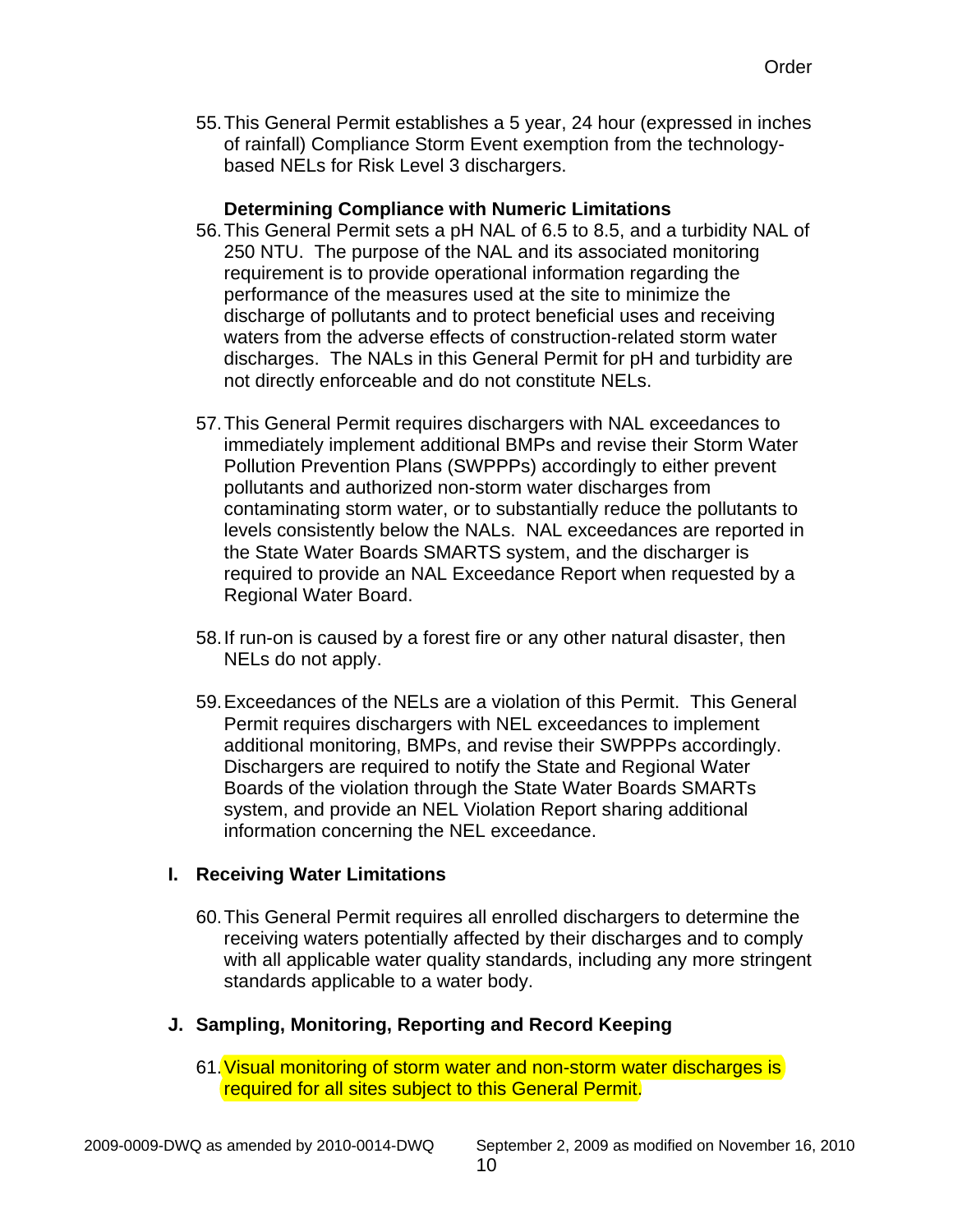- 62. Records of all visual monitoring inspections are required to remain onsite during the construction period and for a minimum of three years.
- 63.For all Risk Level 3 and Risk Level 2 sites, this General Permit requires effluent monitoring for pH and turbidity. Sampling, analysis and monitoring requirements for effluent monitoring for pH and turbidity are contained in this General Permit.
- 64.Risk Level 3 sites in violation of the Numeric Effluent Limitations contained in this General Permit and with direct discharges to receiving water are required to conduct receiving water monitoring.
- 65.For Risk Level 3 sites larger than 30 acres and with direct discharges to receiving waters, this General Permit requires bioassessment sampling before and after site completion to determine if significant degradation to the receiving water's biota has occurred. Bioassessment sampling guidelines are contained in this General Permit.
- 66.A summary and evaluation of the sampling and analysis results will be submitted in the Annual Reports.
- 67.This General Permit contains sampling, analysis and monitoring requirements for non-visible pollutants at all sites subject to this General Permit.
- 68.Compliance with the General Permit relies upon dischargers to electronically self-report any discharge violations and to comply with any Regional Water Board enforcement actions.
- 69.This General Permit requires that all dischargers maintain a paper or electronic copy of all required records for three years from the date generated or date submitted, whichever is last. These records must be available at the construction site until construction is completed. For LUPs, these documents may be retained in a crew member's vehicle and made available upon request.

#### **K. Active Treatment System (ATS) Requirements**

70. Active treatment systems add chemicals to facilitate flocculation, coagulation and filtration of suspended sediment particles. The uncontrolled release of these chemicals to the environment can negatively affect the beneficial uses of receiving waters and/or degrade water quality (e.g., acute and chronic toxicity). Additionally, the batch storage and treatment of storm water through an ATS' can potentially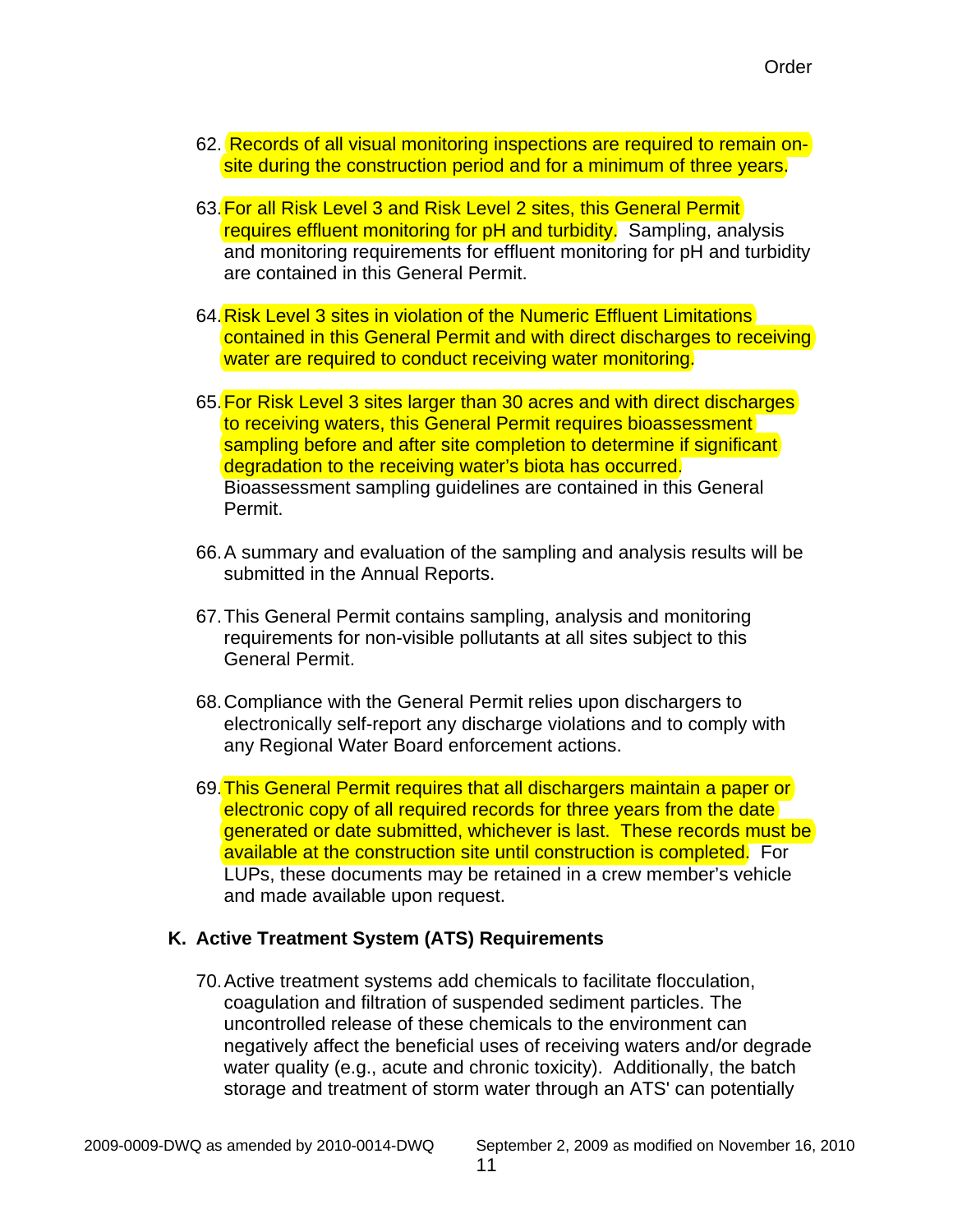cause physical impacts on receiving waters if storage volume is inadequate or due to sudden releases of the ATS batches and improperly designed outfalls.

- 71.If designed, operated and maintained properly an ATS can achieve very high removal rates of suspended sediment (measured as turbidity), albeit at sometimes significantly higher costs than traditional erosion/sediment control practices. As a result, this General Permit establishes NELs consistent with the expected level of typical ATS performance.
- 72.This General Permit requires discharges of storm water associated with construction activity that undergo active treatment to comply with special operational and effluent limitations to ensure that these discharges do not adversely affect the beneficial uses of the receiving waters or cause degradation of their water quality.
- 73.For ATS discharges, this General Permit establishes technology-based NELs for turbidity.
- 74.This General Permit establishes a 10 year, 24 hour (expressed in inches of rainfall) Compliance Storm Event exemption from the technology-based numeric effluent limitations for ATS discharges. Exceedances of the ATS turbidity NEL constitutes a violation of this General Permit.

#### **L. Post-Construction Requirements**

- 75.This General Permit includes performance standards for postconstruction that are consistent with State Water Board [Resolution No.](http://www.waterboards.ca.gov/board_decisions/adopted_orders/resolutions/2005/rs2005-0006.pdf)  [2005-0006](http://www.waterboards.ca.gov/board_decisions/adopted_orders/resolutions/2005/rs2005-0006.pdf), "Resolution Adopting the Concept of Sustainability as a Core Value for State Water Board Programs and Directing Its Incorporation," and [2008-0030,](http://www.waterboards.ca.gov/board_decisions/adopted_orders/resolutions/2008/rs2008_0030.pdf) "Requiring Sustainable Water Resources Management." The requirement for all construction sites to match pre-project hydrology will help ensure that the physical and biological integrity of aquatic ecosystems are sustained. This "runoff reduction" approach is analogous in principle to Low Impact Development (LID) and will serve to protect related watersheds and waterbodies from both hydrologic-based and pollution impacts associated with the post-construction landscape.
- 76. LUP projects are not subject to post-construction requirements due to the nature of their construction to return project sites to preconstruction conditions.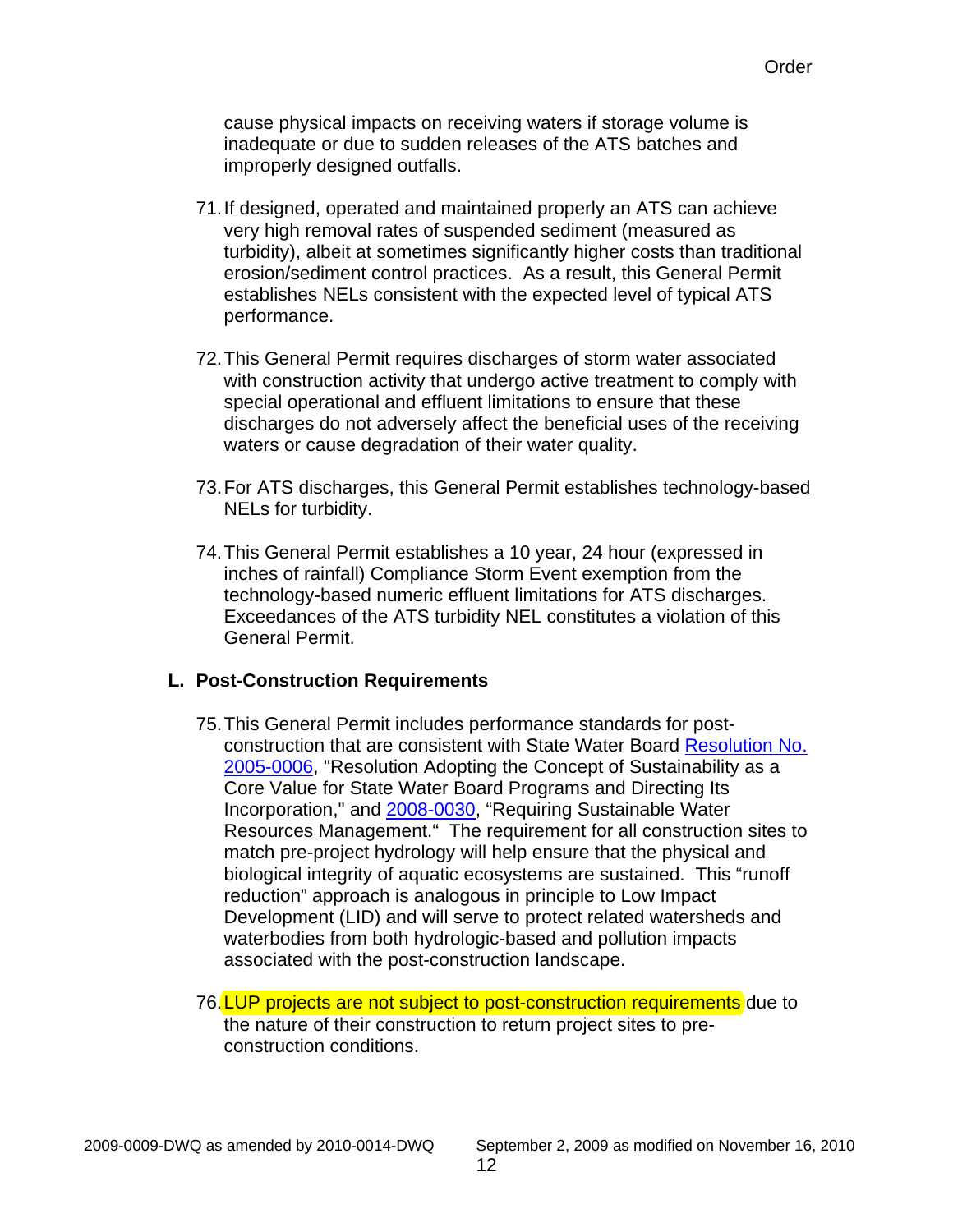#### **M. Storm Water Pollution Prevention Plan Requirements**

- 77.This General Permit requires the development of a site-specific SWPPP. The SWPPP must include the information needed to demonstrate compliance with all requirements of this General Permit, and must be kept on the construction site and be available for review. The discharger shall ensure that a QSD develops the SWPPP.
- 78. To ensure proper site oversight, this General Permit requires a Qualified SWPPP Practitioner to oversee implementation of the BMPs required to comply with this General Permit.

### **N. Regional Water Board Authorities**

79.Regional Water Boards are responsible for implementation and enforcement of this General Permit. A general approach to permitting is not always suitable for every construction site and environmental circumstances. Therefore, this General Permit recognizes that Regional Water Boards must have some flexibility and authority to alter, approve, exempt, or rescind permit authority granted under this General Permit in order to protect the beneficial uses of our receiving waters and prevent degradation of water quality.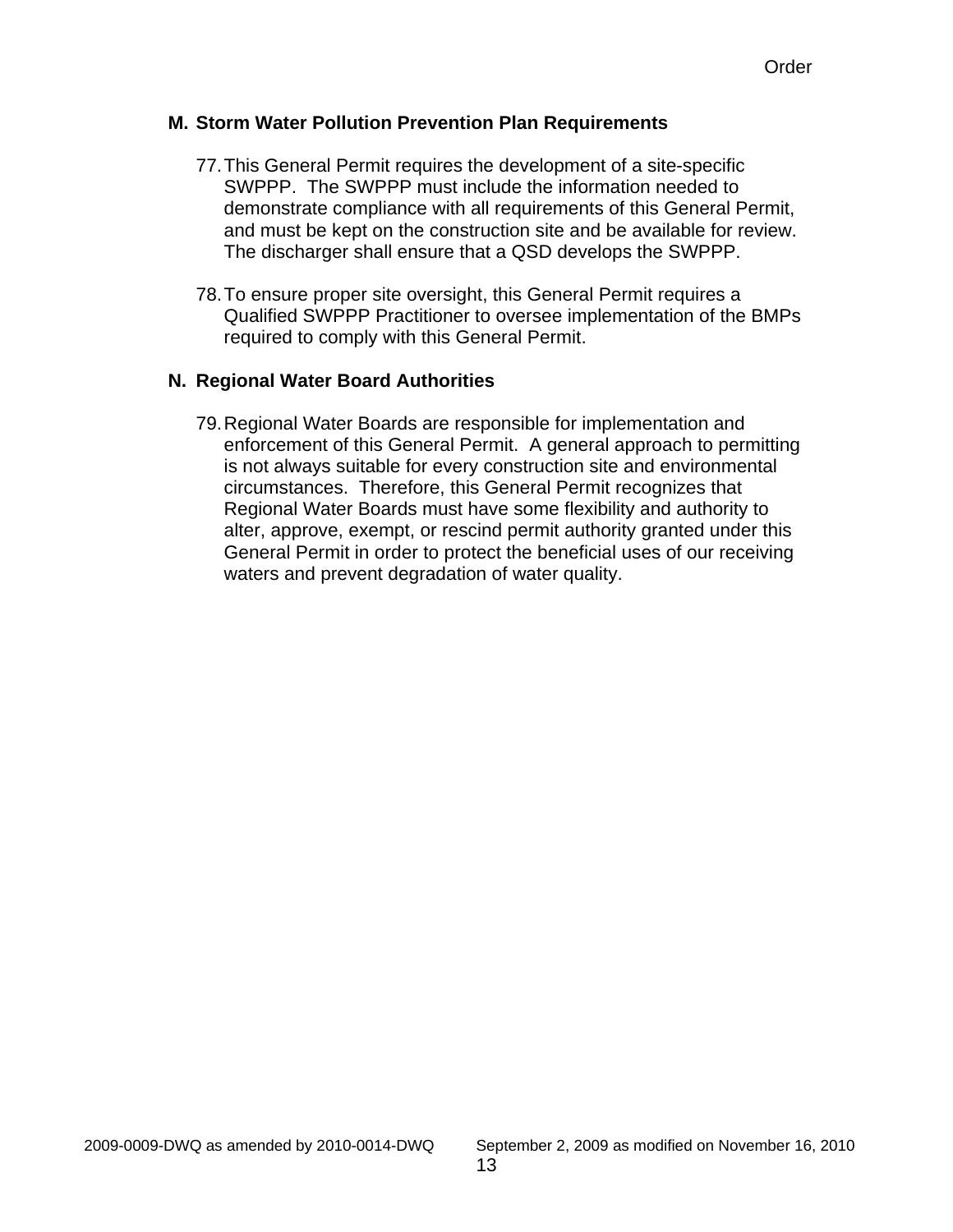<span id="page-16-0"></span>**IT IS HEREBY ORDERED** that all dischargers subject to this General Permit shall comply with the following conditions and requirements (including all conditions and requirements as set forth in Attachments A, B, C, D, E and F) $^6$  $^6$ :

# **II. CONDITIONS FOR PERMIT COVERAGE**

# **A. Linear Underground/Overhead Projects (LUPs)**

- 1. Linear Underground/Overhead Projects (LUPs) include, but are not limited to, any conveyance, pipe, or pipeline for the transportation of any gaseous, liquid (including water and wastewater for domestic municipal services), liquescent, or slurry substance; any cable line or wire for the transmission of electrical energy; any cable line or wire for communications (e.g. telephone, telegraph, radio or television messages); and associated ancillary facilities. Construction activities associated with LUPs include, but are not limited to, (a) those activities necessary for the installation of underground and overhead linear facilities (e.g., conduits, substructures, pipelines, towers, poles, cables, wires, connectors, switching, regulating and transforming equipment, and associated ancillary facilities); and include, but are not limited to, (b) underground utility mark-out, potholing, concrete and asphalt cutting and removal, trenching, excavation, boring and drilling, access road and pole/tower pad and cable/wire pull station, substation construction, substructure installation, construction of tower footings and/or foundations, pole and tower installations, pipeline installations, welding, concrete and/ or pavement repair or replacement, and stockpile/borrow locations.
- 2. The Legally Responsible Person is responsible for obtaining coverage under the General Permit where the construction of pipelines, utility lines, fiber-optic cables, or other linear underground/overhead projects will occur across several properties unless the LUP construction activities are covered under another construction storm water permit.
- 3. Only LUPs shall comply with the conditions and requirements in Attachment A, A.1 & A.2 of this Order. The balance of this Order is not applicable to LUPs except as indicated in Attachment A.

1

<span id="page-16-1"></span> $6$  These attachments are part of the General Permit itself and are not separate documents that are capable of being updated independently by the State Water Board.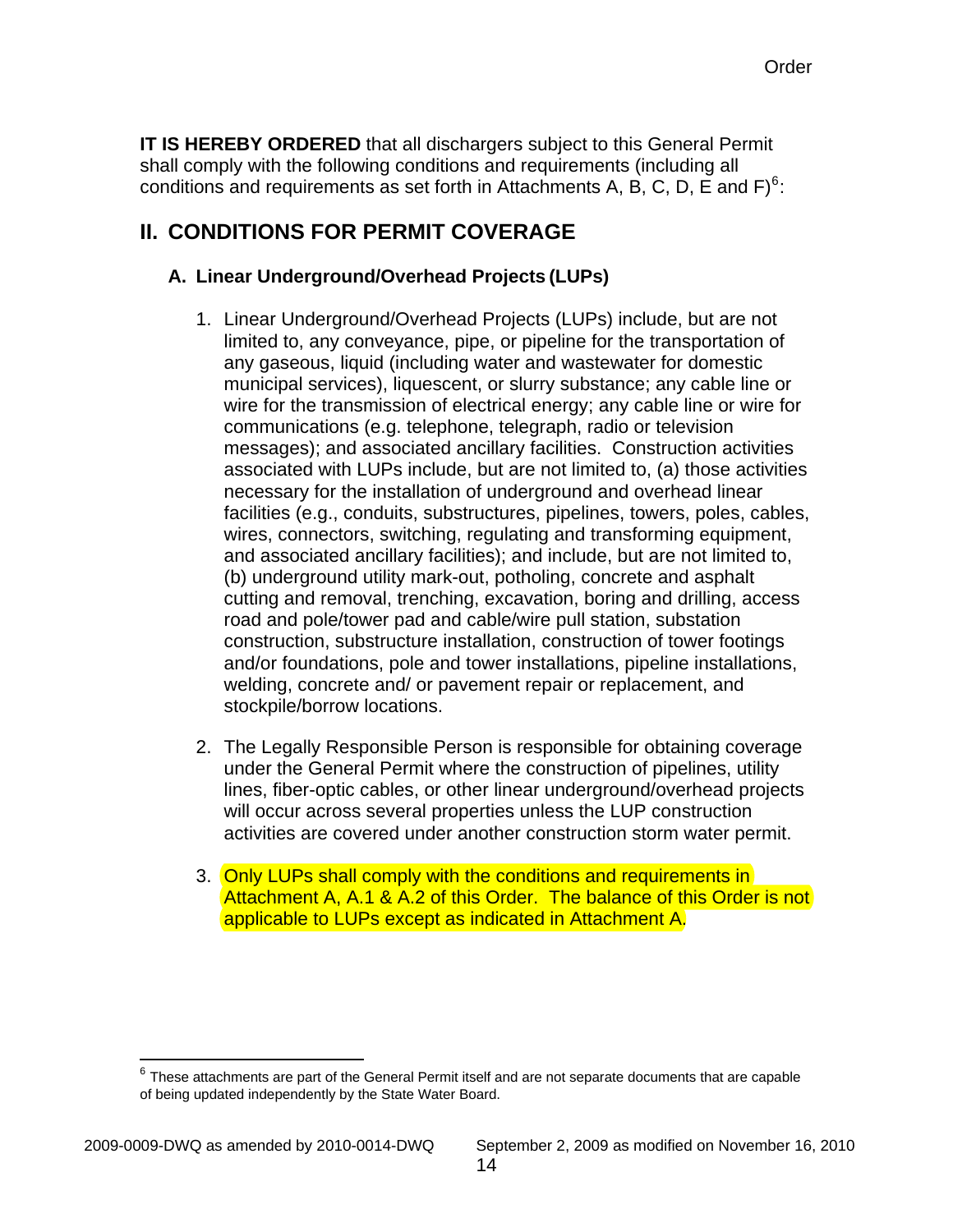### **B. Obtaining Permit Coverage Traditional Construction Sites**

- 1. The Legally Responsible Person (LRP) (see Special Provisions, Electronic Signature and Certification Requirements, Section IV.I.1) must obtain coverage under this General Permit.
- 2. To obtain coverage, the LRP must electronically file Permit Registration Documents (PRDs) prior to the commencement of construction activity. Failure to obtain coverage under this General Permit for storm water discharges to waters of the United States is a violation of the CWA and the California Water Code.
- 3. **PRDs shall consist of:** 
	- a. Notice of Intent (NOI)
	- b. Risk Assessment (Section VIII)
	- c. Site Map
	- d. Storm Water Pollution Prevention Plan (Section XIV)
	- e. Annual Fee
	- f. Signed Certification Statement

Any information provided to the Regional Water Board shall comply with the Homeland Security Act and any other federal law that concerns security in the United States; any information that does not comply should not be submitted.

Attachment B contains additional PRD information. Dischargers must electronically file the PRDs, and mail the appropriate annual fee to the State Water Board.

- 4. This permit is effective on July 1, 2010.
	- a. **Dischargers Obtaining Coverage On or After July 1, 2010:** All dischargers requiring coverage on or after July 1, 2010, shall electronically file their PRDs prior to the commencement of construction activities, and mail the appropriate annual fee no later than seven days prior to the commencement of construction activities. Permit coverage shall not commence until the PRDs and the annual fee are received by the State Water Board, and a WDID number is assigned and sent by SMARTS.
	- b. **Dischargers Covered Under 99-08-DWQ and 2003-0007-DWQ:** Existing dischargers subject to State Water Board Order No. 99-08- DWQ (existing dischargers) will continue coverage under 99-08- DWQ until July 1, 2010. After July 1, 2010, all NOIs subject to State Water Board Order No. 99-08-DWQ will be terminated.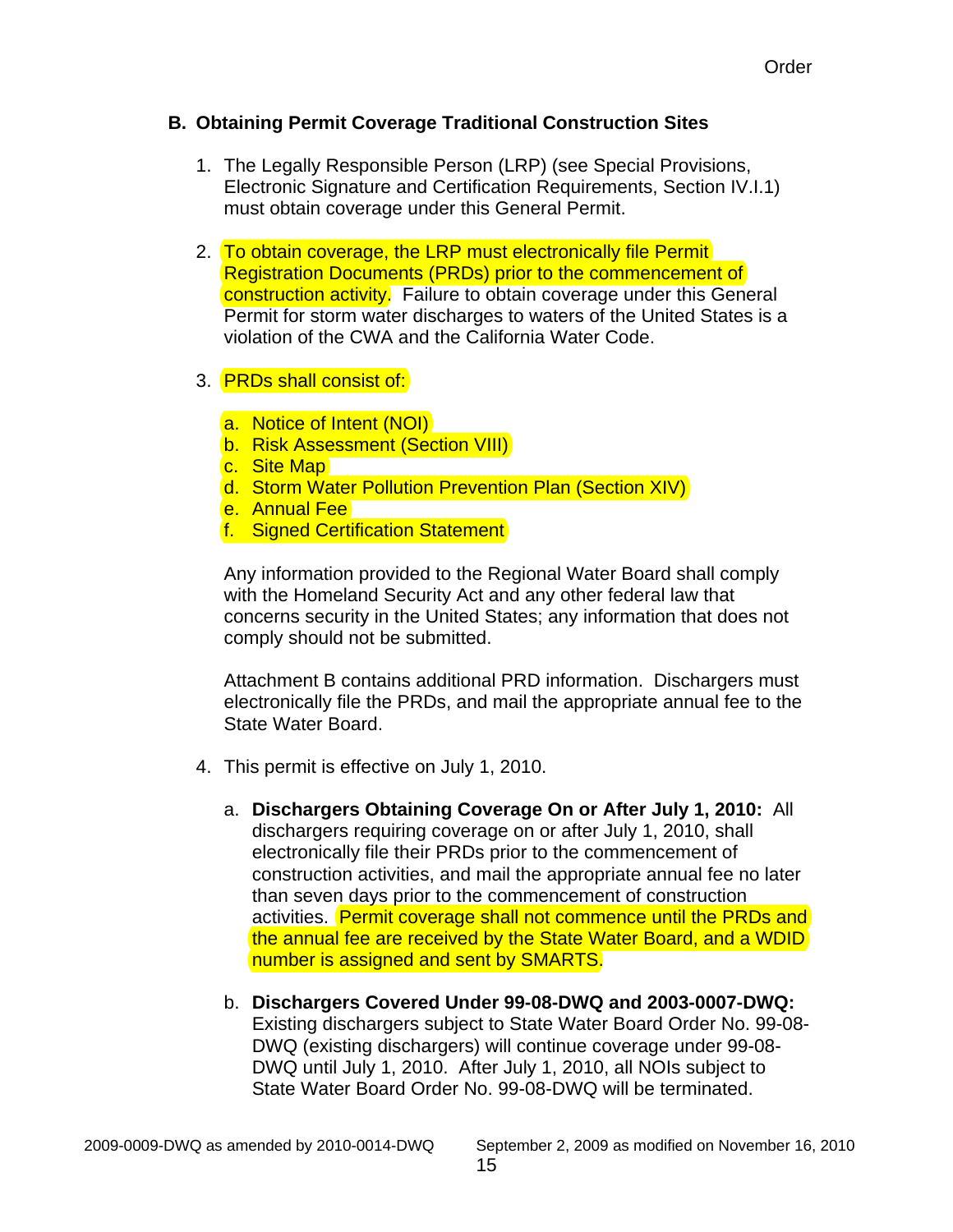Existing dischargers shall electronically file their PRDs no later than July 1, 2010. If an existing discharger's site acreage subject to the annual fee has changed, it shall mail a revised annual fee no less than seven days after receiving the revised annual fee notification, **or else lose permit coverage**. All existing dischargers shall be exempt from the risk determination requirements in Section VIII of this General Permit until two years after permit adoption. All existing dischargers are therefore subject to Risk Level 1 requirements regardless of their site's sediment and receiving water risks. However, a Regional Board retains the authority to require an existing discharger to comply with the Section VIII risk determination requirements.

- 5. The discharger is only considered covered by this General Permit upon receipt of a Waste Discharger Identification (WDID) number assigned and sent by the State Water Board Storm water Multi-Application and Report Tracking System (SMARTS). In order to demonstrate compliance with this General Permit, the discharger must obtain a WDID number and must present documentation of a valid WDID upon demand.
- 6. During the period this permit is subject to review by the U.S. EPA, the prior permit (State Water Board Order No. 99-08-DWQ) remains in effect. Existing dischargers under the prior permit will continue to have coverage under State Water Board Order No. 99-08-DWQ until this General Permit takes effect on July 1, 2010. Dischargers who complete their projects and electronically file an NOT prior to July 1, 2010, are not required to obtain coverage under this General Permit.
- 7. Small Construction Rainfall Erosivity Waiver

EPA's Small Construction Erosivity Waiver applies to sites between one and five acres demonstrating that there are no adverse water quality impacts.

Dischargers eligible for a Rainfall Erosivity Waiver based on low erosivity potential shall complete the electronic Notice of Intent (NOI) and Sediment Risk form through the State Water Board's SMARTS system, certifying that the construction activity will take place during a period when the value of the rainfall erosivity factor is less than five. Where the LRP changes or another LRP is added during construction, the new LRP must also submit a waiver certification through the SMARTS system.

If a small construction site continues beyond the projected completion date given on the waiver certification, the LRP shall recalculate the

2009-0009-DWQ as amended by 2010-0014-DWQ September 2, 2009 as modified on November 16, 2010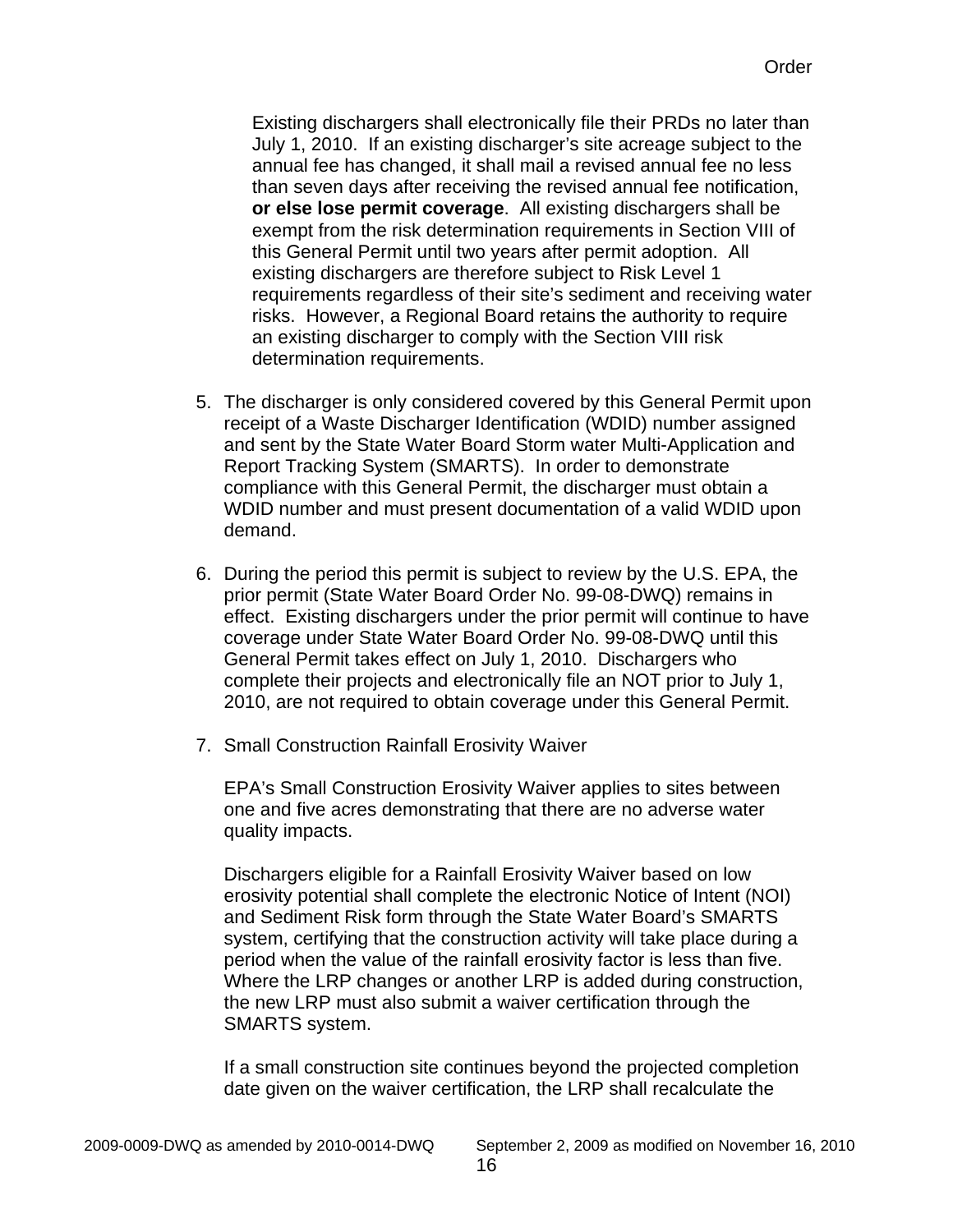rainfall erosivity factor for the new project duration and submit this information through the SMARTS system. If the new R factor is below five (5), the discharger shall update through SMARTS all applicable information on the waiver certification and retain a copy of the revised waiver onsite. The LRP shall submit the new waiver certification 30 days prior to the projected completion date listed on the original waiver form to assure exemption from permitting requirements is uninterrupted. If the new R factor is five (5) or above, the LRP shall be required to apply for coverage under this Order.

8. In the case of a public emergency that requires immediate construction activities, a discharger shall submit a brief description of the emergency construction activity within five days of the onset of construction, and then shall submit all PRDs within thirty days.

### **C. Revising Permit Coverage for Change of Acreage or New Ownership**

- 1. The discharger may reduce or increase the total acreage covered under this General Permit when a portion of the site is complete and/or conditions for termination of coverage have been met (See Section II.D Conditions for Termination of Coverage); when ownership of a portion of the site is sold to a different entity; or when new acreage, subject to this General Permit, is added to the site.
- 2. Within 30 days of a reduction or increase in total disturbed acreage, the discharger shall electronically file revisions to the PRDs that include:
	- a. A revised NOI indicating the new project size;
	- b. A revised site map showing the acreage of the site completed, acreage currently under construction, acreage sold/transferred or added, and acreage currently stabilized in accordance with the Conditions for Termination of Coverage in Section II.D below.
	- c. SWPPP revisions, as appropriate; and
	- d. Certification that any new landowners have been notified of applicable requirements to obtain General Permit coverage. The certification shall include the name, address, telephone number, and e-mail address of the new landowner.
	- e. If the project acreage has increased, dischargers shall mail payment of revised annual fees within 14 days of receiving the revised annual fee notification.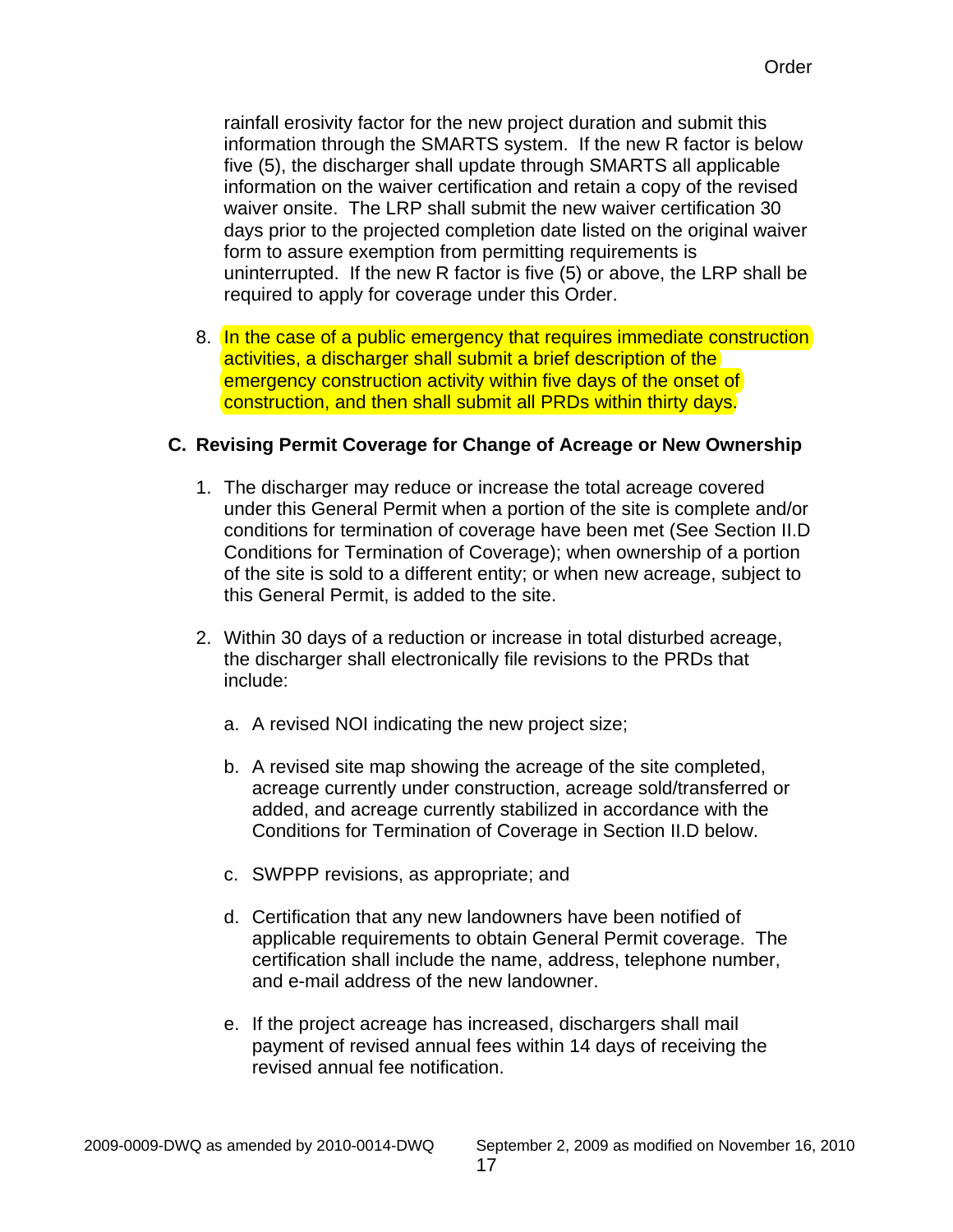- 3. The discharger shall continue coverage under the General Permit for any parcel that has not achieved "Final Stabilization" as defined in Section II.D.
- 4. When an LRP with active General Permit coverage transfers its LRP status to another person or entity that qualifies as an LRP, the existing LRP shall inform the new LRP of the General Permit's requirements. In order for the new LRP to continue the construction activity on its parcel of property, the new LRP, or the new LRP's approved signatory, must submit PRDs in accordance with this General Permit's requirements.

# **D. Conditions for Termination of Coverage**

- 1. Within 90 days of when construction is complete or ownership has been transferred, the discharger shall electronically file a Notice of Termination (NOT), a final site map, and photos through the State Water Boards SMARTS system. Filing a NOT certifies that all General Permit requirements have been met. The Regional Water Board will consider a construction site complete only when all portions of the site have been transferred to a new owner, or all of the following conditions have been met:
	- a. For purposes of "final stabilization," the site will not pose any additional sediment discharge risk than it did prior to the commencement of construction activity;
	- b. There is no potential for construction-related storm water pollutants to be discharged into site runoff;
	- c. Final stabilization has been reached;
	- d. Construction materials and wastes have been disposed of properly;
	- e. Compliance with the Post-Construction Standards in Section XIII of this General Permit has been demonstrated;
	- f. Post-construction storm water management measures have been installed and a long-term maintenance plan<sup>[7](#page-20-0)</sup> has been established; and
	- g. All construction-related equipment, materials and any temporary BMPs no longer needed are removed from the site.

 $\overline{a}$ 

<span id="page-20-0"></span> $^7$  For the purposes of this requirement a long-term maintenance plan will be designed for a minimum of five years, and will describe the procedures to ensure that the post-construction storm water management measures are adequately maintained.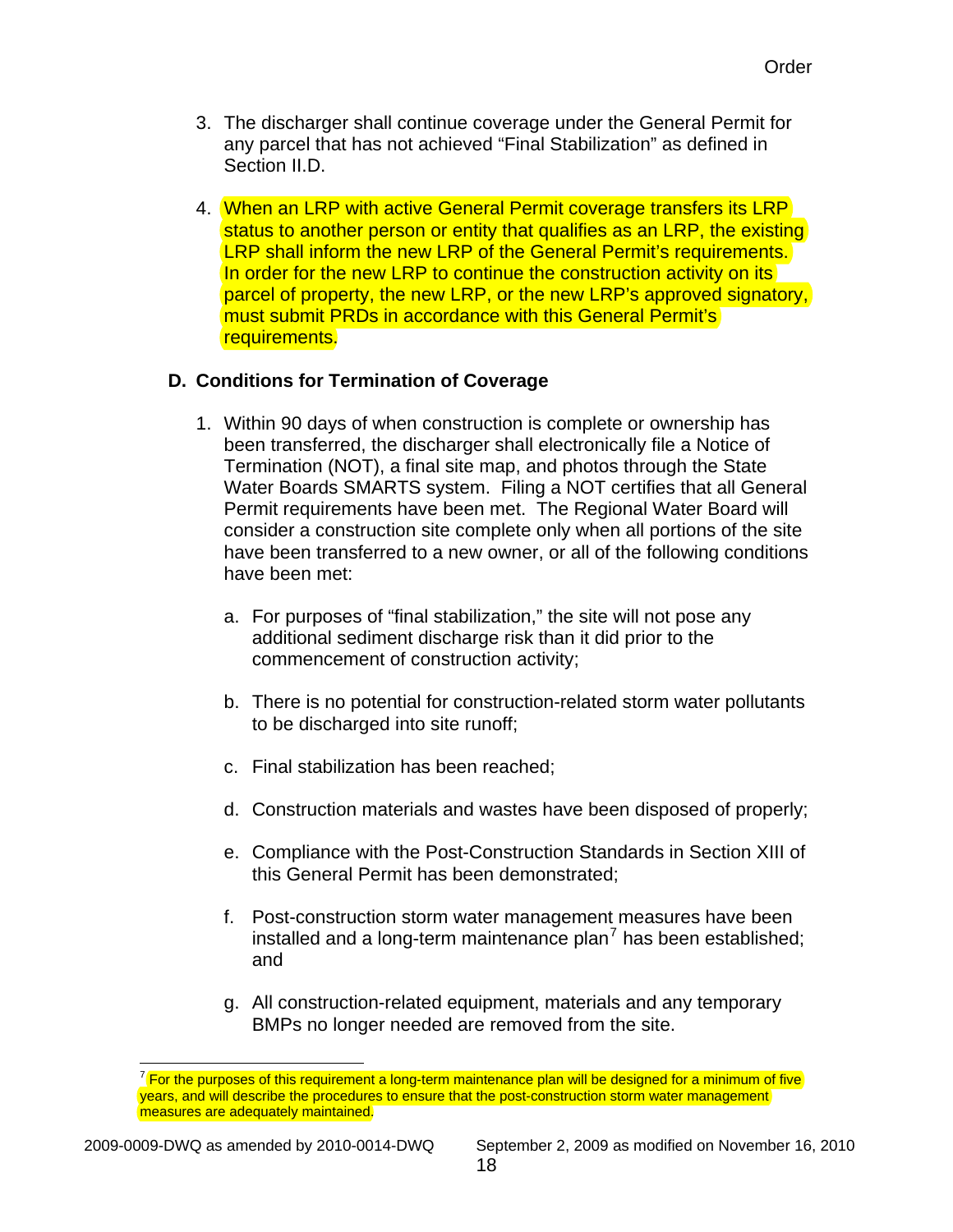- 2. The discharger shall certify that final stabilization conditions are satisfied in their NOT. Failure to certify shall result in continuation of permit coverage and annual billing.
- 3. The NOT must demonstrate through photos, RUSLE or RUSLE2, or results of testing and analysis that the site meets all of the conditions above (Section II.D.1) and the final stabilization condition (Section II.D.1.a) is attained by one of the following methods:
	- a. "70% final cover method," no computational proof required

### **OR:**

b. "RUSLE or RUSLE2 method," computational proof required

### **OR:**

c. "Custom method", the discharger shall demonstrate in some other manner than a or b, above, that the site complies with the "final stabilization" requirement in Section II.D.1.a.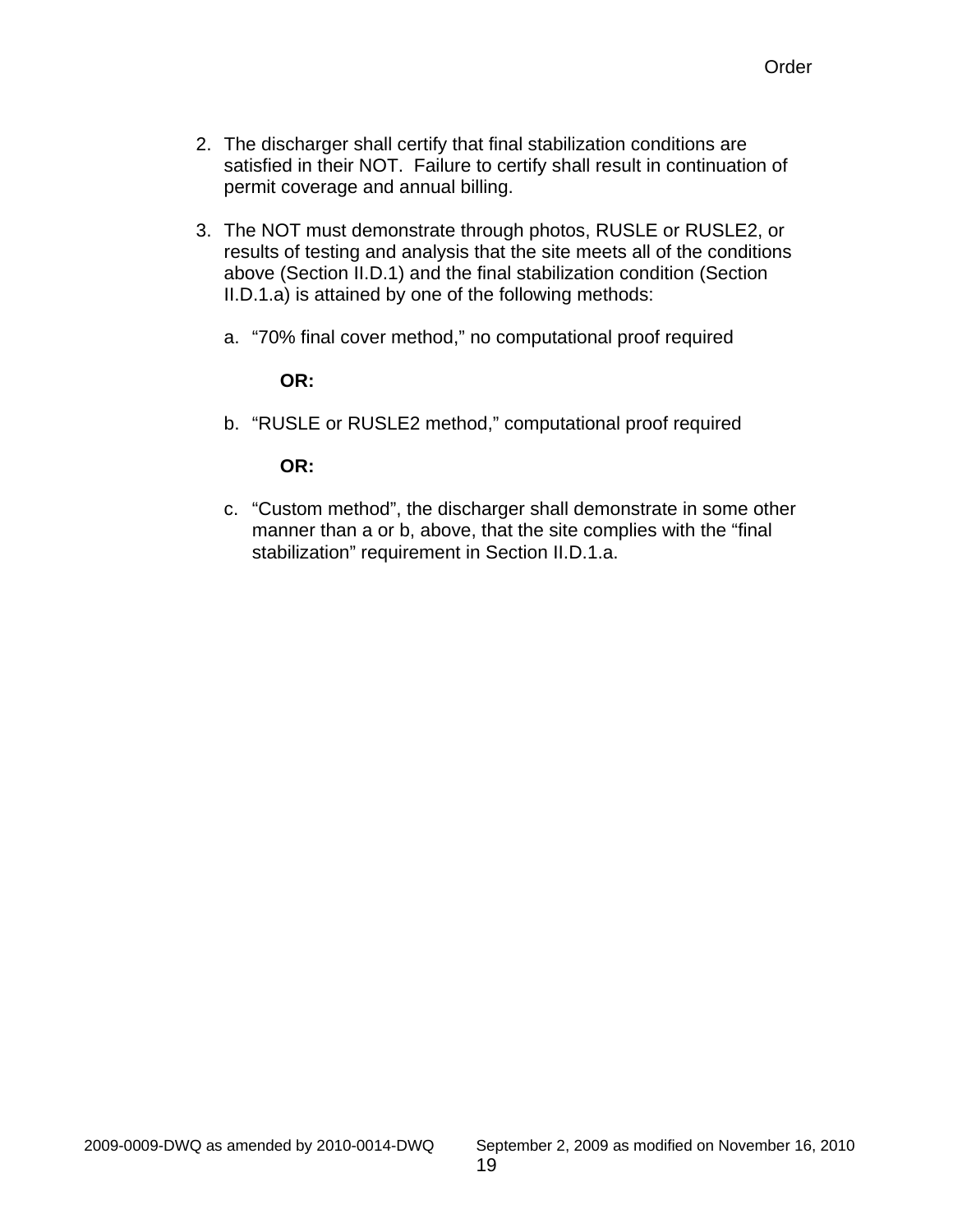# <span id="page-22-0"></span>**III. DISCHARGE PROHIBITIONS**

- **A.** Dischargers shall not violate any discharge prohibitions contained in applicable Basin Plans or statewide water quality control plans. Waste discharges to Areas of Special Biological Significance (ASBS) are prohibited by the California Ocean Plan, unless granted an exception issued by the State Water Board.
- **B.** All discharges are prohibited except for the storm water and non-storm water discharges specifically authorized by this General Permit or another NPDES permit.
- **C.** Authorized non-storm water discharges may include those from dechlorinated potable water sources such as: fire hydrant flushing, irrigation of vegetative erosion control measures, pipe flushing and testing, water to control dust, uncontaminated ground water from dewatering, and other discharges not subject to a separate general NPDES permit adopted by a Regional Water Board. The discharge of non-storm water is authorized under the following conditions:
	- 1. The discharge does not cause or contribute to a violation of any water quality standard;
	- 2. The discharge does not violate any other provision of this General Permit;
	- 3. The discharge is not prohibited by the applicable Basin Plan;
	- 4. The discharger has included and implemented specific BMPs required by this General Permit to prevent or reduce the contact of the nonstorm water discharge with construction materials or equipment.
	- 5. The discharge does not contain toxic constituents in toxic amounts or (other) significant quantities of pollutants;
	- 6. The discharge is monitored and meets the applicable NALs and NELs; and
	- 7. The discharger reports the sampling information in the Annual Report.

If any of the above conditions are not satisfied, the discharge is not authorized by this General Permit. The discharger shall notify the Regional Water Board of any anticipated non-storm water discharges not already authorized by this General Permit or another NPDES permit, to determine whether a separate NPDES permit is necessary.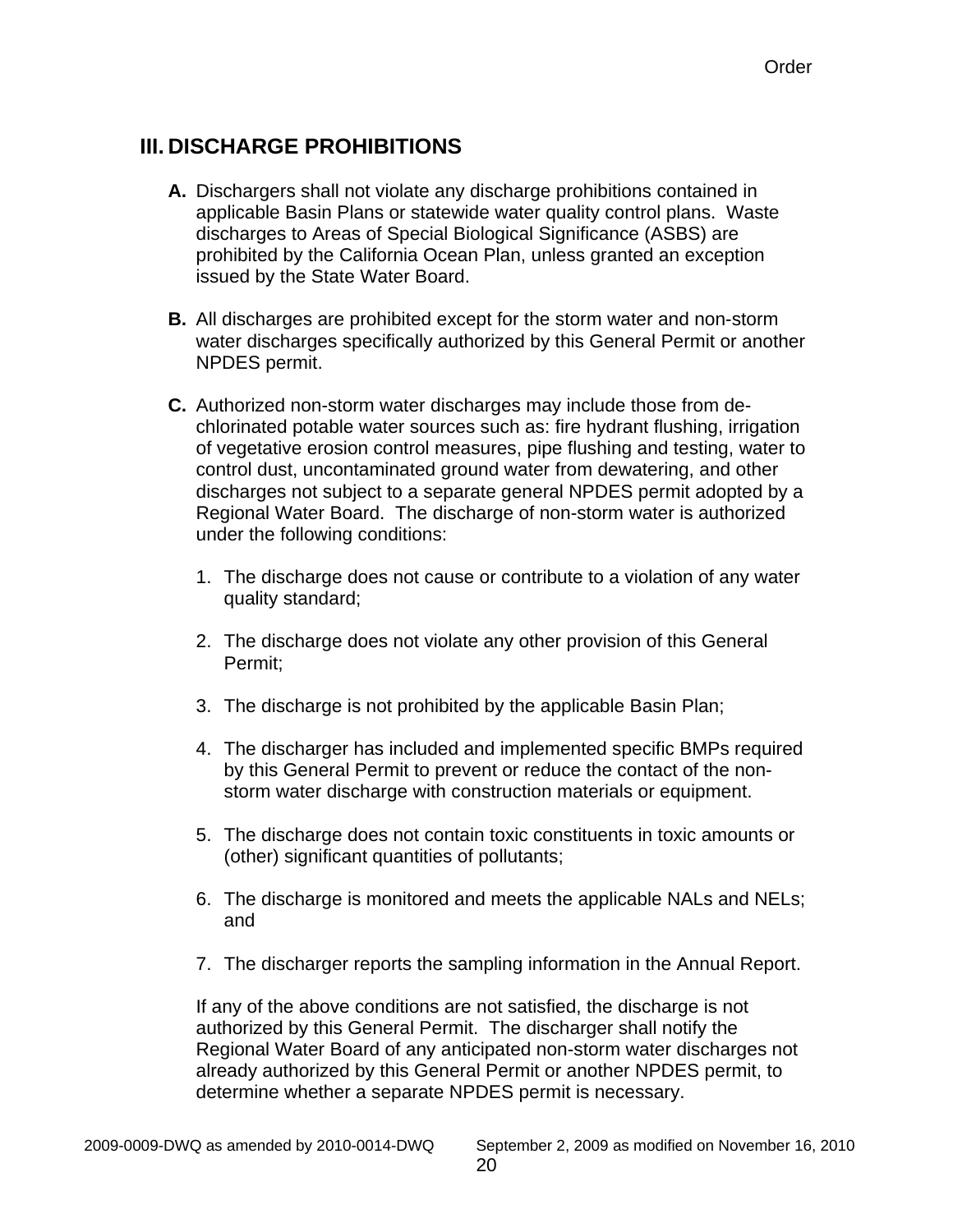- **D.** Debris resulting from construction activities are prohibited from being discharged from construction sites.
- **E.** When soil contamination is found or suspected and a responsible party is not identified, or the responsible party fails to promptly take the appropriate action, the discharger shall have those soils sampled and tested to ensure proper handling and public safety measures are implemented. The discharger shall notify the appropriate local, State, and federal agency(ies) when contaminated soil is found at a construction site, and will notify the appropriate Regional Water Board.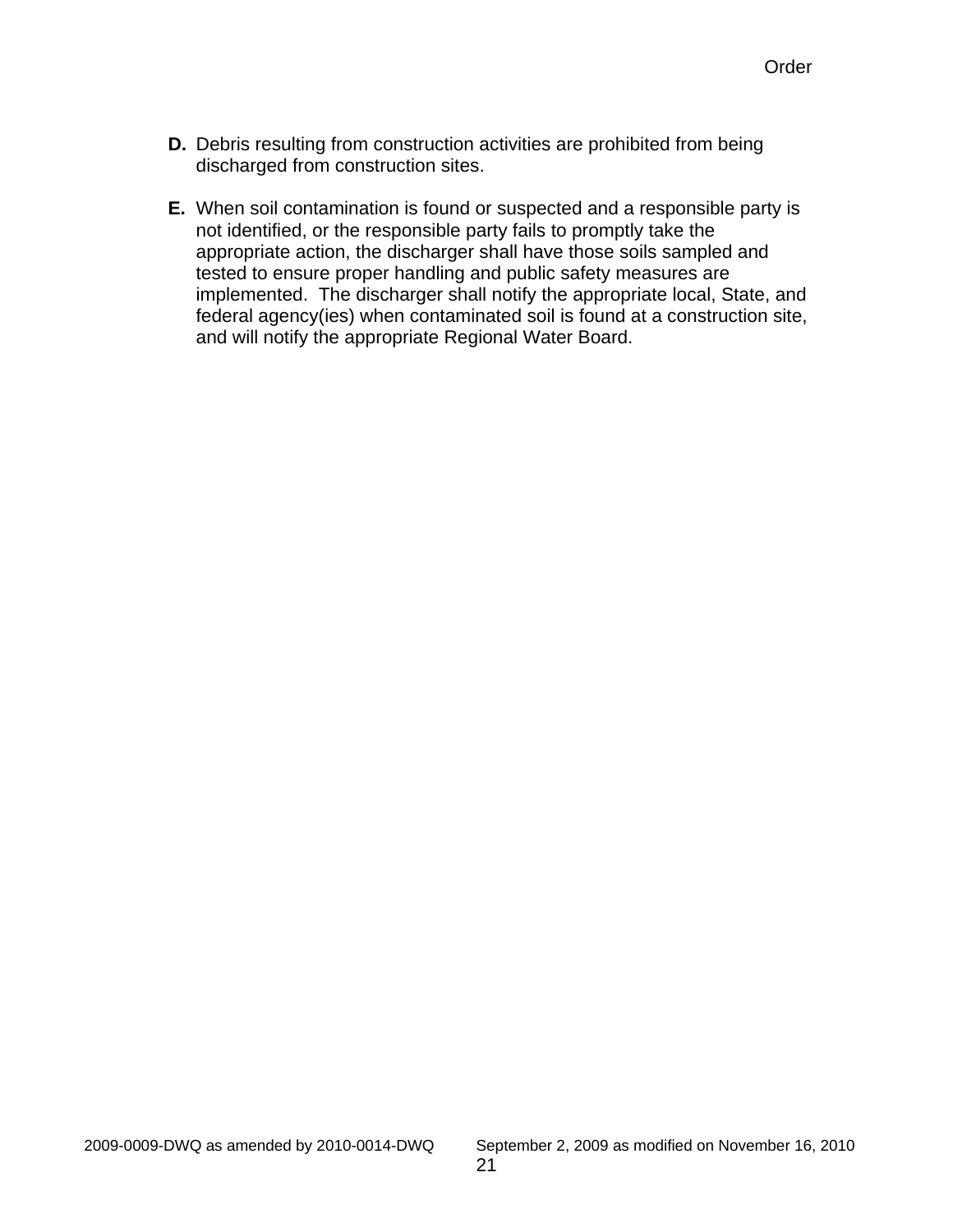# <span id="page-24-0"></span>**IV. SPECIAL PROVISIONS**

# **A. Duty to Comply**

- 1. The discharger shall comply with all of the conditions of this General Permit. Any permit noncompliance constitutes a violation of the Clean Water Act (CWA) and the Porter-Cologne Water Quality Control Act and is grounds for enforcement action and/or removal from General Permit coverage.
- 2. The discharger shall comply with effluent standards or prohibitions established under Section 307(a) of the CWA for toxic pollutants within the time provided in the regulations that establish these standards or prohibitions, even if this General Permit has not yet been modified to incorporate the requirement.

# **B. General Permit Actions**

- 1. This General Permit may be modified, revoked and reissued, or terminated for cause. The filing of a request by the discharger for a General Permit modification, revocation and reissuance, or termination, or a notification of planned changes or anticipated noncompliance does not annul any General Permit condition.
- 2. If any toxic effluent standard or prohibition (including any schedule of compliance specified in such effluent standard or prohibition) is promulgated under Section 307(a) of the CWA for a toxic pollutant which is present in the discharge and that standard or prohibition is more stringent than any limitation on the pollutant in this General Permit, this General Permit shall be modified or revoked and reissued to conform to the toxic effluent standard or prohibition and the dischargers so notified.

# **C. Need to Halt or Reduce Activity Not a Defense**

It shall not be a defense for a discharger in an enforcement action that it would have been necessary to halt or reduce the permitted activity in order to maintain compliance with the conditions of this General Permit.

# **D. Duty to Mitigate**

The discharger shall take all responsible steps to minimize or prevent any discharge in violation of this General Permit, which has a reasonable likelihood of adversely affecting human health or the environment.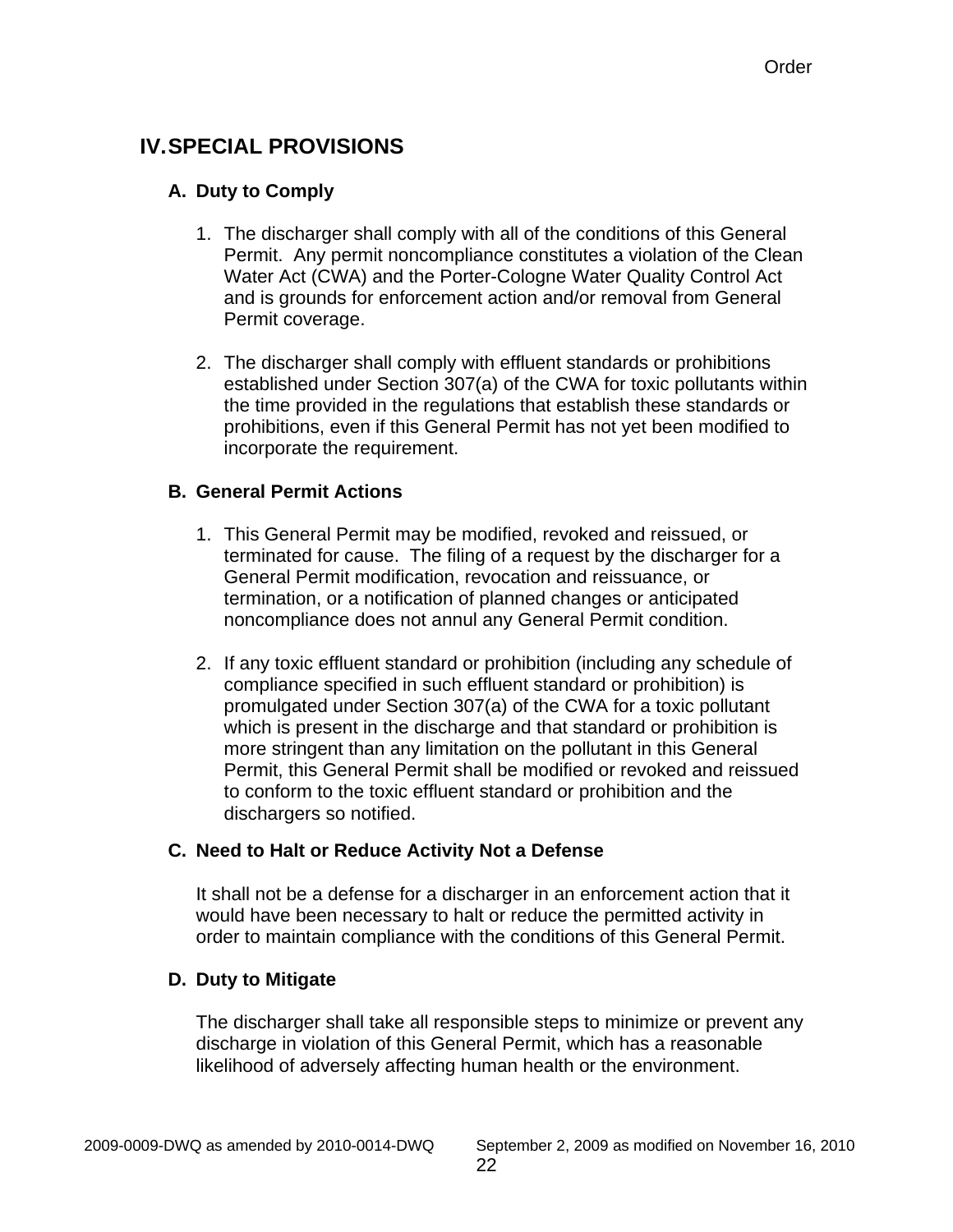# **E. Proper Operation and Maintenance**

The discharger shall at all times properly operate and maintain any facilities and systems of treatment and control (and related appurtenances) which are installed or used by the discharger to achieve compliance with the conditions of this General Permit. Proper operation and maintenance also includes adequate laboratory controls and appropriate quality assurance procedures. Proper operation and maintenance may require the operation of backup or auxiliary facilities or similar systems installed by a discharger when necessary to achieve compliance with the conditions of this General Permit.

# **F. Property Rights**

This General Permit does not convey any property rights of any sort or any exclusive privileges, nor does it authorize any injury to private property or any invasion of personal rights, nor does it authorize any infringement of Federal, State, or local laws or regulations.

#### **G. Duty to Maintain Records and Provide Information**

- 1. The discharger shall maintain a paper or electronic copy of all required records, including a copy of this General Permit, for three years from the date generated or date submitted, whichever is last. These records shall be available at the construction site until construction is completed.
- 2. The discharger shall furnish the Regional Water Board, State Water Board, or U.S. EPA, within a reasonable time, any requested information to determine compliance with this General Permit. The discharger shall also furnish, upon request, copies of records that are required to be kept by this General Permit.

#### **H. Inspection and Entry**

The discharger shall allow the Regional Water Board, State Water Board, U.S. EPA, and/or, in the case of construction sites which discharge through a municipal separate storm sewer, an authorized representative of the municipal operator of the separate storm sewer system receiving the discharge, upon the presentation of credentials and other documents as may be required by law, to:

1. Enter upon the discharger's premises at reasonable times where a regulated construction activity is being conducted or where records must be kept under the conditions of this General Permit;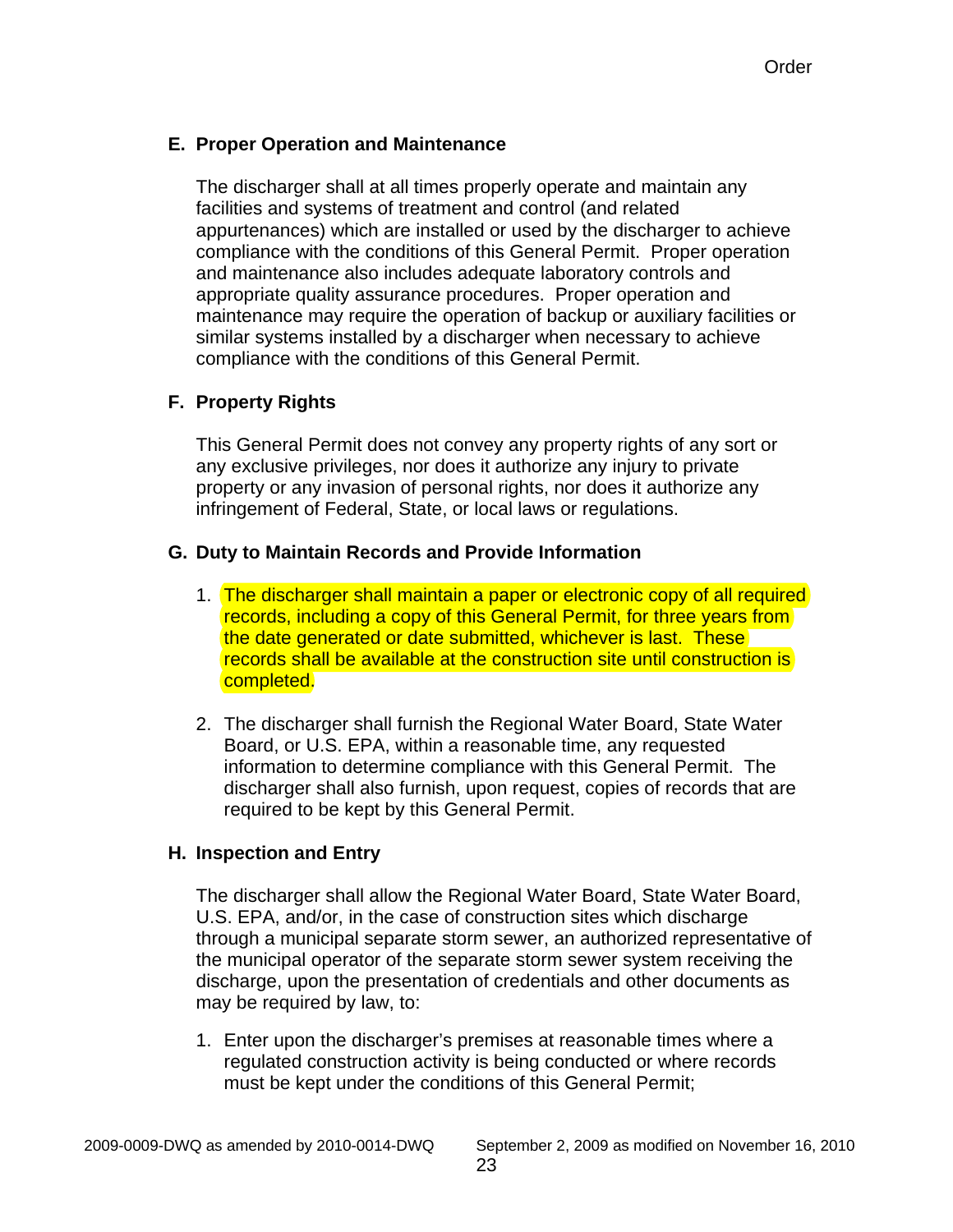- 2. Access and copy at reasonable times any records that must be kept under the conditions of this General Permit;
- 3. Inspect at reasonable times the complete construction site, including any off-site staging areas or material storage areas, and the erosion/sediment controls; and
- 4. Sample or monitor at reasonable times for the purpose of ensuring General Permit compliance.

# **I. Electronic Signature and Certification Requirements**

- 1. All Permit Registration Documents (PRDs) and Notices of Termination (NOTs) shall be electronically signed, certified, and submitted via SMARTS to the State Water Board. Either the Legally Responsible Person (LRP), as defined in Appendix 5 – Glossary, or a person legally authorized to sign and certify PRDs and NOTs on behalf of the LRP (the LRP's Approved Signatory, as defined in Appendix 5 - Glossary) must submit all information electronically via SMARTS.
- 2. Changes to Authorization. If an Approved Signatory's authorization is no longer accurate, a new authorization satisfying the requirements of paragraph (a) of this section must be submitted via SMARTS prior to or together with any reports, information or applications to be signed by an Approved Signatory.
- 3. All Annual Reports, or other information required by the General Permit (other than PRDs and NOTs) or requested by the Regional Water Board, State Water Board, U.S. EPA, or local storm water management agency shall be certified and submitted by the LRP or the LRP's Approved Signatory.

# **J. Certification**

Any person signing documents under Section IV.I above, shall make the following certification:

"I certify under penalty of law that this document and all attachments were prepared under my direction or supervision in accordance with a system designed to assure that qualified personnel properly gather and evaluate the information submitted. Based on my inquiry of the person or persons who manage the system or those persons directly responsible for gathering the information, to the best of my knowledge and belief, the information submitted is, true, accurate, and complete. I am aware that there are significant penalties for submitting false information, including the possibility of fine and imprisonment for knowing violations."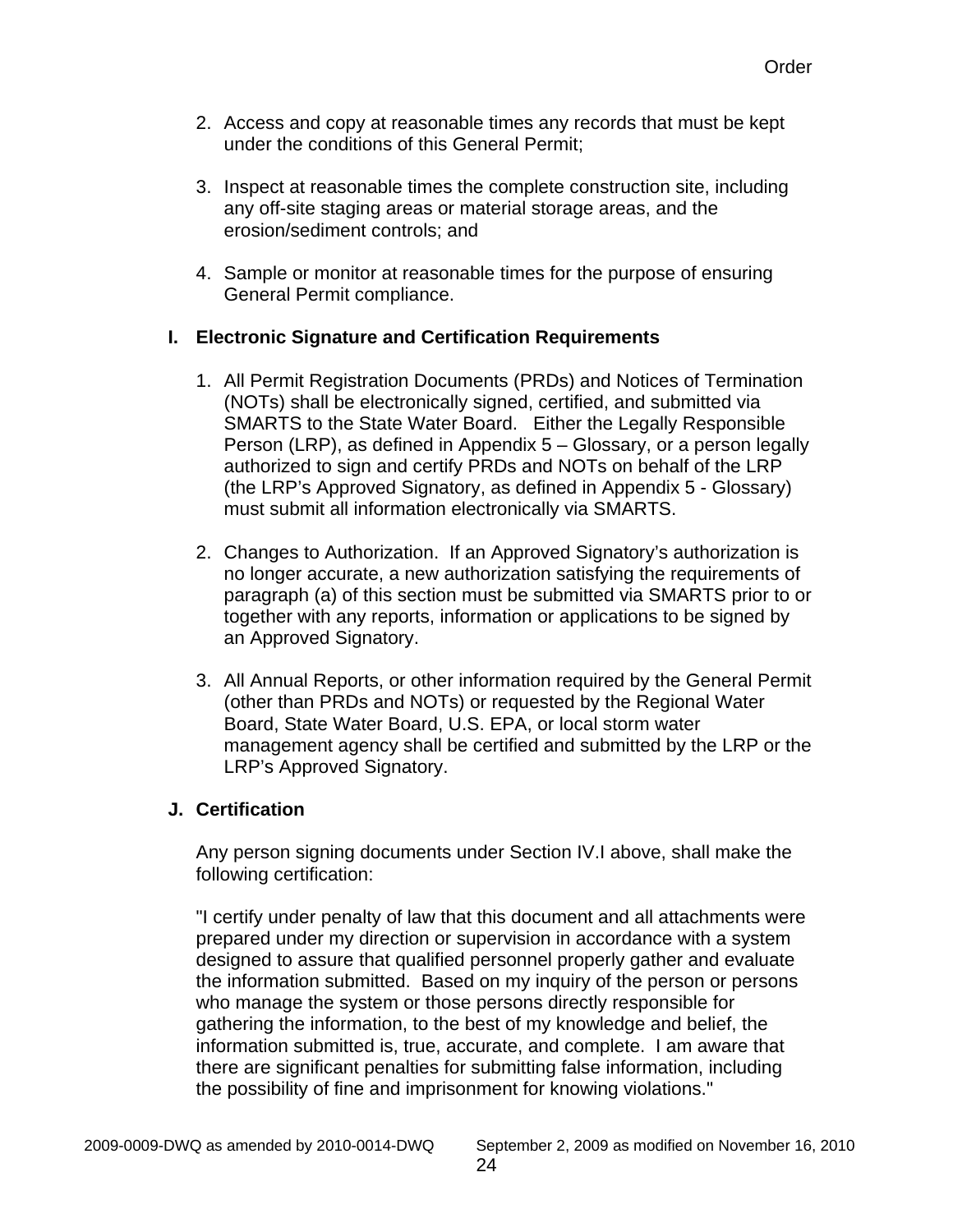### **K. Anticipated Noncompliance**

The discharger shall give advance notice to the Regional Water Board and local storm water management agency of any planned changes in the construction activity, which may result in noncompliance with General Permit requirements.

#### **L. Bypass**

Bypass<sup>[8](#page-27-0)</sup> is prohibited. The Regional Water Board may take enforcement action against the discharger for bypass unless:

- 1. Bypass was unavoidable to prevent loss of life, personal injury or severe property damage;<sup>[9](#page-27-1)</sup>
- 2. There were no feasible alternatives to bypass, such as the use of auxiliary treatment facilities, retention of untreated waste, or maintenance during normal periods of equipment downtime. This condition is not satisfied if adequate back-up equipment should have been installed in the exercise of reasonable engineering judgment to prevent a bypass that could occur during normal periods of equipment downtime or preventative maintenance;
- 3. The discharger submitted a notice at least ten days in advance of the need for a bypass to the Regional Water Board; or
- 4. The discharger may allow a bypass to occur that does not cause effluent limitations to be exceeded, but only if it is for essential maintenance to assure efficient operation. In such a case, the above bypass conditions are not applicable. The discharger shall submit notice of an unanticipated bypass as required.

#### **M. Upset**

1. A discharger that wishes to establish the affirmative defense of an upset<sup>[10](#page-27-2)</sup> in an action brought for noncompliance shall demonstrate,

 $\overline{a}$  $\frac{8}{3}$  The intentional diversion of waste streams from any portion of a treatment facility  $\frac{9}{3}$  Sovera preparty demoge means substantial physical demoge to preparty demoge

<span id="page-27-1"></span><span id="page-27-0"></span><sup>&</sup>lt;sup>9</sup> Severe property damage means substantial physical damage to property, damage to the treatment facilities that causes them to become inoperable, or substantial and permanent loss of natural resources that can reasonably be expected to occur in the absence of a bypass. Severe property damage does not mean economic loss caused by delays in production.

<span id="page-27-2"></span> $10$  An exceptional incident in which there is unintentional and temporary noncompliance the technology based numeric effluent limitations because of factors beyond the reasonable control of the discharger. An upset does not include noncompliance to the extent caused by operational error, improperly designed treatment facilities, inadequate treatment facilities, lack of preventative maintenance, or careless or improper operation.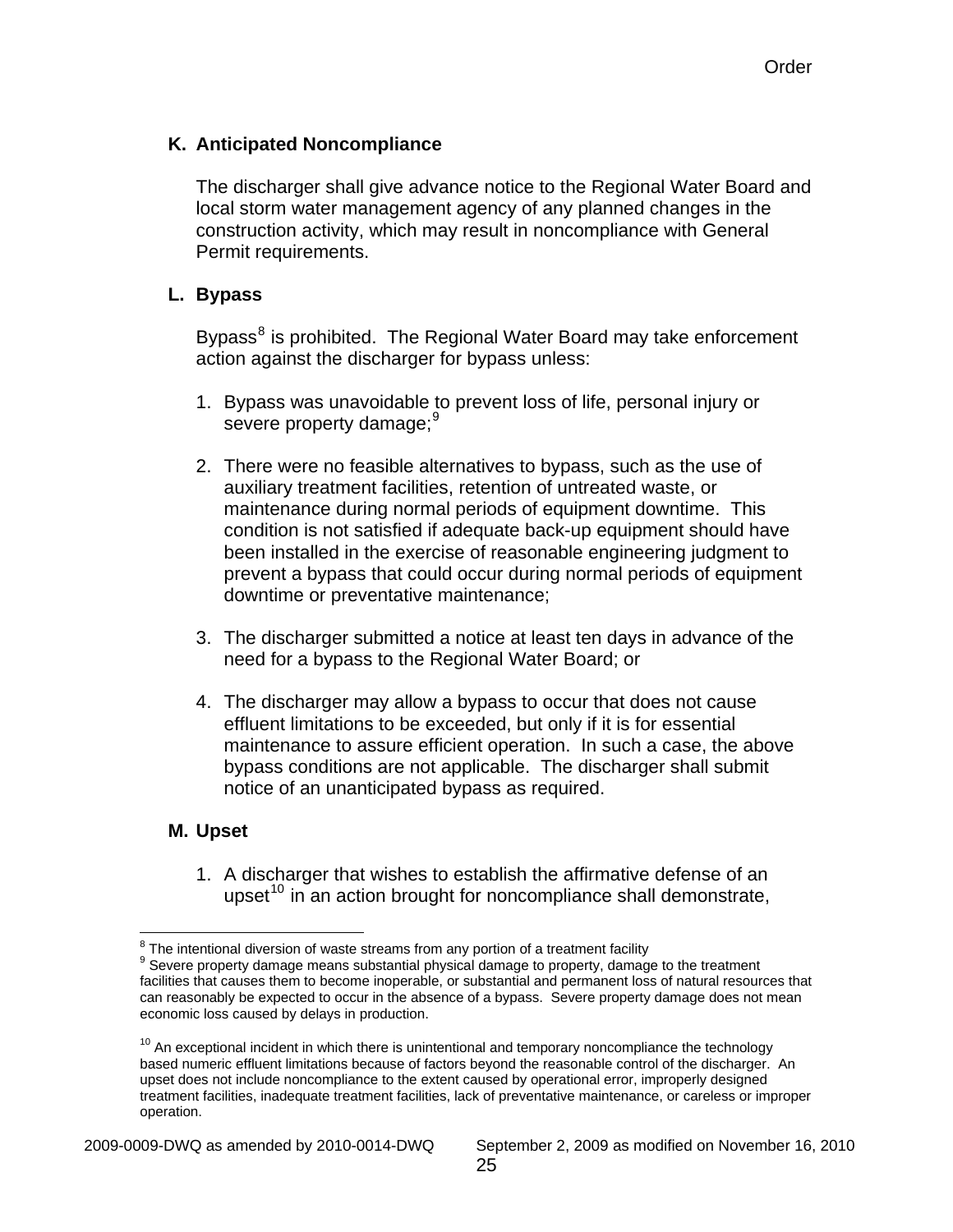through properly signed, contemporaneous operating logs, or other relevant evidence that:

- a. An upset occurred and that the discharger can identify the cause(s) of the upset
- b. The treatment facility was being properly operated by the time of the upset
- c. The discharger submitted notice of the upset as required; and
- d. The discharger complied with any remedial measures required
- 2. No determination made before an action of noncompliance occurs, such as during administrative review of claims that noncompliance was caused by an upset, is final administrative action subject to judicial review.
- 3. In any enforcement proceeding, the discharger seeking to establish the occurrence of an upset has the burden of proof

# **N. Penalties for Falsification of Reports**

Section 309(c)(4) of the CWA provides that any person who knowingly makes any false material statement, representation, or certification in any record or other document submitted or required to be maintained under this General Permit, including reports of compliance or noncompliance shall upon conviction, be punished by a fine of not more than \$10,000 or by imprisonment for not more than two years or by both.

# **O. Oil and Hazardous Substance Liability**

Nothing in this General Permit shall be construed to preclude the institution of any legal action or relieve the discharger from any responsibilities, liabilities, or penalties to which the discharger is or may be subject to under Section 311 of the CWA.

#### **P. Severability**

The provisions of this General Permit are severable; and, if any provision of this General Permit or the application of any provision of this General Permit to any circumstance is held invalid, the application of such provision to other circumstances and the remainder of this General Permit shall not be affected thereby.

#### **Q. Reopener Clause**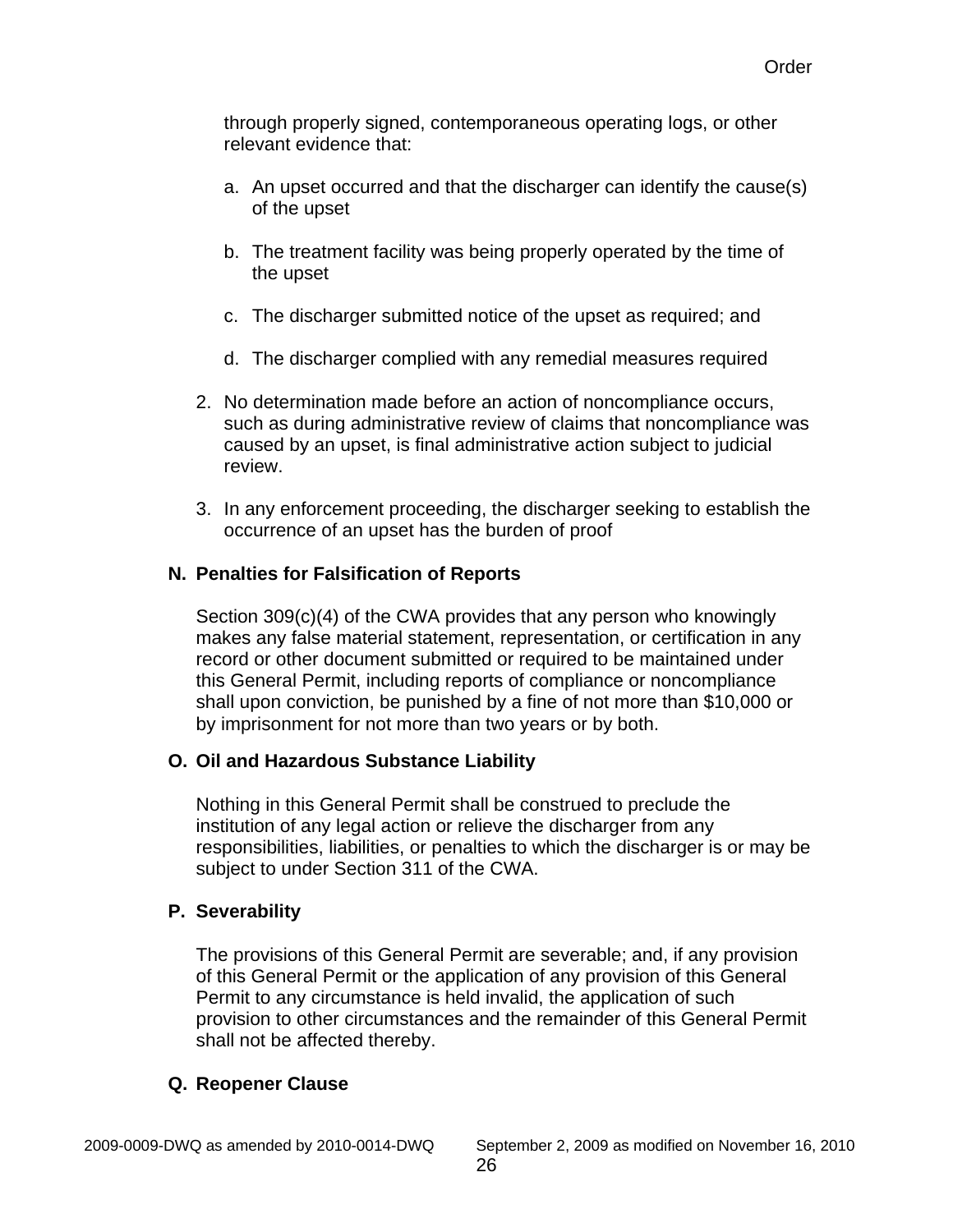This General Permit may be modified, revoked and reissued, or terminated for cause due to promulgation of amended regulations, receipt of U.S. EPA guidance concerning regulated activities, judicial decision, or in accordance with 40 Code of Federal Regulations (CFR) 122.62, 122.63, 122.64, and 124.5.

# **R. Penalties for Violations of Permit Conditions**

- 1. Section 309 of the CWA provides significant penalties for any person who violates a permit condition implementing Sections 301, 302, 306, 307, 308, 318, or 405 of the CWA or any permit condition or limitation implementing any such section in a permit issued under Section 402. Any person who violates any permit condition of this General Permit is subject to a civil penalty not to exceed  $$37,500<sup>11</sup>$  $$37,500<sup>11</sup>$  $$37,500<sup>11</sup>$  per calendar day of such violation, as well as any other appropriate sanction provided by Section 309 of the CWA.
- 2. The Porter-Cologne Water Quality Control Act also provides for civil and criminal penalties, which in some cases are greater than those under the CWA.

# **S. Transfers**

This General Permit is not transferable.

# **T. Continuation of Expired Permit**

This General Permit continues in force and effect until a new General Permit is issued or the SWRCB rescinds this General Permit. Only those dischargers authorized to discharge under the expiring General Permit are covered by the continued General Permit.

<span id="page-29-0"></span> $\overline{a}$  $11$  May be further adjusted in accordance with the Federal Civil Penalties Inflation Adjustment Act.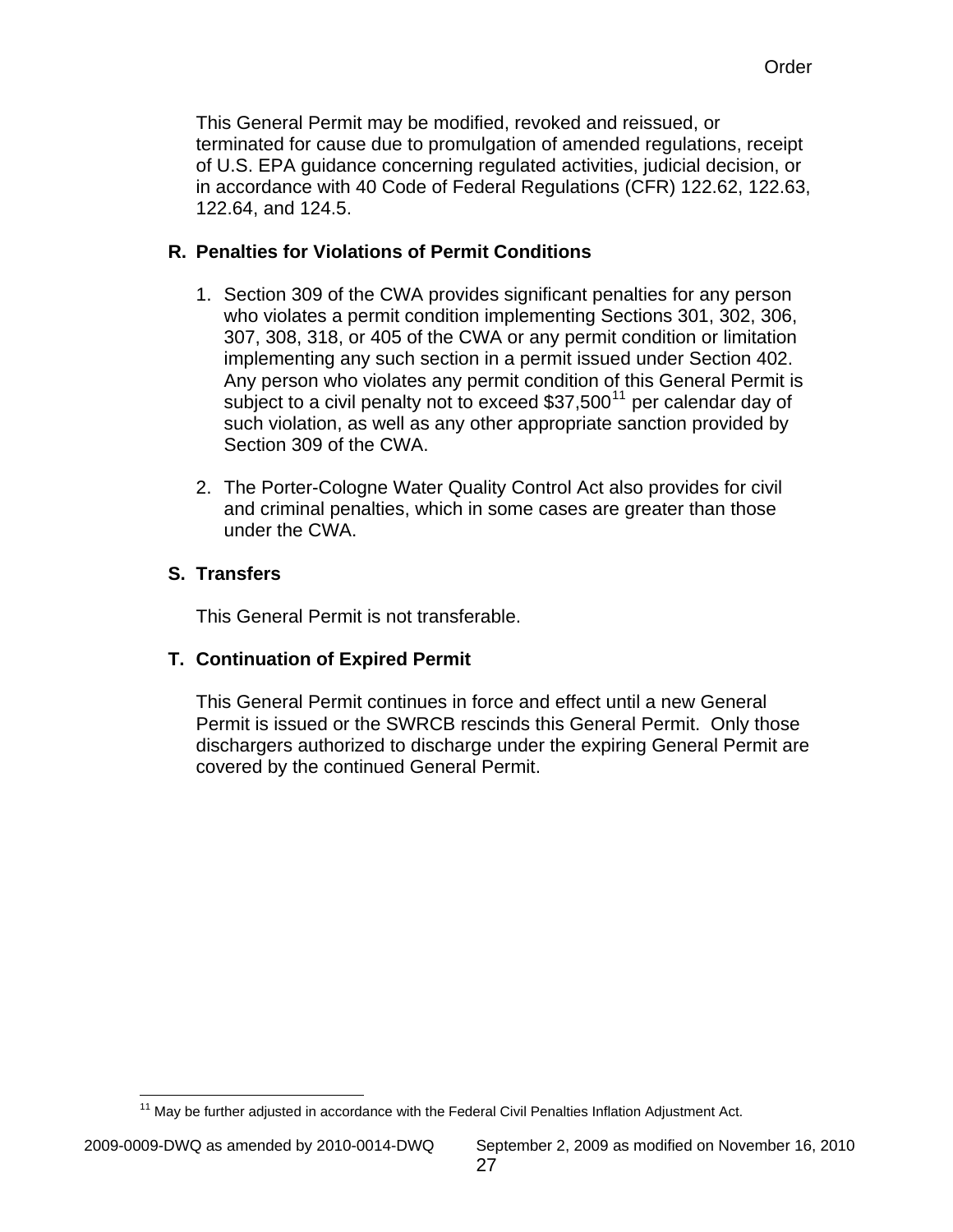# <span id="page-30-0"></span>**V. EFFLUENT STANDARDS**

# **A. Narrative Effluent Limitations**

- 1. Storm water discharges and authorized non-storm water discharges regulated by this General Permit shall not contain a hazardous substance equal to or in excess of reportable quantities established in 40 C.F.R. §§ 117.3 and 302.4, unless a separate NPDES Permit has been issued to regulate those discharges.
- 2. Dischargers shall minimize or prevent pollutants in storm water discharges and authorized non-storm water discharges through the use of controls, structures, and management practices that achieve BAT for toxic and non-conventional pollutants and BCT for conventional pollutants.

# **B. Numeric Effluent Limitations (NELs)**

| <b>Parameter</b> | Detection Emmo, and Reporting Units                                                       |                                 | Min.                      | <b>Units</b> | <b>Numeric</b>                               | <b>Numeric</b>                               |
|------------------|-------------------------------------------------------------------------------------------|---------------------------------|---------------------------|--------------|----------------------------------------------|----------------------------------------------|
|                  | <b>Test</b><br><b>Method</b>                                                              | <b>Discharge</b><br><b>Type</b> | <b>Detection</b><br>Limit |              | <b>Action</b><br>Level                       | <b>Effluent</b><br><b>Limitation</b>         |
| pH               | Field test<br>with<br>calibrated<br>portable<br>instrument                                | <b>Risk Level 2</b>             | 0.2                       | pH           | lower $NAL =$<br>6.5<br>upper $NAL =$<br>8.5 | N/A                                          |
|                  |                                                                                           | <b>Risk Level 3</b>             |                           | units        | lower $NAL =$<br>6.5<br>upper $NAL =$<br>8.5 | lower $NEL =$<br>6.0<br>upper $NEL =$<br>9.0 |
| Turbidity        | <b>EPA</b><br>0180.1<br>and/or field<br>test with<br>calibrated<br>portable<br>instrument | <b>Risk Level 2</b>             |                           |              | <b>250 NTU</b>                               | N/A                                          |
|                  |                                                                                           | <b>Risk Level 3</b>             | 1                         | <b>NTU</b>   | <b>250 NTU</b>                               | <b>500 NTU</b>                               |

**Table 1- Numeric Effluent Limitations, Numeric Action Levels, Test Methods, Detection Limits, and Reporting Units** 

- 1. Numeric Effluent Limitations (NELs):
	- a. **Storm Event, Daily Average pH Limits** For Risk Level 3 dischargers, the pH of storm water and non-storm water discharges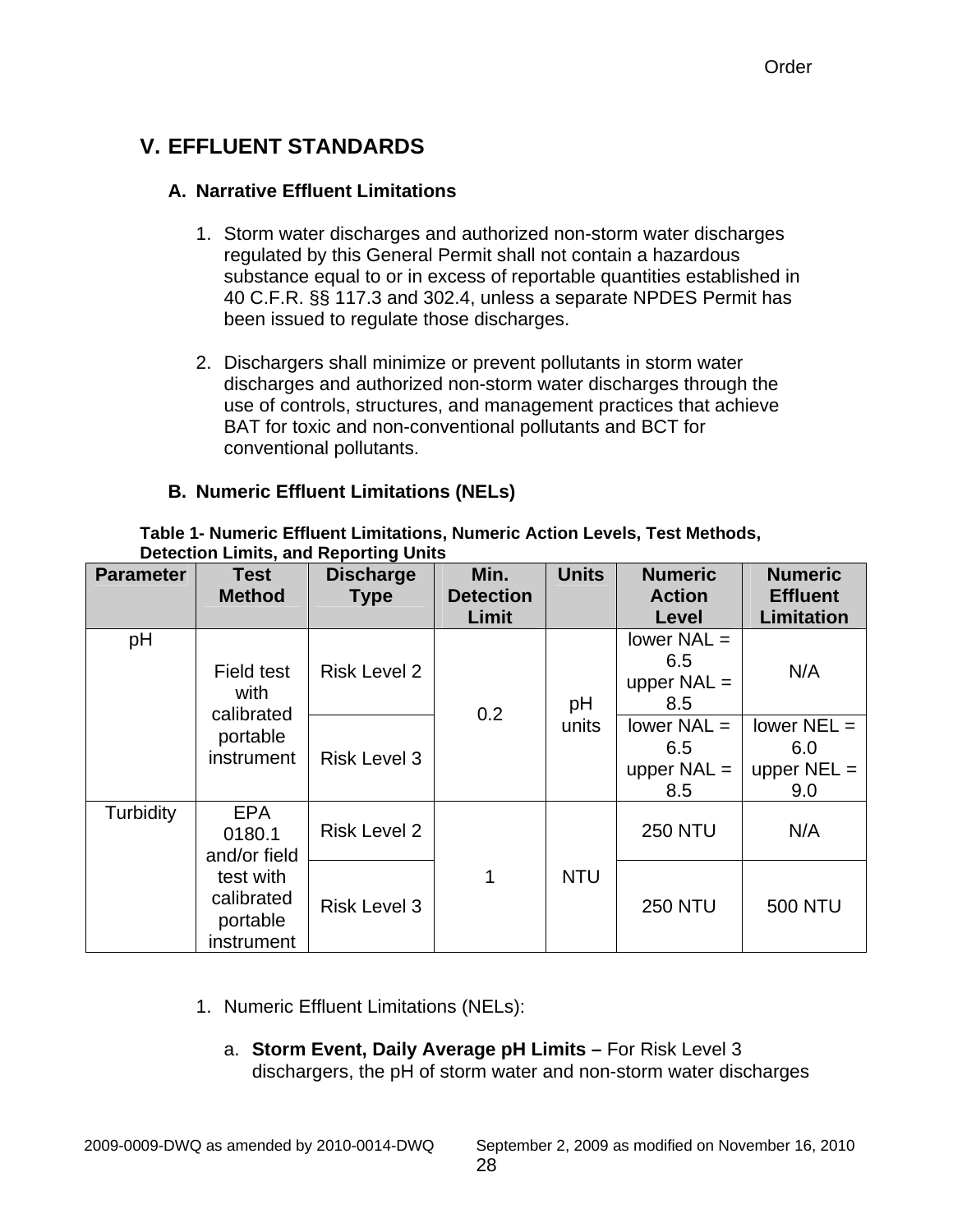shall be within the ranges specified in Table 1 during any site phase where there is a "high risk of  $pH$  discharge."<sup>12</sup>

- b. **Storm Event Daily Average Turbidity Limit –** For Risk Level 3 dischargers, the turbidity of storm water and non-storm water discharges shall not exceed 500 NTU.
- 2. If daily average sampling results are outside the range of pH NELs (i.e., is below the lower NEL for pH or exceeds the upper NEL for pH) or exceeds the turbidity NEL (as listed in Table 1), the discharger is in violation of this General Permit and shall electronically file monitoring results in violation within 5 business days of obtaining the results.

### 3. **Compliance Storm Event**:

Discharges of storm water from Risk Level 3 sites shall comply with applicable NELs (above) unless the storm event causing the discharges is determined after the fact to be equal to or larger than the Compliance Storm Event (expressed in inches of rainfall). The Compliance Storm Event for Risk Level 3 discharges is the 5 year, 24 hour storm (expressed in tenths of an inch of rainfall), as determined by using these maps:

http://www.wrcc.dri.edu/pcpnfreq/nca5y24.gif <http://www.wrcc.dri.edu/pcpnfreq/sca5y24.gif>

Compliance storm event verification shall be done by reporting on-site rain gauge readings as well as nearby governmental rain gauge readings.

4. Dischargers shall not be required to comply with NELs if the site receives run-on from a forest fire or any other natural disaster.

# **C. Numeric Action Levels (NALs)**

1. For Risk Level 2 and 3 dischargers, the lower storm event average NAL for pH is 6.5 pH units and the upper storm event average NAL for pH is 8.5 pH units. The discharger shall take actions as described below if the discharge is outside of this range of pH values.

 $\overline{a}$ 

 $12$  A period of high risk of pH discharge is defined as a project's complete utilities phase, complete vertical build phase, and any portion of any phase where significant amounts of materials are placed directly on the land at the site in a manner that could result in significant alterations of the background pH of the discharges.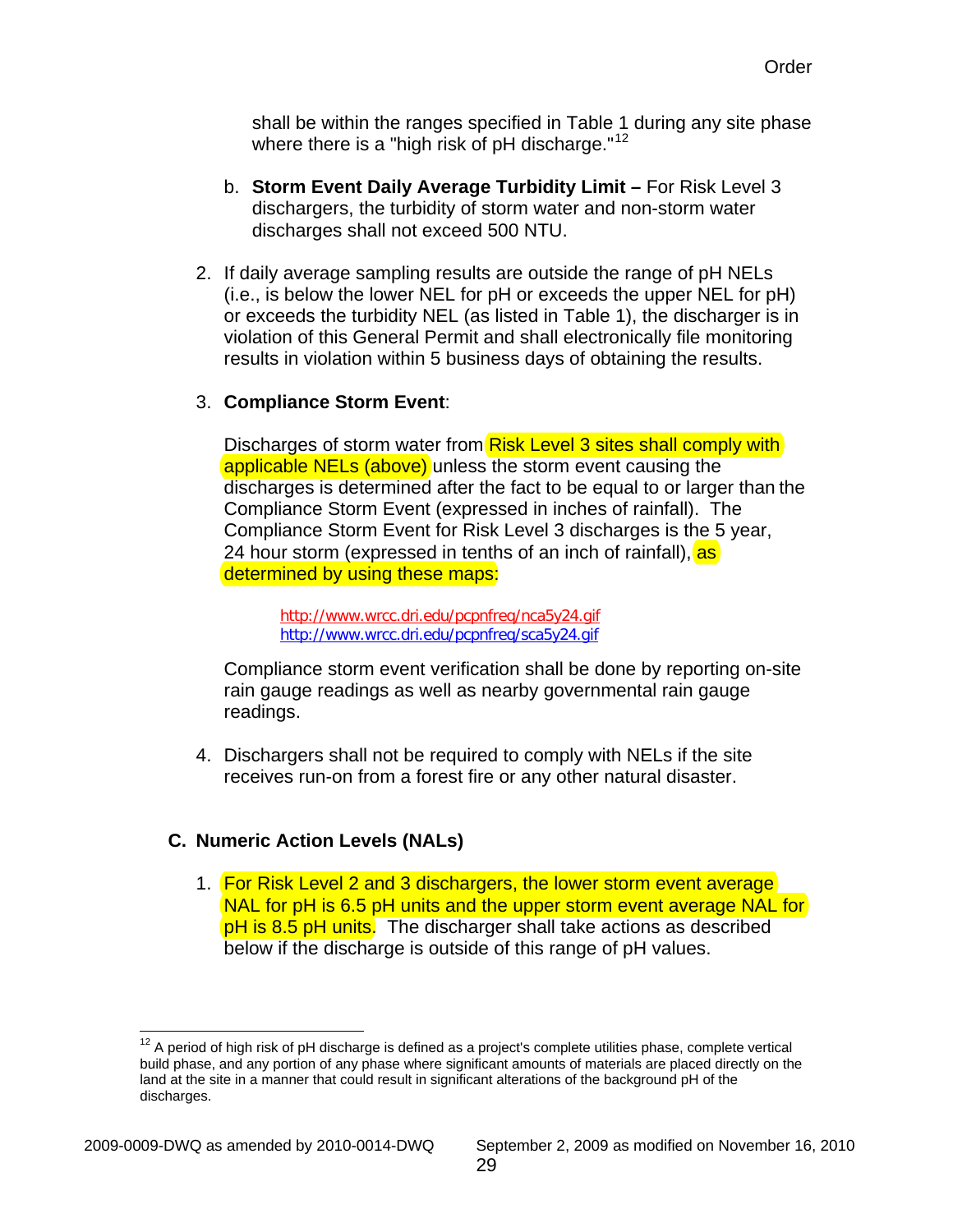- 2. For Risk Level 2 and 3 dischargers, the NAL storm event daily average for turbidity is 250 NTU. The discharger shall take actions as described below if the discharge is outside of this range of turbidity values.
- 3. Whenever the results from a storm event daily average indicate that the discharge is below the lower NAL for pH, exceeds the upper NAL for pH, or exceeds the turbidity NAL (as listed in Table 1), the discharger shall conduct a construction site and run-on evaluation to determine whether pollutant source(s) associated with the site's construction activity may have caused or contributed to the NAL exceedance and shall immediately implement corrective actions if they are needed.
- 4. The site evaluation shall be documented in the SWPPP and specifically address whether the source(s) of the pollutants causing the exceedance of the NAL:
	- a. Are related to the construction activities and whether additional BMPs are required to (1) meet BAT/BCT requirements; (2) reduce or prevent pollutants in storm water discharges from causing exceedances of receiving water objectives; and (3) determine what corrective action(s) were taken or will be taken and with a description of the schedule for completion.

#### **AND/OR**:

b. Are related to the run-on associated with the construction site location and whether additional BMPs measures are required to (1) meet BAT/BCT requirements; (2) reduce or prevent pollutants in storm water discharges from causing exceedances of receiving water objectives; and (3) what corrective action(s) were taken or will be taken with a description of the schedule for completion.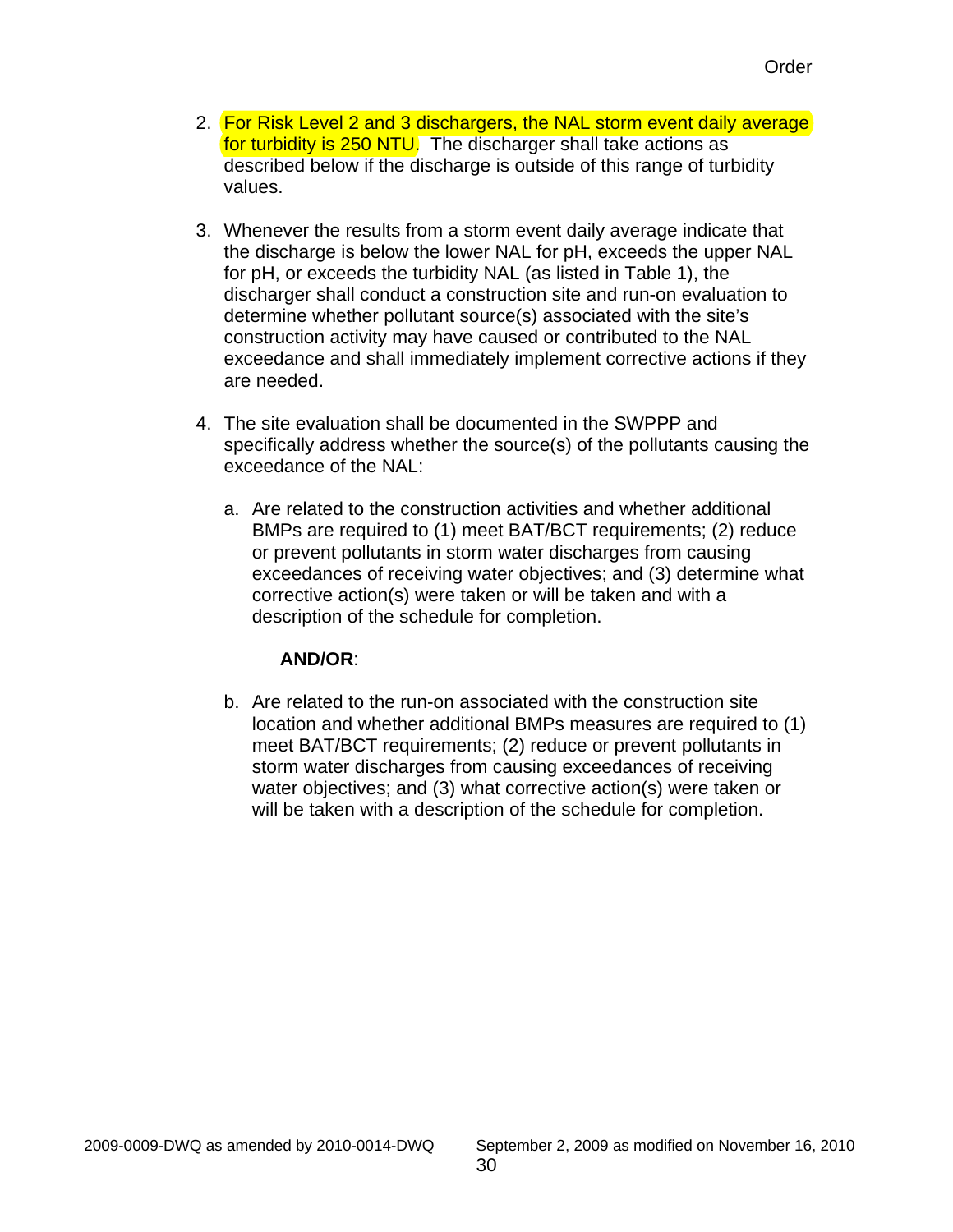# <span id="page-33-0"></span>**VI. RECEIVING WATER LIMITATIONS**

- **A.** The discharger shall ensure that storm water discharges and authorized non-storm water discharges to any surface or ground water will not adversely affect human health or the environment.
- **B.** The discharger shall ensure that storm water discharges and authorized non-storm water discharges will not contain pollutants in quantities that threaten to cause pollution or a public nuisance.
- **C.** The discharger shall ensure that storm water discharges and authorized non-storm water discharges will not contain pollutants that cause or contribute to an exceedance of any applicable water quality objectives or water quality standards (collectively, WQS) contained in a Statewide Water Quality Control Plan, the California Toxics Rule, the National Toxics Rule, or the applicable Regional Water Board's Water Quality Control Plan (Basin Plan).
- **D.** Dischargers located within the watershed of a CWA § 303(d) impaired water body, for which a TMDL has been approved by the U.S. EPA, shall comply with the approved TMDL if it identifies "construction activity" or land disturbance as a source of the pollution.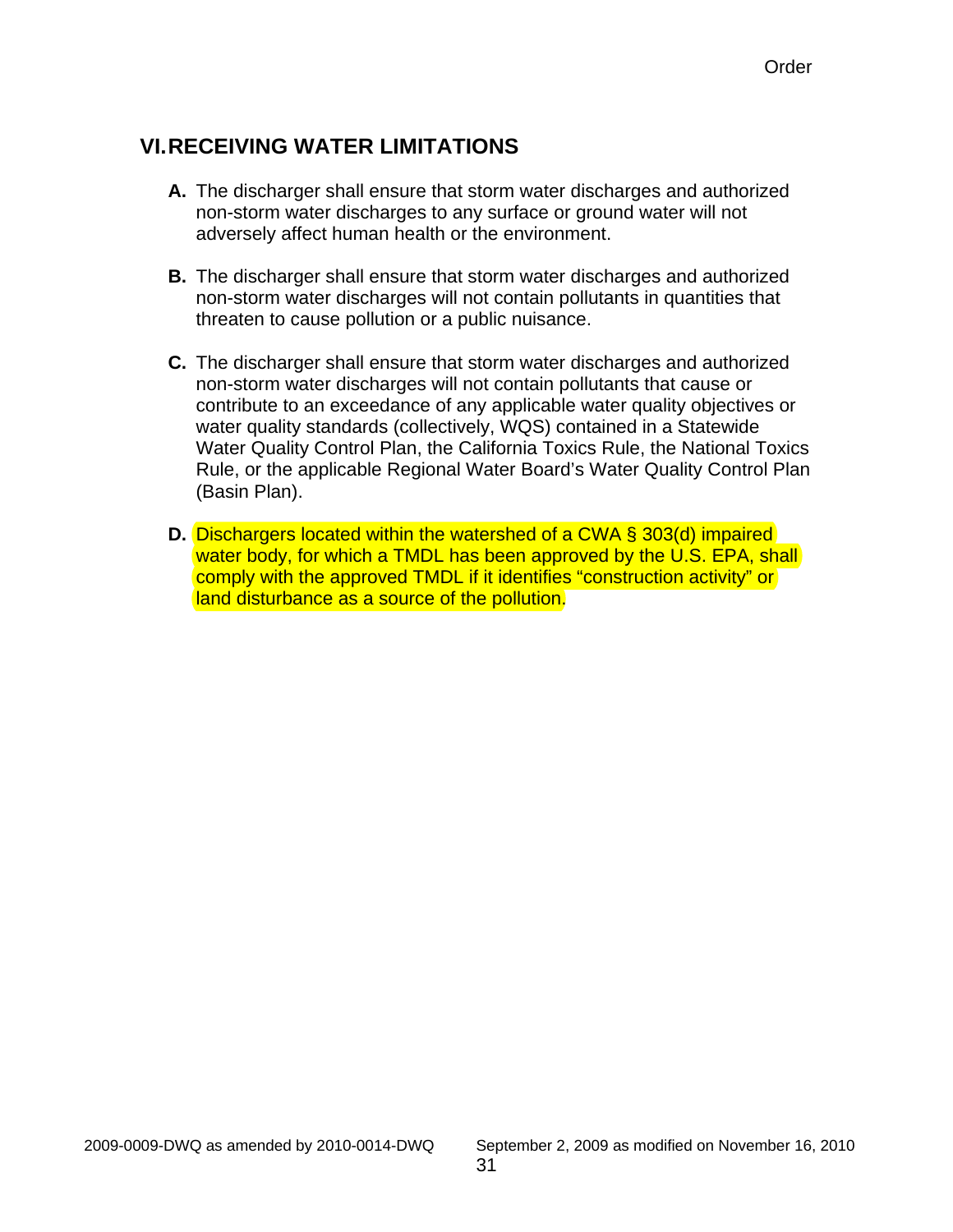# <span id="page-34-0"></span>**VII. TRAINING QUALIFICATIONS AND CERTIFICATION REQUIREMENTS**

#### **A. General**

The discharger shall ensure that all persons responsible for implementing requirements of this General Permit shall be appropriately trained in accordance with this Section. Training should be both formal and informal, occur on an ongoing basis, and should include training offered by recognized governmental agencies or professional organizations. Those responsible for preparing and amending SWPPPs shall comply with the requirements in this Section VII.

The discharger shall provide documentation of all training for persons responsible for implementing the requirements of this General Permit in the Annual Reports.

### **B. SWPPP Certification Requirements**

- 1. **Qualified SWPPP Developer:** The discharger shall ensure that SWPPPs are written, amended and certified by a Qualified SWPPP Developer (QSD). A QSD shall have one of the following registrations or certifications, and appropriate experience, as required for:
	- a. A California registered professional civil engineer;
	- b. A California registered professional geologist or engineering geologist;
	- c. A California registered landscape architect;
	- d. A professional hydrologist registered through the American Institute of Hydrology;
	- e. A Certified Professional in Erosion and Sediment Control (CPESC) <sup>™</sup> registered through Enviro Cert International, Inc.;
	- f. A Certified Professional in Storm Water Quality (CPSWQ) TM registered through Enviro Cert International, Inc.; or
	- g. A professional in erosion and sediment control registered through the National Institute for Certification in Engineering Technologies (NICET).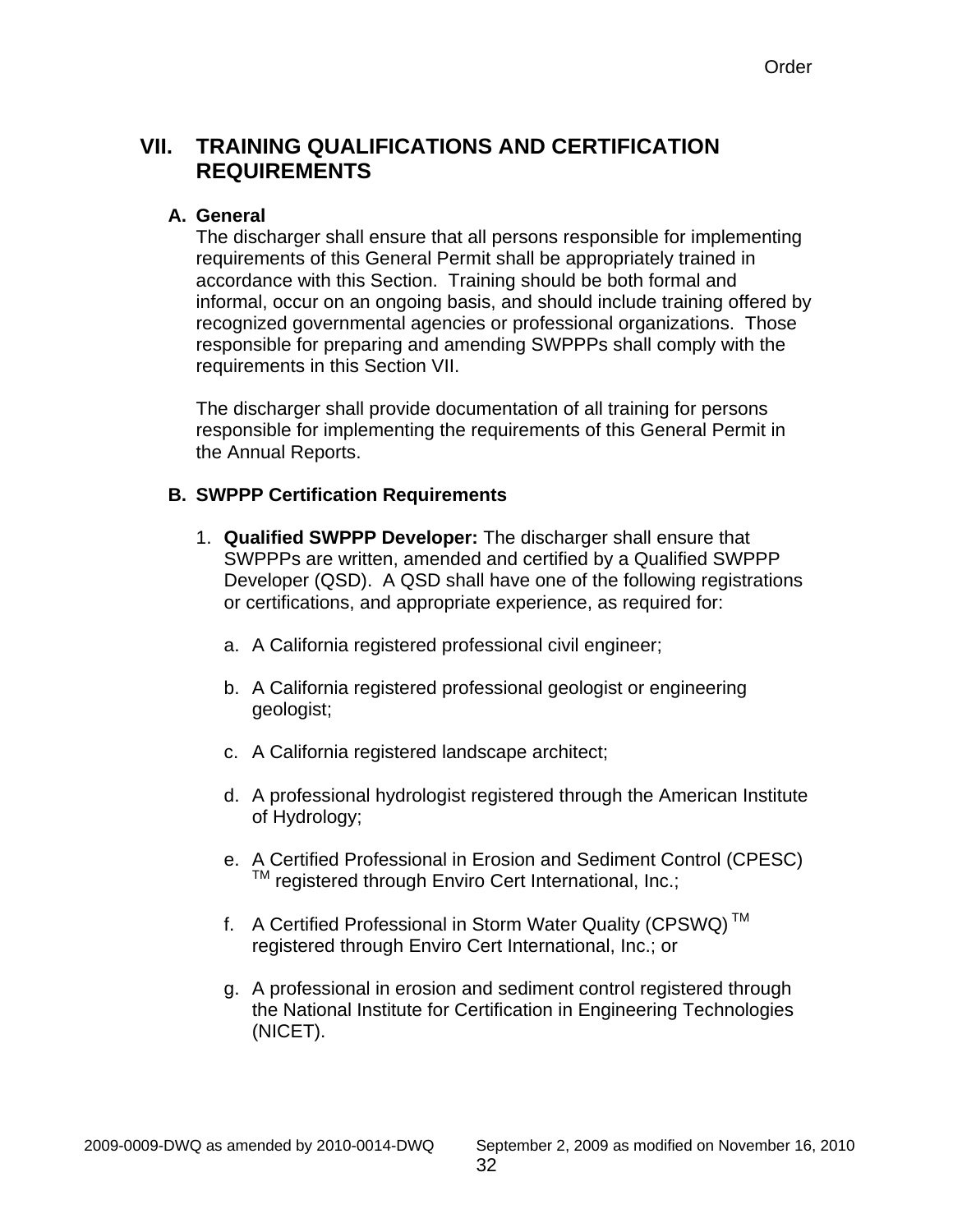<span id="page-35-0"></span>Effective two years after the adoption date of this General Permit, a QSD shall have attended a State Water Board-sponsored or approved QSD training course.

- 2. The discharger shall list the name and telephone number of the currently designated Qualified SWPPP Developer(s) in the SWPPP.
- 3. **Qualified SWPPP Practitioner:** The discharger shall ensure that all BMPs required by this General Permit are implemented by a Qualified SWPPP Practitioner (QSP). A QSP is a person responsible for nonstorm water and storm water visual observations, sampling and analysis. Effective two years from the date of adoption of this General Permit, a QSP shall be either a QSD or have one of the following certifications:
	- a. A certified erosion, sediment and storm water inspector registered through Enviro Cert International, Inc.; or
	- b. A certified inspector of sediment and erosion control registered through Certified Inspector of Sediment and Erosion Control, Inc.

Effective two years after the adoption date of this General Permit, a QSP shall have attended a State Water Board-sponsored or approved QSP training course.

- 4. The LRP shall list in the SWPPP, the name of any Approved Signatory, and provide a copy of the written agreement or other mechanism that provides this authority from the LRP in the SWPPP.
- 5. The discharger shall include, in the SWPPP, a list of names of all contractors, subcontractors, and individuals who will be directed by the Qualified SWPPP Practitioner. This list shall include telephone numbers and work addresses. Specific areas of responsibility of each subcontractor and emergency contact numbers shall also be included.
- 6. The discharger shall ensure that the SWPPP and each amendment will be signed by the Qualified SWPPP Developer. The discharger shall include a listing of the date of initial preparation and the date of each amendment in the SWPPP.

# **VIII. RISK DETERMINATION**

The discharger shall calculate the site's sediment risk and receiving water risk during periods of soil exposure (i.e. grading and site stabilization) and use the calculated risks to determine a Risk Level(s) using the methodology in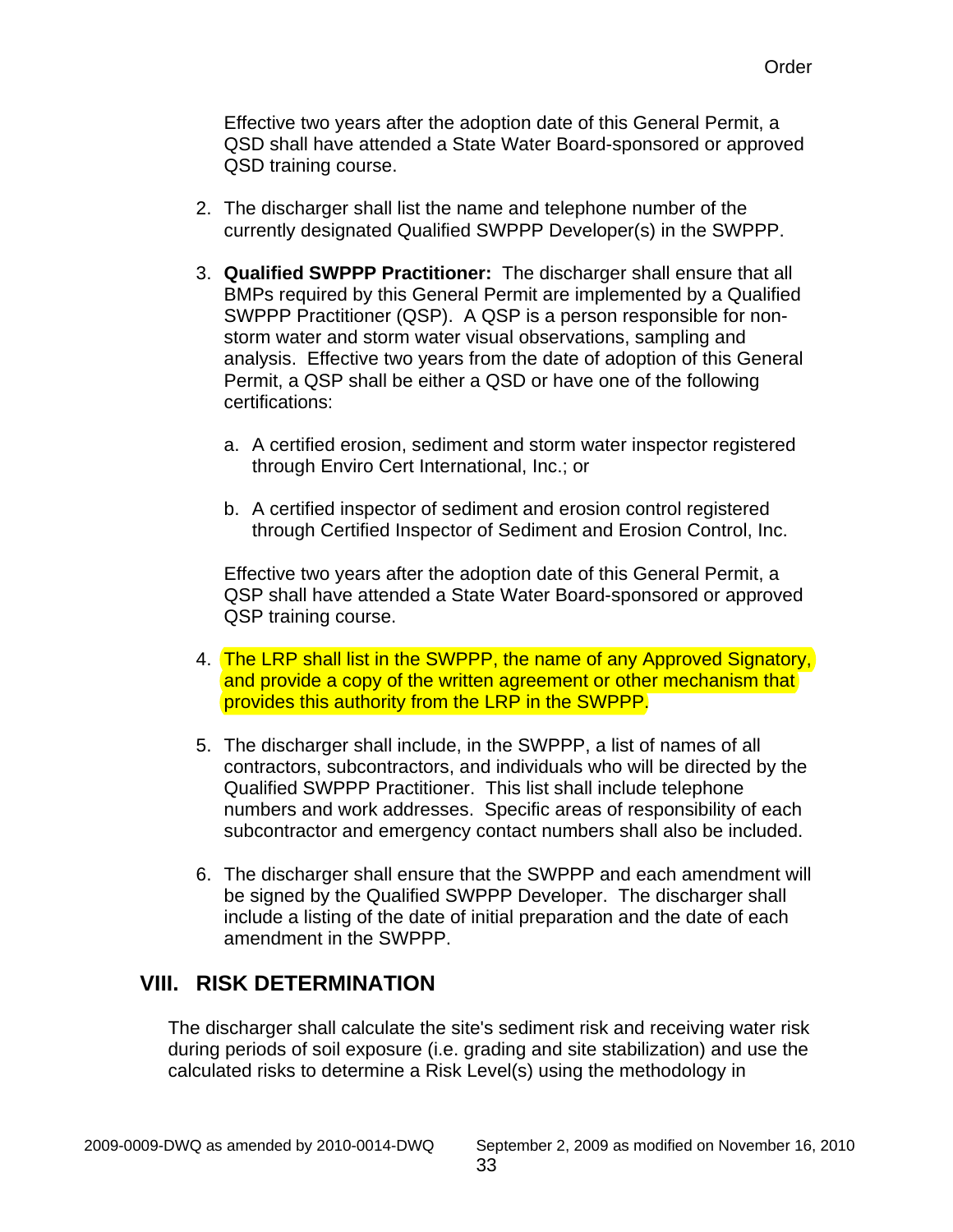<span id="page-36-0"></span>Appendix 1. For any site that spans two or more planning watersheds,  $13$  the discharger shall calculate a separate Risk Level for each planning watershed. The discharger shall notify the State Water Board of the site's Risk Level determination(s) and shall include this determination as a part of submitting the PRDs. If a discharger ends up with more than one Risk Level determination, the Regional Water Board may choose to break the project into separate levels of implementation.

# **IX. RISK LEVEL 1 REQUIREMENTS**

Risk Level 1 Dischargers shall comply with the requirements included in Attachment C of this General Permit.

# **X. RISK LEVEL 2 REQUIREMENTS**

Risk Level 2 Dischargers shall comply with the requirements included in **Attachment D** of this General Permit.

# **XI.RISK LEVEL 3 REQUIREMENTS**

Risk Level 3 Dischargers shall comply with the requirements included in Attachment E of this General Permit.

# **XII. ACTIVE TREATMENT SYSTEMS (ATS)**

Dischargers choosing to implement an **ATS** on their site shall comply with all of the requirements in Attachment F of this General Permit.

<span id="page-36-1"></span> $\overline{a}$  $13$  Planning watershed: defined by the Calwater Watershed documents as a watershed that ranges in size from approximately 3,000 to 10,000 acres [http://cain.ice.ucdavis.edu/calwater/calwfaq.html,](http://cain.ice.ucdavis.edu/calwater/calwfaq.html) http://gis.ca.gov/catalog/BrowseRecord.epl?id=22175 .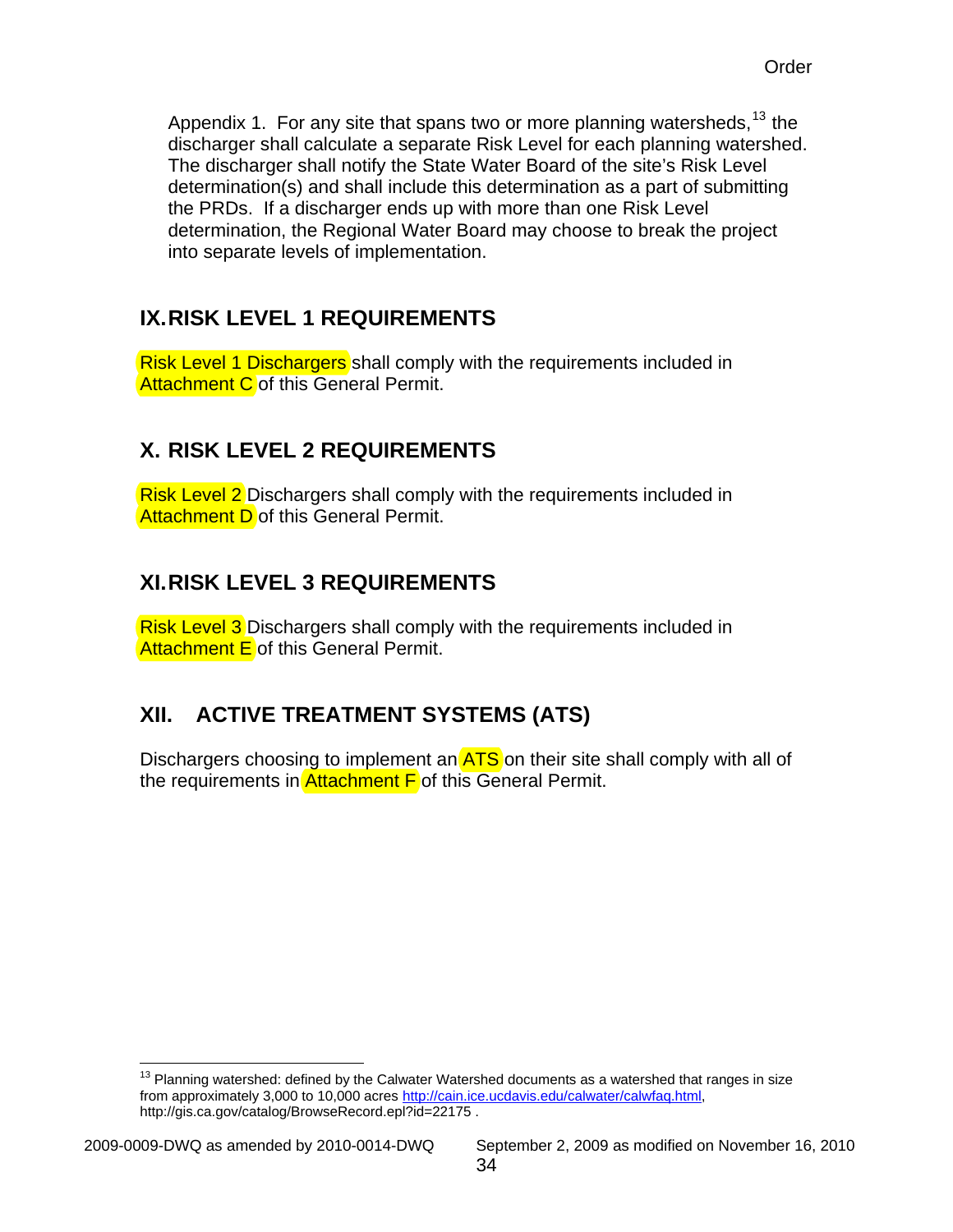# <span id="page-37-0"></span>**XIII. POST-CONSTRUCTION STANDARDS**

- **A.** All dischargers shall comply with the following runoff reduction requirements unless they are located within an area subject to postconstruction standards of an active Phase I or II municipal separate storm sewer system (MS4) permit that has an approved Storm Water Management Plan.
	- 1. This provision shall take effect three years from the adoption date of this permit, or later at the discretion of the Executive Officer of the Regional Board.
	- 2. The discharger shall demonstrate compliance with the requirements of this section by submitting with their NOI a map and worksheets in accordance with the instructions in Appendix 2. The discharger shall use non-structural controls unless the discharger demonstrates that non-structural controls are infeasible or that structural controls will produce greater reduction in water quality impacts.
	- 3. The discharger shall, through the use of non-structural and structural measures as described in Appendix 2, replicate the pre-project water balance (for this permit, defined as the volume of rainfall that ends up as runoff) for the smallest storms up to the  $85<sup>th</sup>$  percentile storm event (or the smallest storm event that generates runoff, whichever is larger). Dischargers shall inform Regional Water Board staff at least 30 days prior to the use of any structural control measure used to comply with this requirement. Volume that cannot be addressed using nonstructural practices shall be captured in structural practices and approved by the Regional Water Board. When seeking Regional Board approval for the use of structural practices, dischargers shall document the infeasibility of using non-structural practices on the project site, or document that there will be fewer water quality impacts through the use of structural practices.
	- 4. For sites whose disturbed area exceeds two acres, the discharger shall preserve the pre-construction drainage density (miles of stream length per square mile of drainage area) for all drainage areas within the area serving a first order stream**[14](#page-37-1)** or larger stream and ensure that postproject time of runoff concentration is equal or greater than pre-project time of concentration.

<span id="page-37-1"></span> $\overline{a}$  $14$  A first order stream is defined as a stream with no tributaries.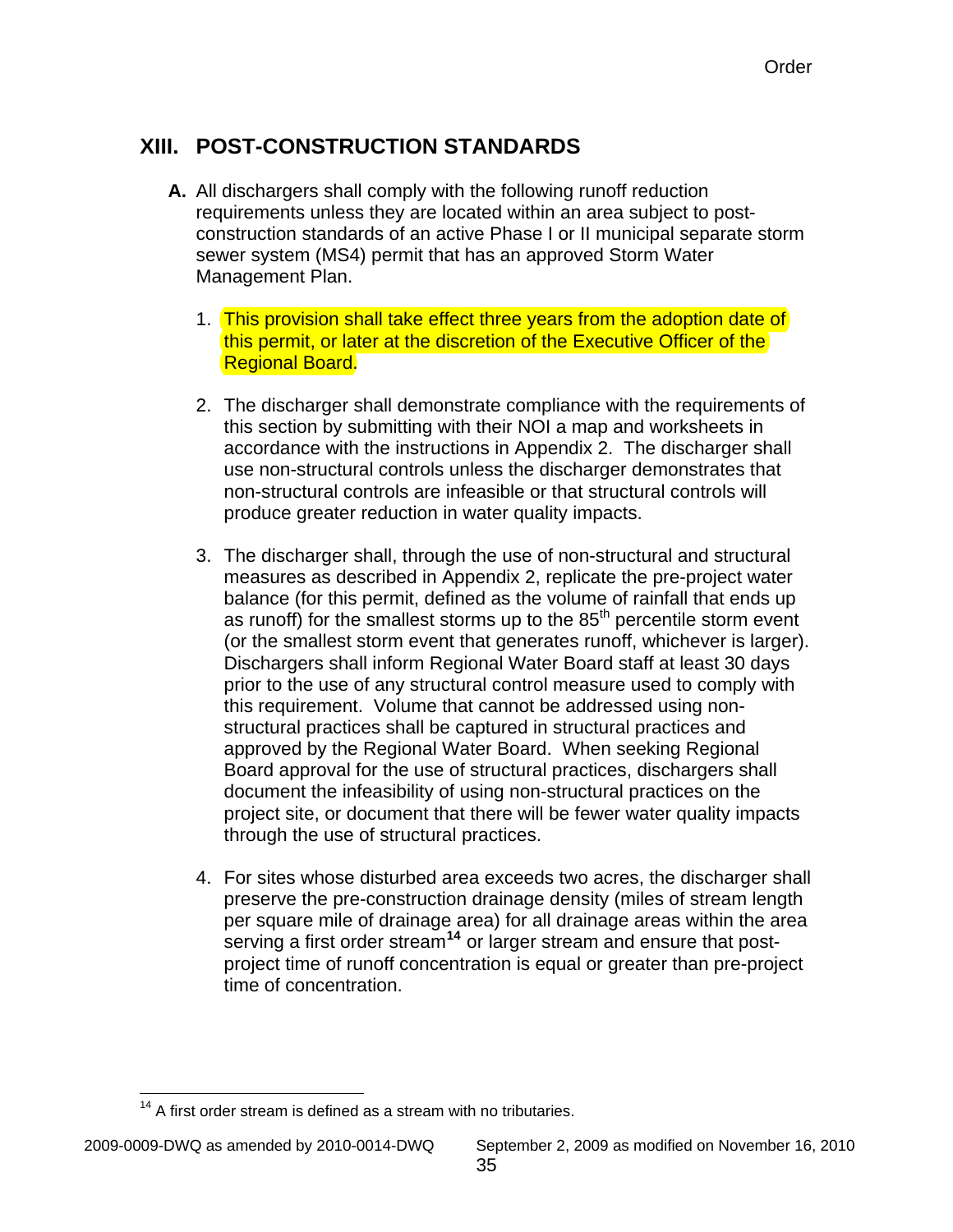**B.** All dischargers shall implement BMPs to reduce pollutants in storm water discharges that are reasonably foreseeable after all construction phases have been completed at the site (Post-construction BMPs).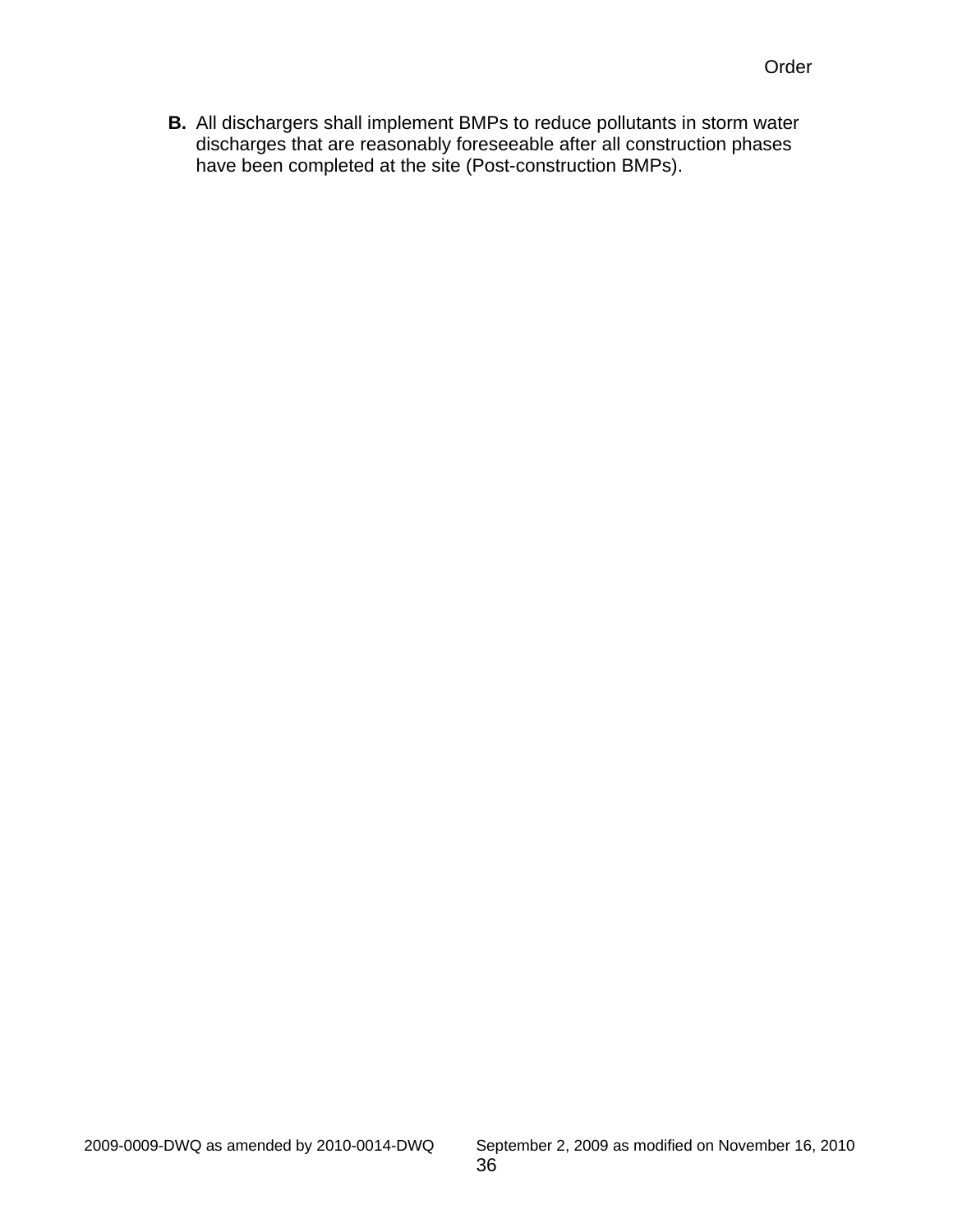# <span id="page-39-0"></span>**XIV. SWPPP REQUIREMENTS**

- **A.** The discharger shall ensure that the Storm Water Pollution Prevention Plans (SWPPPs) for all traditional project sites are developed and amended or revised by a QSD. The SWPPP shall be designed to address the following objectives:
	- 1. All pollutants and their sources, including sources of sediment associated with construction, construction site erosion and all other activities associated with construction activity are controlled;
	- 2. Where not otherwise required to be under a Regional Water Board permit, all non-storm water discharges are identified and either eliminated, controlled, or treated;
	- 3. Site BMPs are effective and result in the reduction or elimination of pollutants in storm water discharges and authorized non-storm water discharges from construction activity to the BAT/BCT standard;
	- 4. Calculations and design details as well as BMP controls for site run-on are complete and correct, and
	- 5. Stabilization BMPs installed to reduce or eliminate pollutants after construction are completed.
- **B.** To demonstrate compliance with requirements of this General Permit, the QSD shall include information in the SWPPP that supports the conclusions, selections, use, and maintenance of BMPs.
- **C.** The discharger shall make the SWPPP available at the construction site during working hours while construction is occurring and shall be made available upon request by a State or Municipal inspector. When the original SWPPP is retained by a crewmember in a construction vehicle and is not currently at the construction site, current copies of the BMPs and map/drawing will be left with the field crew and the original SWPPP shall be made available via a request by radio/telephone.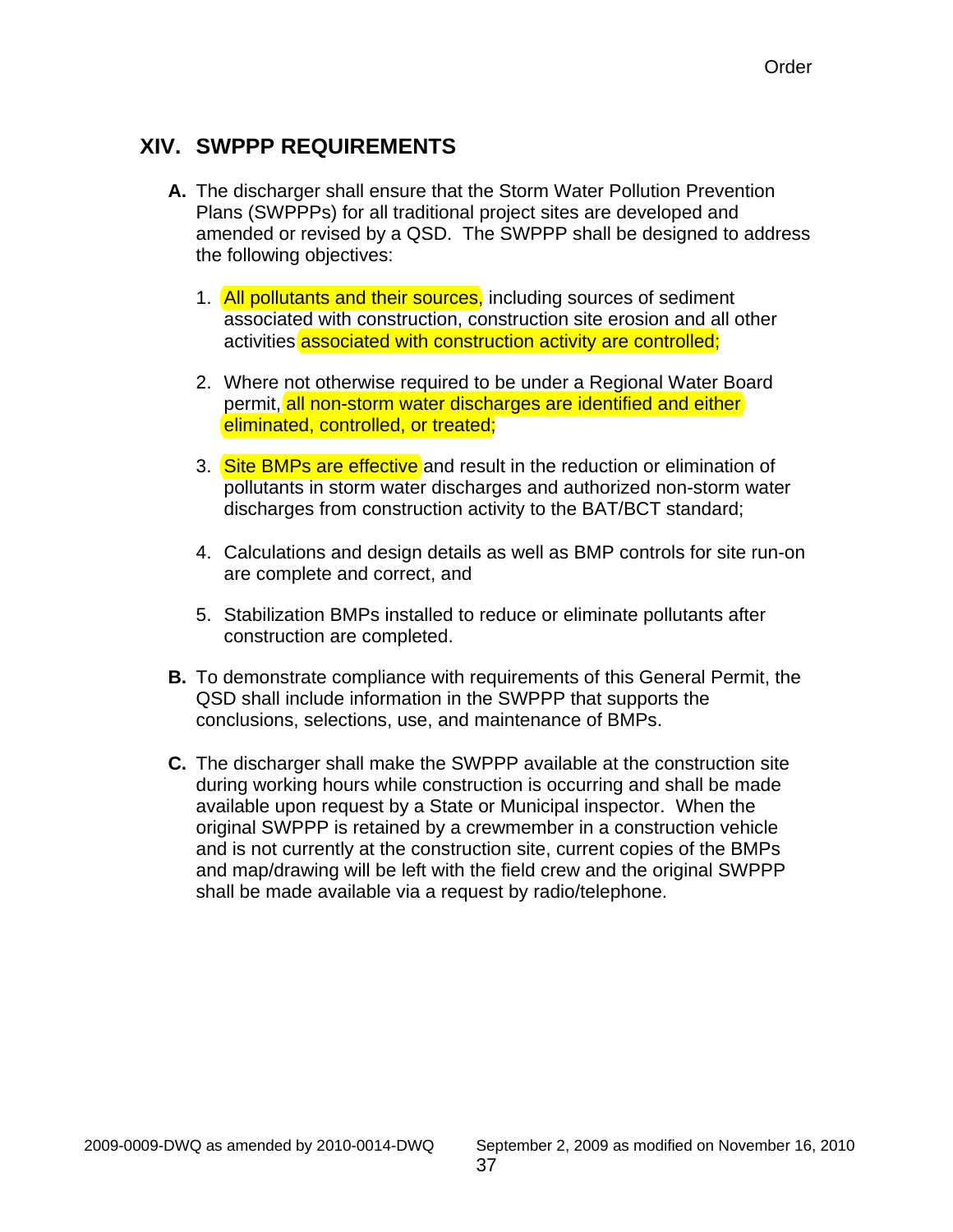# <span id="page-40-0"></span>**XV. REGIONAL WATER BOARD AUTHORITIES**

- **A.** In the case where the Regional Water Board does not agree with the discharger's self-reported risk level (e.g., they determine themselves to be a Level 1 Risk when they are actually a Level 2 Risk site), Regional Water Boards may either direct the discharger to reevaluate the Risk Level(s) for their site or terminate coverage under this General Permit.
- **B.** Regional Water Boards may terminate coverage under this General Permit for dischargers who fail to comply with its requirements or where they determine that an individual NPDES permit is appropriate.
- **C.** Regional Water Boards may require dischargers to submit a Report of Waste Discharge / NPDES permit application for Regional Water Board consideration of individual requirements.
- **D.** Regional Water Boards may require additional Monitoring and Reporting Program Requirements, including sampling and analysis of discharges to sediment-impaired water bodies.
- **E.** Regional Water Boards may require dischargers to retain records for more than the three years required by this General Permit.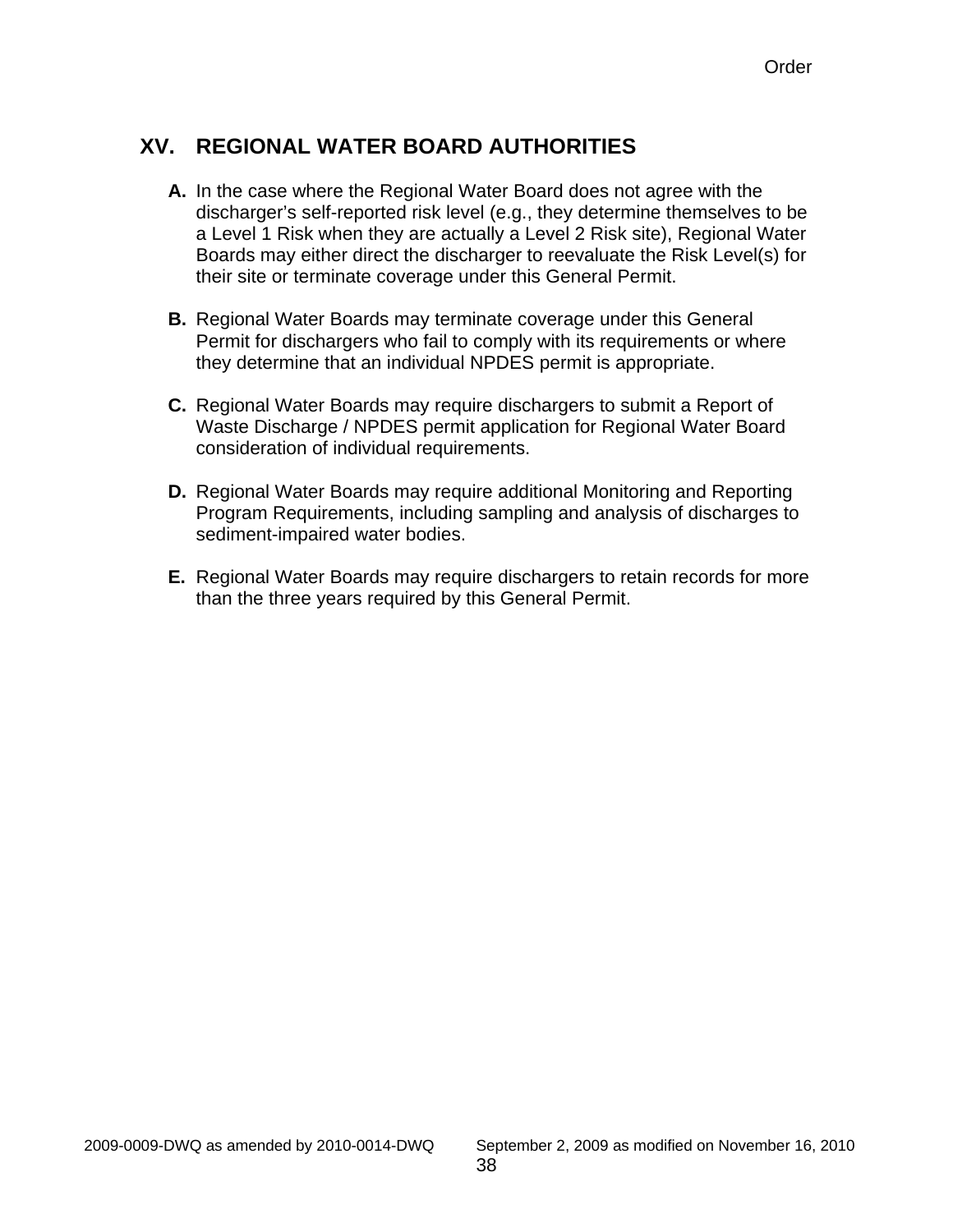# <span id="page-41-0"></span>**XVI. ANNUAL REPORTING REQUIREMENTS**

- **A.** All dischargers shall prepare and electronically submit an Annual Report no later than September 1 of each year.
- **B.** The discharger shall certify each Annual Report in accordance with the Special Provisions.
- **C.** The discharger shall retain an electronic or paper copy of each Annual Report for a minimum of three years after the date the annual report is filed.
- **D.** The discharger shall include storm water monitoring information in the Annual Report consisting of:
	- 1. a summary and evaluation of all sampling and analysis results, including copies of laboratory reports;
	- 2. the analytical method(s), method reporting unit(s), and method detection limit(s) of each analytical parameter (analytical results that are less than the method detection limit shall be reported as "less than the method detection limit");
	- 3. a summary of all corrective actions taken during the compliance year;
	- 4. identification of any compliance activities or corrective actions that were not implemented;
	- 5. a summary of all violations of the General Permit;
	- 6. the names of individual(s) who performed the facility inspections, sampling, visual observation (inspections), and/or measurements;
	- 7. the date, place, time of facility inspections, sampling, visual observation (inspections), and/or measurements, including precipitation (rain gauge); and
	- 8. the visual observation and sample collection exception records and reports specified in Attachments C, D, and E.
- **E.** The discharger shall provide training information in the Annual Report consisting of:
	- 1. documentation of all training for individuals responsible for all activities associated with compliance with this General Permit;

2009-0009-DWQ as amended by 2010-0014-DWQ September 2, 2009 as modified on November 16, 2010